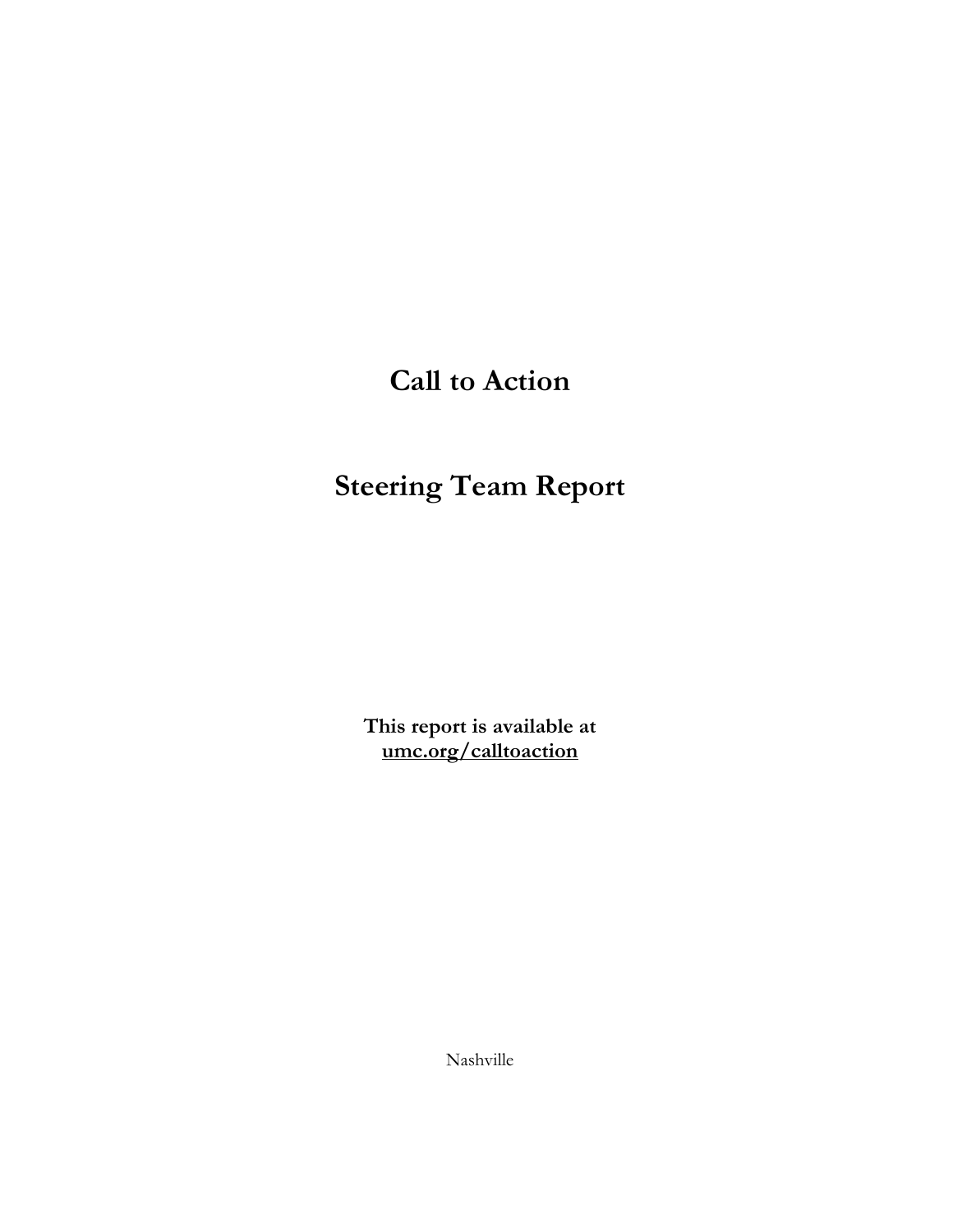#### Call to Action Steering Team Report

#### Copyright © 2010 by The United Methodist Church

#### All rights reserved.

No part of this work may be reproduced or transmitted in any form or by any means, electronic or mechanical, including photocopying and recording, or by any information storage or retrieval system, except as may be expressly permitted by the 1976 Copyright Act or in writing from the publisher. Requests for permission can be addressed to Abingdon Press, P.O. Box 801, 201 Eighth Avenue South, Nashville,TN 37202-0801, or emailed to permissions@abingdonpress.com.

> 10 11 12 13 14—5 4 3 2 1 MANUFACTURED IN NASHVILLE, TN, U.S.A.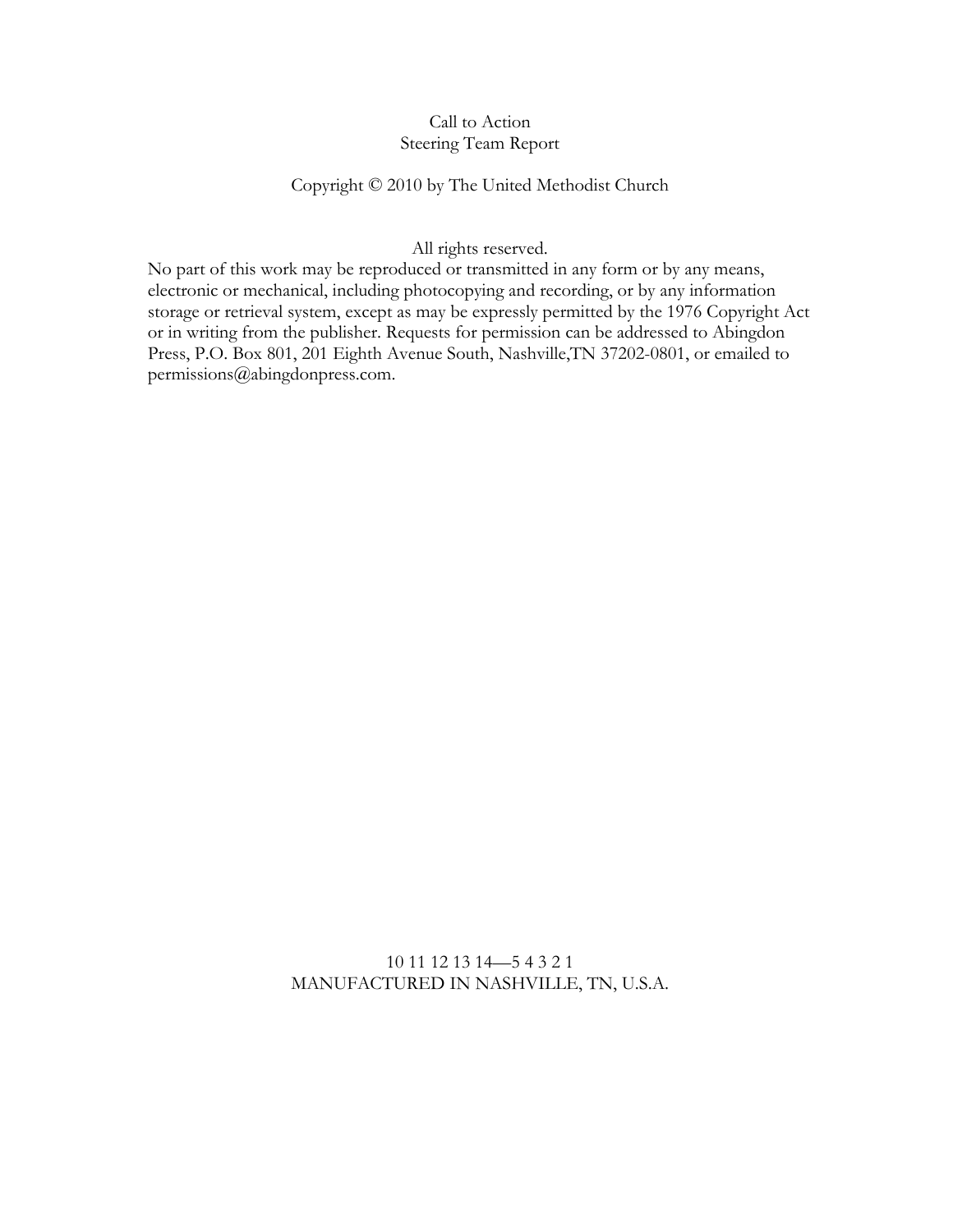# **Contents**

| 1. | Letter from the Steering Team / 4                                                                                                   |
|----|-------------------------------------------------------------------------------------------------------------------------------------|
| 2. | Executive Summary / $6$                                                                                                             |
| 3. | Introduction and Overview / 10<br>The Assignment $/ 10$<br>The Procedure $/$ 12<br>Observations / 14                                |
| 4. | Confession and Call for Leadership / 17<br>Confession $/17$<br>Call for Leadership / 18                                             |
| 5. | Key Recommendations $/ 20$                                                                                                          |
| 6. | Background / 24<br>The Research / 24<br>Adaptive Challenge / 26<br>Actions That Will Lead to Reordering the Life of the Church / 26 |
| 7. | Road Map for Adaptive Change / 29                                                                                                   |
| 8. | Frequently Asked Questions / 32<br>CTA Project $/$ 32<br>Congregational Vitality / 34<br>Operational Assessment / 42                |
|    | Appendixes                                                                                                                          |
| 1. | Towers Watson Report / 45                                                                                                           |
| 2. | Towers Watson Additional Analysis / 101                                                                                             |
| 3. | Towers Watson Project Overview / 105                                                                                                |
| 4. | Towers Watson Research Methodology / 109                                                                                            |
| 5. | Towers Watson Potential Drivers of Congregational Vitality / 117                                                                    |
| 6. | Towers Watson Survey Methodology / 123                                                                                              |
| 7. | Apex Executive Summary / 127                                                                                                        |
| 8. | Apex Report / <b>145</b>                                                                                                            |

9. Apex Appendices / **179**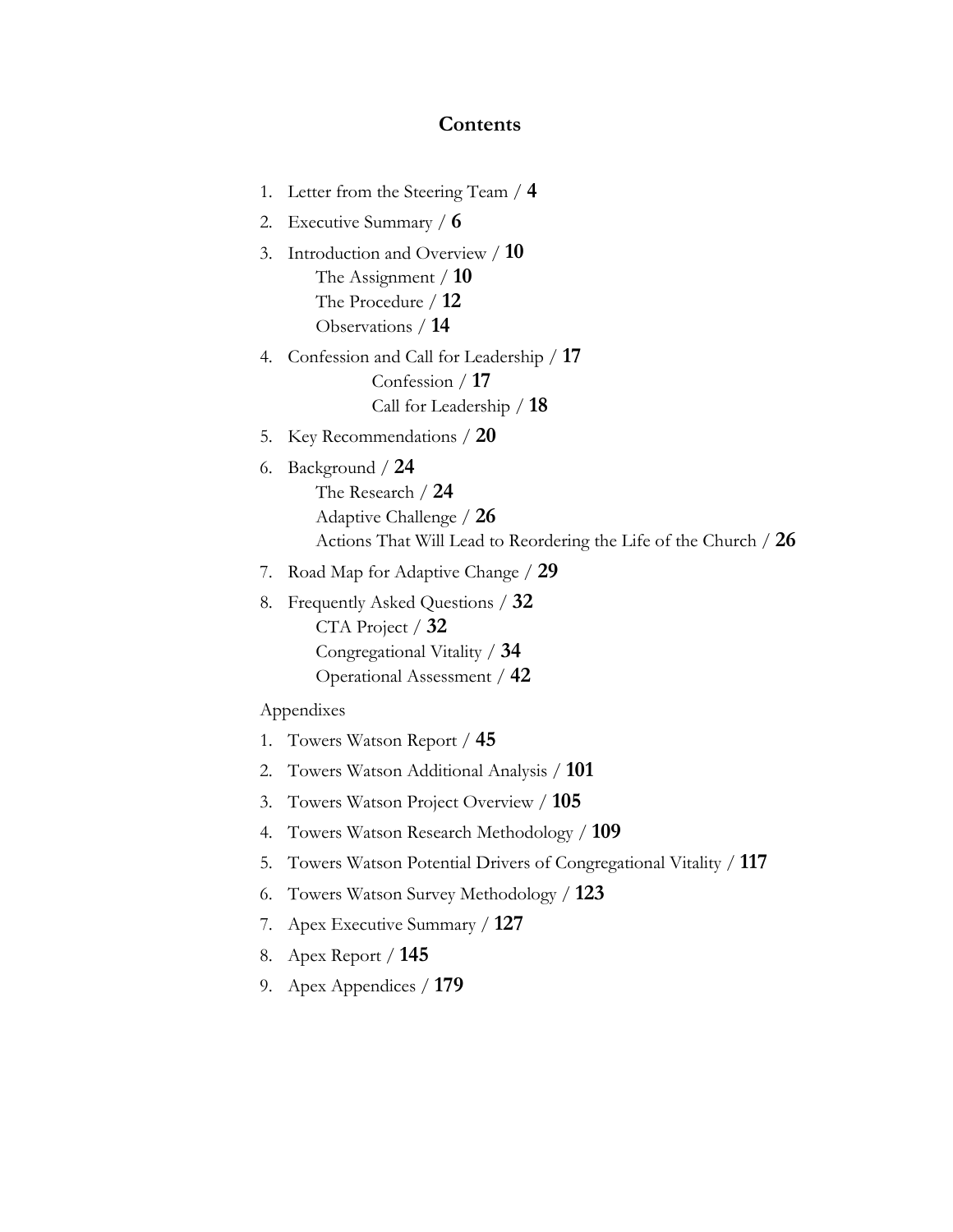**1** 

# **Letter from the Steering Team**

To: The Council of Bishops The Connectional Table

Dear Colleagues:

Making disciples of Jesus Christ for the transformation of the world is our mission. Our aspiration is to order the life of the Church so that leadership, structures, funding, and practices are aligned for faithful witness and fruitful ministry.

The Call to Action Steering Team was privileged to accept the challenge and opportunity to conduct an assessment and offer recommendations *leading to* reordering the life of the Church for greater effectiveness and vitality in mission.

As a result of prayer, discernment, and work together, we envision a global connectional Church that has a clear consensus about its mission to make disciples of Jesus Christ for the transformation of the world, with local congregations being the most significant arenas where this mission occurs. This vision demands that we order our connectional life and practices in ways that depart from current prevailing practices.

We must reduce the perceived distance between the general Church (including the general agencies), the annual conferences, and local congregations. We must refashion and strengthen our approaches in leadership development, deployment, and supervision. We must articulate dramatically higher performance expectations and commit to achieving them—with a much greater emphasis on outputs as contrasted with intentions and activities—in the work of all leaders of the Church. We must invest more resources for the ministries of local churches, including those in the Central Conferences, and reconceive and reform connectional funding practices (including frameworks for apportionments for local churches). We must refresh expectations and reform procedures of the Council of Bishops. In short, we must change our mind-set so that our primary focus and commitment are on fostering and sustaining congregational vitality.

The process and principles used to guide our work are described in the enclosed report. After prayerful deliberation, study, and holy conferencing, we offer the following for your consideration, improvement, and urgent response.

Sincerely,

Call to Action Steering Team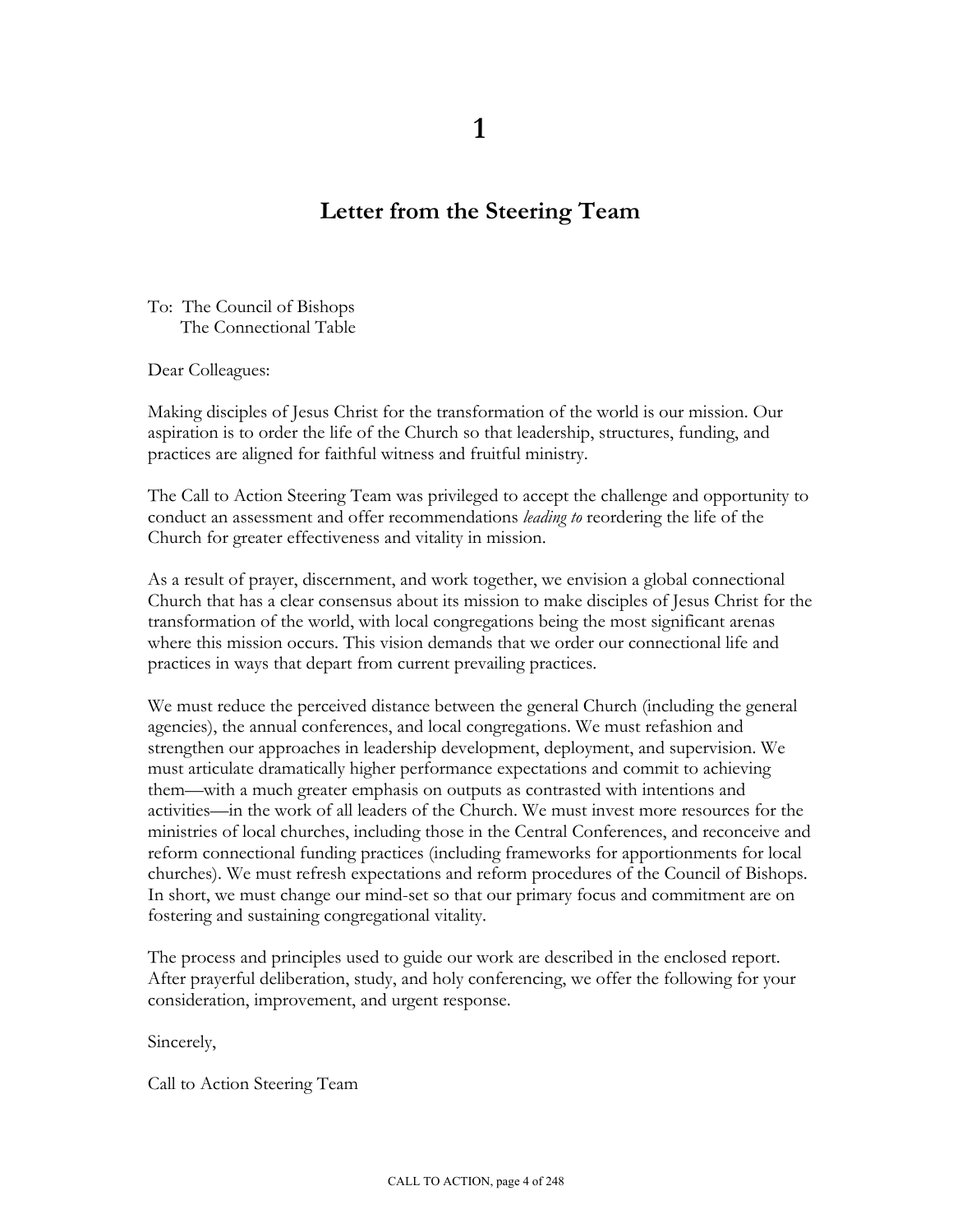Cere

Jorge Acevedo

 $\sqrt{n}$ .  $\sqrt{n}$ 

Neil M. Alexander

Any R. Valoty Barker

Amy R. Valdez Barker

Tarylin

Darryl Barrow

JudiBenson

Judy Benson

Per

Ben Boruff

f. Robert Bundler

J. Robert Burkhart

Judy Chry

Judy Chung

Jammy Gains

Tammy Gaines

Jay hi bodat

Larry M. Goodpaster

Ein M. Haukens

Erin M. Hawkins

John L Hyptian

John L. Hopkins



John G. Innis

**SALES** 

Scott Johnson

Daugher Lewis

Douglass Lewis

M Kent Millard

M. Kent Millard

Fredak to Meller

Frederick T. Miller

Hugy V. Palm

Gregory V. Palmer

 $M_{40}$ 

Abel Vega

Cosemaio Wenner

Rosemarie Wenner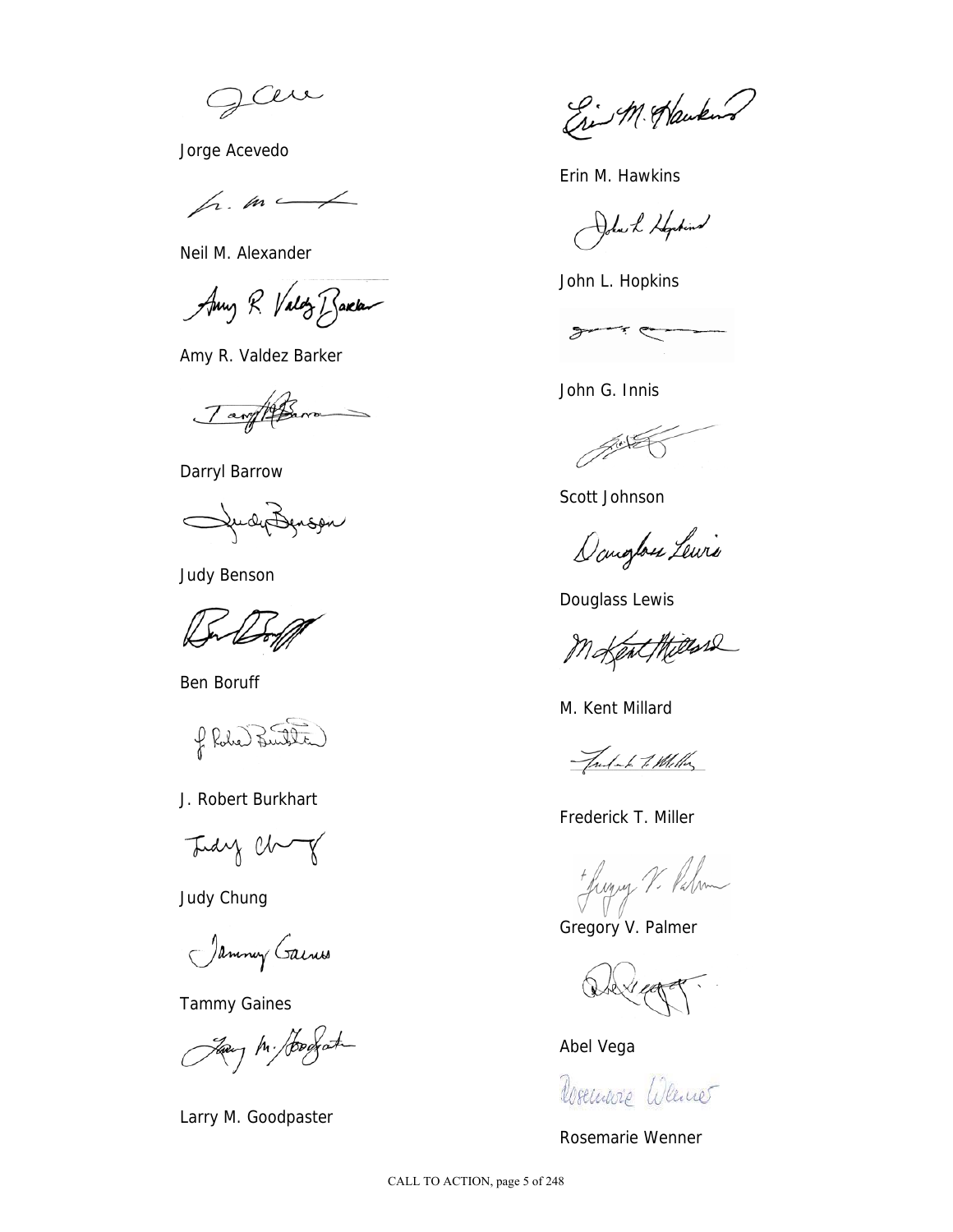**2** 

# **Executive Summary**

The Call to Action Project was launched by assignment from the Council of Bishops with endorsement and funding from the Connectional Table in November 2009, building on work of the previous Call to Action Committee.

In January 2010 the Call to Action Steering Team was formed to gather data, including a mandate to seek an objective operational assessment of the Connection that will result in findings and recommendations *leading to* the reordering of the life of the Church for greater effectiveness in making disciples of Jesus Christ for the transformation of the world.

Jesus came near and spoke to them, "…go and make disciples of all nations…teaching them to obey everything that I've commanded you. Look, I myself will be with you every day until the end of this present age." (Matthew 28:18-20 CEB)

#### **The Steering Team began with:**

- The reassurance that the people called Methodists "are God's accomplishment, created in Christ Jesus to do good things. God planned for these good things to be the way that we live our lives" (Ephesians 2:10).
- A confession that as a Church we have pursued self-interests and allowed institutional inertia to bind us in ways that constrain our witness and dilute our mission. We have been preoccupied more with defending treasured assumptions and theories, protecting our respective turf and prerogatives, and maintaining the status quo for beloved institutions.
- An unflinching recognition of decades of decline in membership and attendance, less engagement and influence in communities than desired, aging constituencies and leaders, and financial strains.
- An emphasis that any "reordering" should be predicated upon sound and accurate understandings of how to best direct leadership, time, talent, and money to cultivate more vital congregations.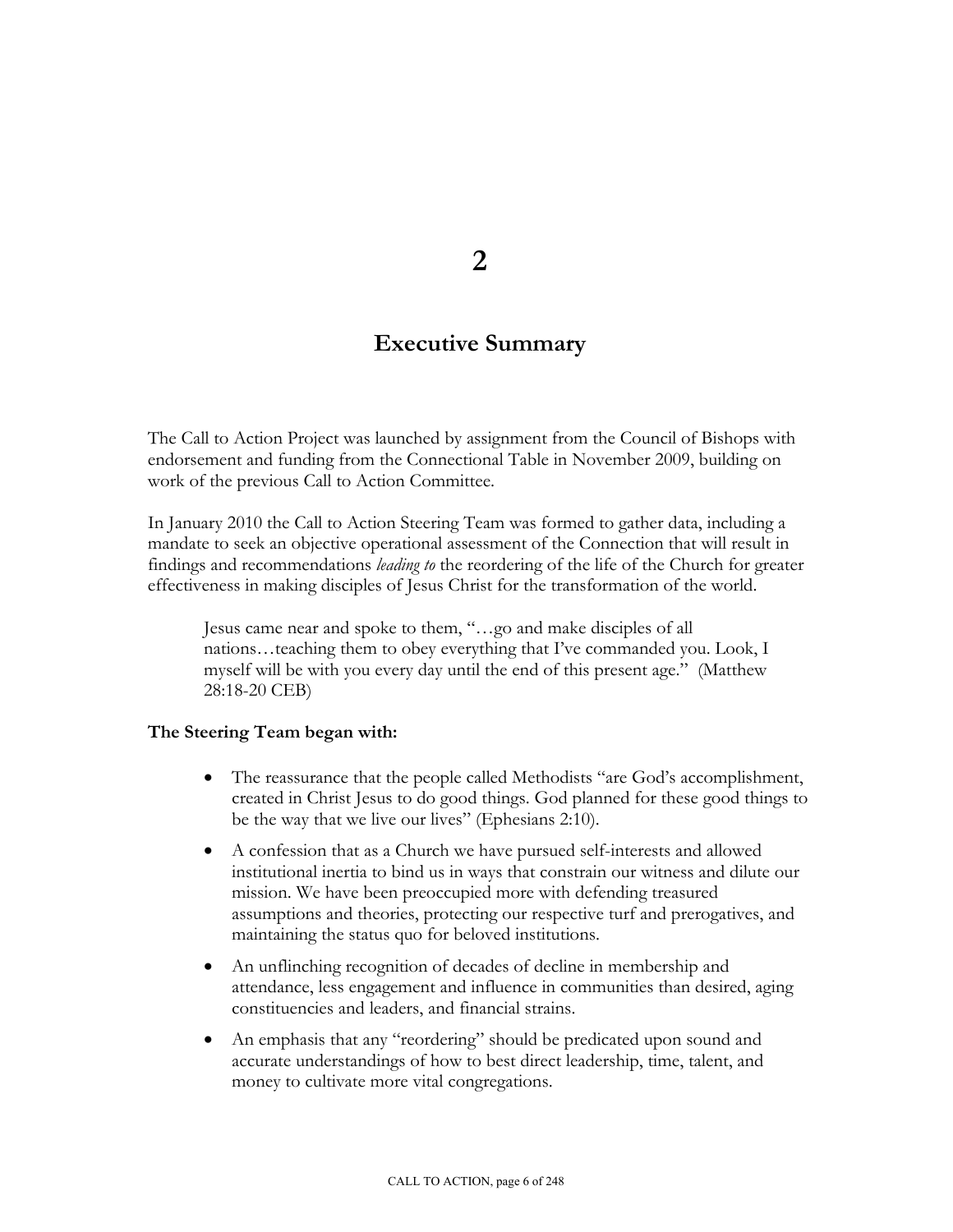• A commitment to work from a foundation of facts rather than opinions by commissioning research based on extensive data-mining and objective methods for identifying relevant trends, behaviors, and issues.

#### **Vital Congregations Research**—(Towers Watson)

Reliable statistical findings based on massive amounts of data from over 32,000 congregations show that high-vitality churches consistently share common factors *that work together* to influence congregational vitality and are characterized by the prevalence of:

- Effective pastoral leadership including inspirational preaching, mentoring laity, and effective management
- Multiple small groups and programs for children and youth
- A mix of traditional and contemporary worship services
- A high percentage of spiritually engaged laity who assume leadership roles

(Details of Towers Watson research appear in appendixes 1 through 6.)

#### **Independent Operational Assessment**—(Apex)

Objective examination of data, trends, and observations from UMC leaders led to identification of a creeping crisis of relevancy with an accompanying acute crisis of an underperforming economic model that are both linked to frailties in the UMC's culture. These include the absence of common definitions for the *meaning* of our mission statement, lack of trust, low levels of mutual respect, the frequent absence of civil dialogue, insufficient clarity about the precise roles and responsibilities of leaders, and a lack of agreed ways to measure success or assure collaboration.

Thus we identify the need for:

- Recognition of the value and need for the Council of Bishops to exercise strong and courageous leadership, working in concert and fostering alignment throughout the Connection
- More clarity and understanding about the UMC's mission, culture, and values
- Less perceived organizational "distance" between and among the foundational units of the church
- Better-defined leadership roles, responsibilities, and accountability; with greater clarity about outcomes
- More standardized management processes and reporting systems
- Streamlining of connectional structures to achieve effective governance, lowered costs, and higher levels of performance.

(Details of Apex research appear in appendixes 7, 8, and 9.)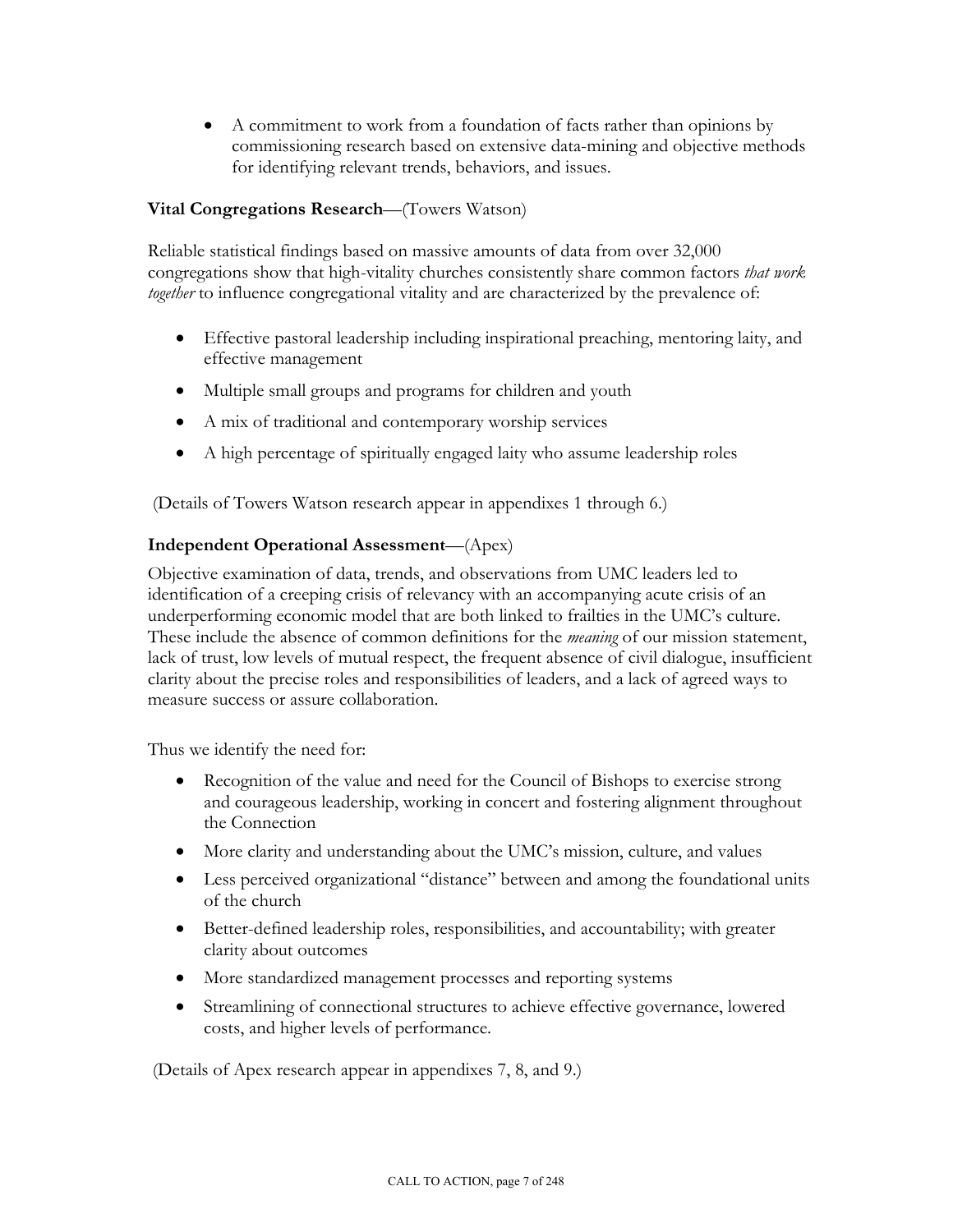#### **Findings**

While there are many examples of effective disciple-making, prophetic witness, and ministries of justice and mercy across the Connection, these efforts do not obviate the effects in the United States and Europe of our increasingly older membership and aging leaders; declines in the numbers of professions of faith, worship attendance, and baptisms; and growing financial burdens accompanied by decreasing revenues.

*Thus, the adaptive challenge for The United Methodist Church is*:

*To redirect the flow of attention, energy, and resources to an intense concentration on fostering and sustaining an increase in the number of* **vital congregations** *effective in making disciples of Jesus Christ for the transformation of the world.*

To do so requires that we:

- Change our mindset so that our primary focus and commitment is on fostering and sustaining **congregational vitality** (see *The Book of Discipline 2008*, pars. 201, 202)
- Articulate and commit to newly clarified and dramatically higher performance expectations for all levels of the church
- Expect and provide courageous, accountable leadership that assumes responsibility for upsetting current paradigms and shaping and adopting new understandings that result in more effective practices—and that this begin with the Council of Bishops
- Institute and report measurable performance results in all sectors of the Connection on an ongoing and regular basis, enabling us to learn and adjust the ways we invest and use our talent, time, and money.

Leaders, beginning with the bishops and including lay and clergy across the Connection, must *lead* and immediately, repeatedly, and energetically make it plain that our current culture and practices are resulting in overall decline that is toxic and constricts our missional effectiveness. We propose a set of mutually interdependent initiatives.

#### **Key Recommendations**

- 1. For a minimum of ten years, starting in January 2011, use the drivers of Vital Congregations (see appendix 5, Potential Drivers of Congregational Vitality) as initial areas of attention for sustained and intense concentration on building effective practices in local churches.
- 2. Dramatically reform the clergy leadership development, deployment, evaluation, and accountability systems.

#### **Key Drivers of Vitality\*\***

- Effective pastoral leadership including aspects of management, visioning and inspiration
- Multiple small groups and programs for children and youth
- Mix of traditional and contemporary worship services
- High percentage of spiritually engaged laity who assume leadership roles

\*\*See appendix 1.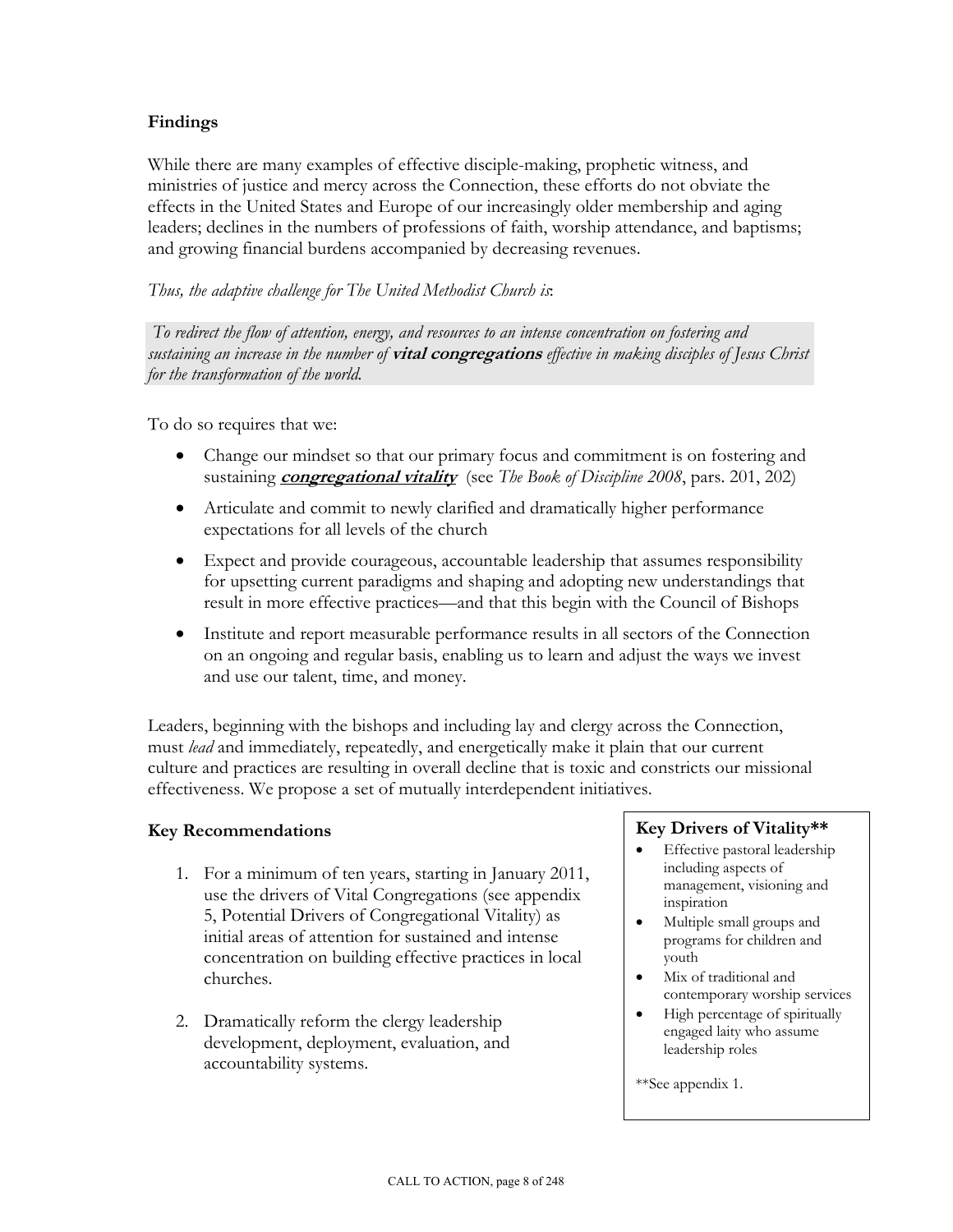- 3. Collect, report and review, and act on statistical information that measures progress in key performance areas to learn and adjust our approaches to leadership, policies, and the use of human and financial resources (this will include indicators such as how congregations and annual conferences are increasing their effectiveness in implementing the three factors of vitality from the Towers Watson report: attendance, growth, and engagement).
- 4. Reform the Council of Bishops, with the active bishops assuming (1) responsibility and public accountability for improving results in attendance, professions of faith, baptisms, participation in servant/mission ministries, benevolent giving, and lowering the average age of participants in local church life; and (2) establishing a new culture of accountability throughout the church.
- 5. Consolidate program and administrative agencies, align their work and resources with the priorities of the Church and the decade-long commitment to build vital congregations, and reconstitute them with much smaller competency-based boards of directors in order to overcome current lack of alignment, diffused and redundant activity, and higher than necessary expense due to independent structures.

(For a detailed description of the key recommendations, see chapter 5.)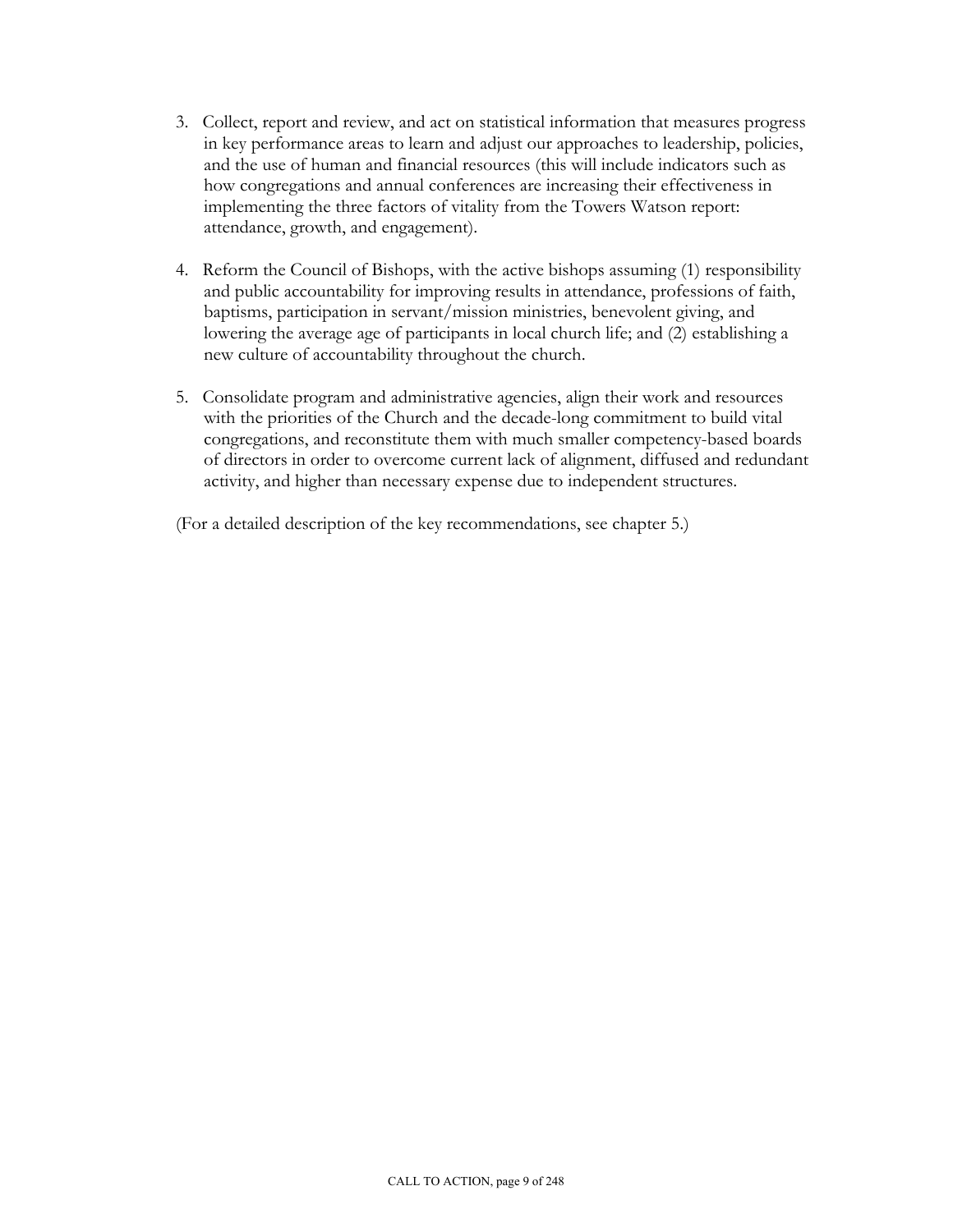**3** 

# **Introduction and Overview**

#### **The Assignment**

In the fall of 2009 the Call to Action Steering Team (CTA) was commissioned by the Council of Bishops with support from the Connectional Table. The charge was to conduct an assessment *leading to* reordering the life of the church for greater effectiveness and vitality in

- The mission of **making disciples of Jesus Christ** for the transformation of the world, and
- Addressing the **Four Areas of Focus** (global health, ministry with the poor, creating new places of worship/discipleship for new people, and revitalizing congregations and developing principled leaders) affirmed by the 2008 General Conference as distinctive ways we live into that mission together.

The Council of Bishops (COB) authorized, and the Connectional Table (CT) funded, the team in order to implement the next phase of the Call to Action journey that began a year earlier. The first phase of the **Call to Action** effort grew out of deliberations by COB and CT leaders working in tandem with the presidents and general secretaries of the general agencies of the UMC. The new CTA was charged with receiving and reviewing the data gathered by the first group and with preparing findings and recommendations based on its research and assessments. The information and suggestions forwarded by the original committee served as launching pads, but not constrictive barriers, for the work of the newly constituted **Call to Action Steering Team**.

While the world-wide economic crisis was an important impetus in igniting the CTA effort, the sense of urgency that propelled the work was prompted by a much wider array of factors. These included the four-decade decline in membership; an aging and predominantly Anglo constituency; declines in worship attendance, professions of faith and baptisms; and other unfavorable trends related to clergy health and job satisfaction,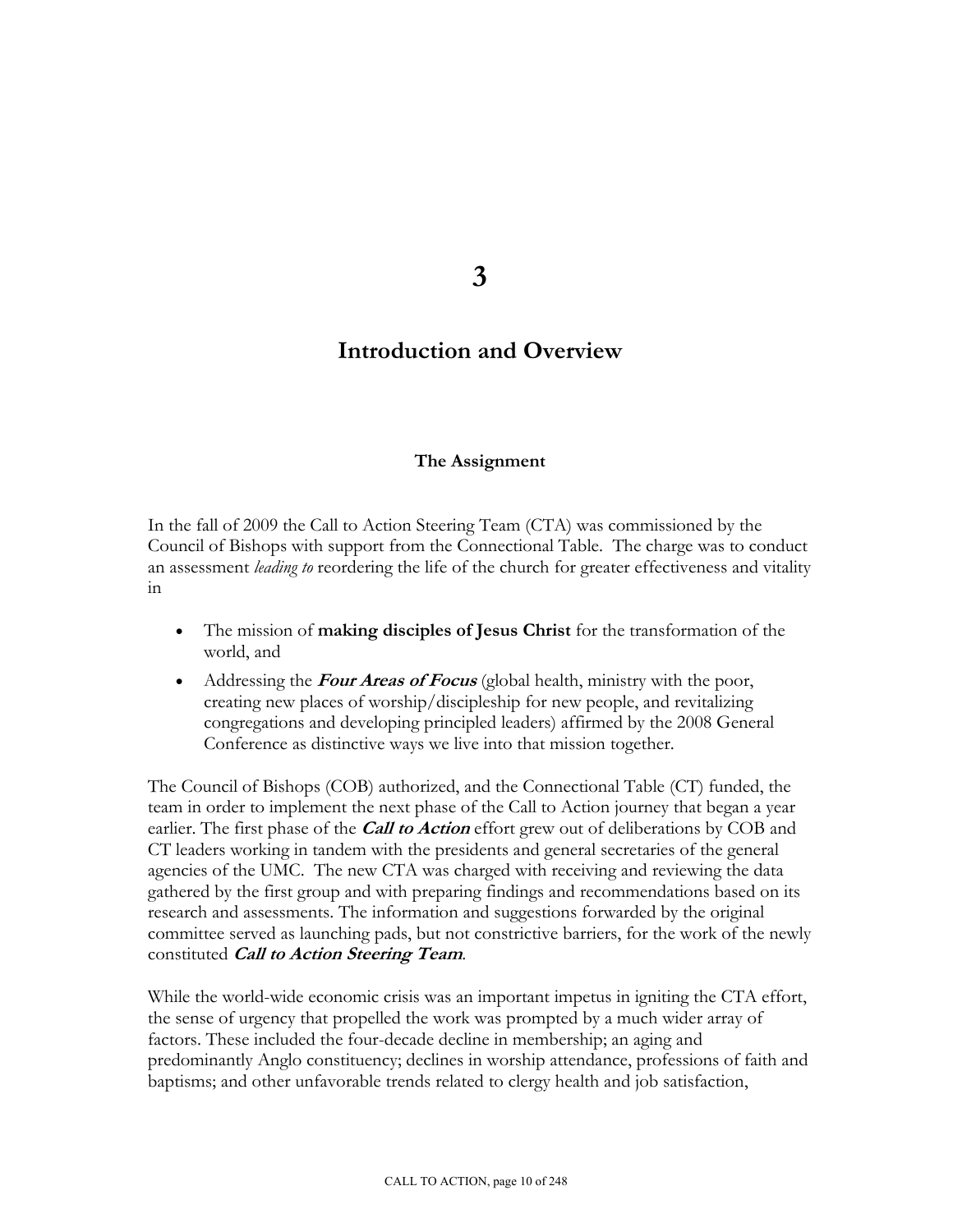decreases in giving, and concerns about the vitality of our engagement with and service to communities in the United States and Europe.

In its report to the Council of Bishops, the original CTA group noted that it is the gap between our current situation and our aspirations that lead United Methodists to dream of a church with

- more grace and freedom and fewer rules
- more accountability to the Gospel and less conformity to an outdated, bureaucratic system
- more participation with young people and less rhetoric about our good intentions to include and engage younger people
- more ministry with the poor and less reticence to link arms with the desperate, the sick, and the hungry
- more expectation for growth in worship and involvement in missions and less acceptance of status quo of membership decline
- more interaction with the margins of society and less retreating to the reassurance of traditionalism
- more work on the Four Areas of Focus and less on many worthy but ultimately sub-optimal tasks
- more positive expression of our United Methodist Connection in ecumenical, interfaith families and less autonomy and parochial self-interest
- more dreaming about what will be and less struggling to preserve what was
- more giving to direct ministry and less to administration and governance
- more trust and less cynicism

With this background and mandate, the Call to Action Steering Team was named, along with a Project Team, to serve as a small work group that could assist in managing the project through several steps of discernment, research, examination of findings, and fashioning of recommendations.

The original CTA group said in their report that reordering the life of the church requires affirmation of the following principles:

- Starting with no preconceived ideas of what will continue, be changed, or be ended
- Becoming nimble, lean, *and* more effective
- Aligning all facets of the church with the mission, lived out through the Four Areas of Focus
- Becoming more financially sustainable in order to assure viability in the future
- Reviewing all Disciplinary mandates to glean only what is *most* essential to achieve the mission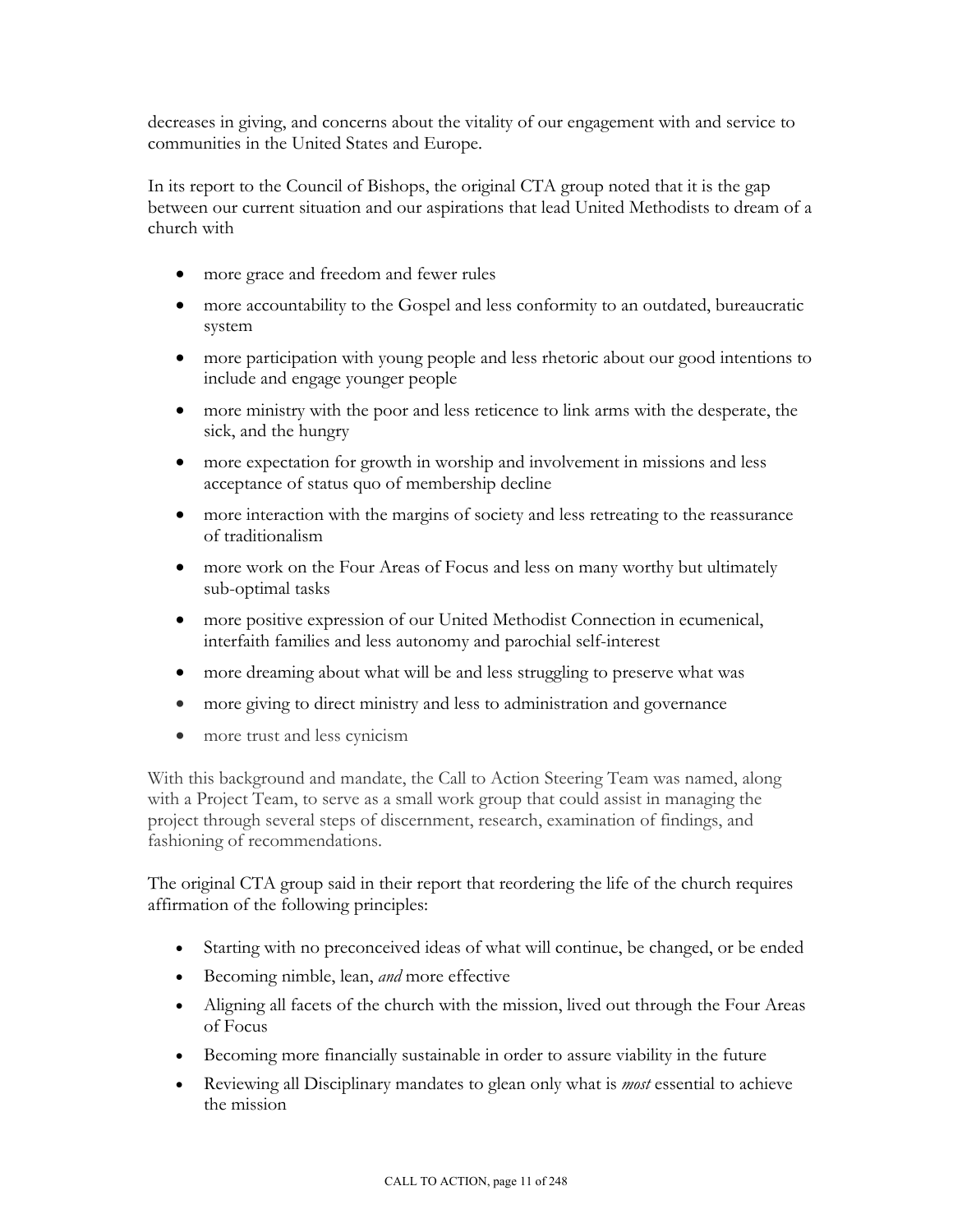The report emphasized that organizational change is essential but that before redesigning existing structures, we must assess the operation, structures, and relationships of the entire system, including general agencies, the Council of Bishops, and the Annual Conferences. The group urged the use of an outside, independent consultant to objectively guide that process.

#### **The Procedure**

The Call to Action Steering Team conducted its work and met at intervals from January through October 2010.

Steering Team Co-Chairs: Bishop Gregory V. Palmer and Neil M. Alexander.

| Jorge Acevedo                                    | John Hopkins                                |
|--------------------------------------------------|---------------------------------------------|
| <b>Lead Pastor</b>                               | Resident Bishop, Ohio East Area and         |
| <b>Grace United Methodist Church</b>             | Chairperson, Connectional Table             |
| Cape Coral, FL                                   | North Canton, OH                            |
| Neil Alexander                                   | John Innis                                  |
| President and Publisher                          | Resident Bishop, Liberia Area               |
| United Methodist Publishing House                | Monrovia Liberia West Africa                |
| Nashville, TN                                    |                                             |
| Amy Valdez Barker                                | Scott Johnson                               |
| <b>Associate Minister of Families with Youth</b> | President, Association of Annual Conference |
| <b>First United Methodist Church</b>             | Lay Leaders                                 |
| Athens, GA                                       | Buffalo, NY                                 |
| <b>Judy Benson</b>                               | Kent Millard                                |
| Member of Connectional Table                     | <b>Lead Pastor</b>                          |
| Frederick, OK                                    | St. Luke's United Methodist Church          |
|                                                  | Indianapolis, IN                            |
| <b>Ben Boruff</b>                                | <b>Fred Miller</b>                          |
| Member of Connectional Table                     | President                                   |
| Indianapolis, IN                                 | The Chatham Group, Inc.                     |
|                                                  | Chatham, MA                                 |
| <b>Judy Chung</b>                                | <b>Gregory Palmer</b>                       |
| Pastor                                           | Resident Bishop, Illinois Area and          |
| Placentia United Methodist Church                | Past President, Council of Bishops          |
| Placentia, CA                                    | Springfield, IL                             |
| <b>Larry Goodpaster</b>                          | Abel Vega                                   |
| Resident Bishop, Charlotte Area and President,   | Director of Connectional Ministries and     |
| <b>Council of Bishops</b>                        | <b>Congregational Development</b>           |
| Charlotte, NC                                    | Rio Grande Conference                       |
|                                                  | San Antonio, TX                             |

#### *STEERING TEAM* **MEMBERSHIP:**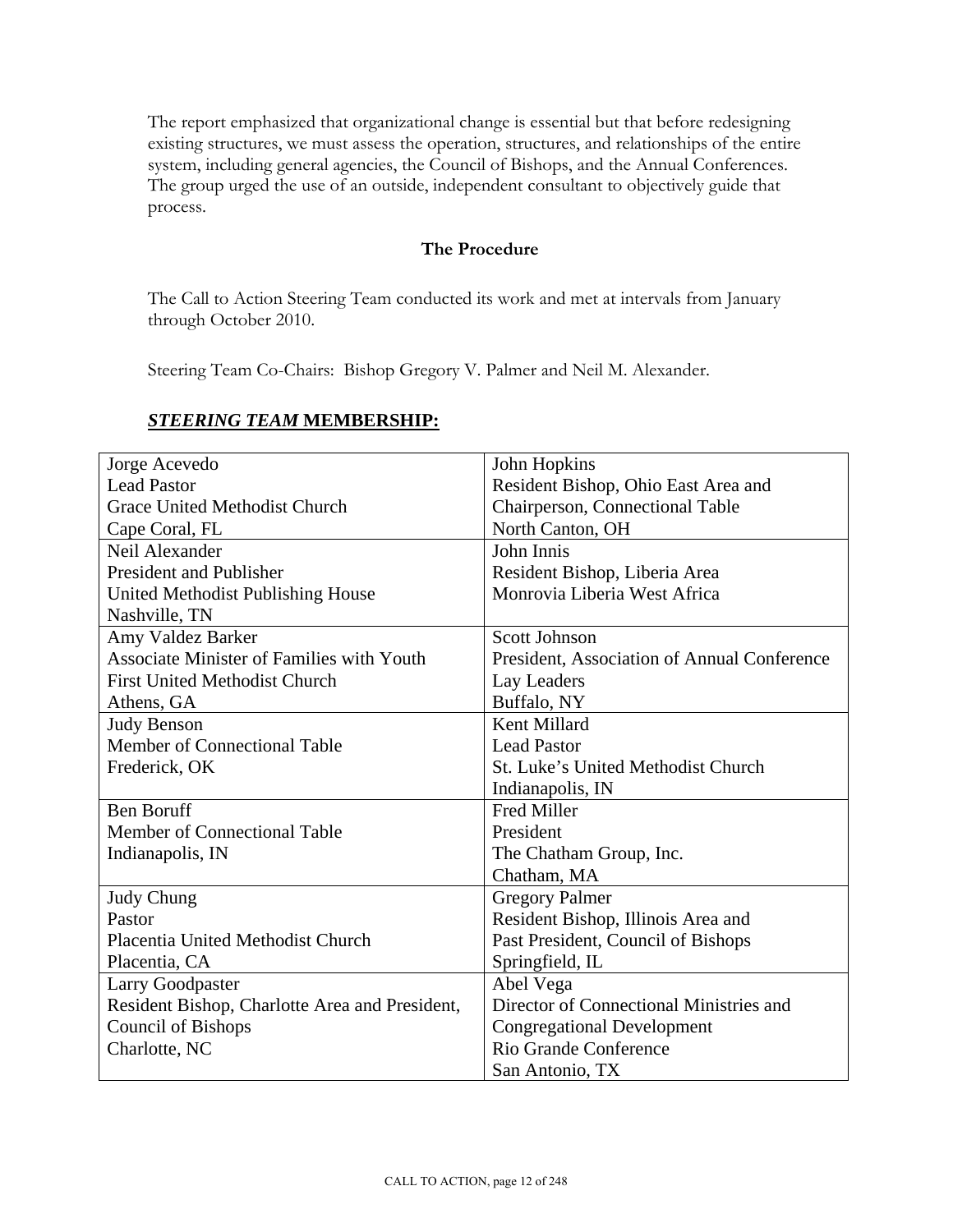| Erin Hawkins                            | Rosemarie Wenner                        |
|-----------------------------------------|-----------------------------------------|
| <b>General Secretary</b>                | Resident Bishop, Germany Area and       |
| General Commission on Religion and Race | President Designate, Council of Bishops |
| Washington, DC                          | <b>Frankfurt Germany</b>                |

A Project Team was also named to provide consultative and administrative support:

#### *PROJECT TEAM* **MEMBERSHIP:**

| Neil Alexander                                | <b>Tammy Gaines</b>                       |
|-----------------------------------------------|-------------------------------------------|
| President and Publisher                       | Vice President Business Operations United |
| United Methodist Publishing House             | Methodist Publishing House                |
| Nashville, TN                                 | Nashville, TN                             |
| Darryl Barrow                                 | Doug Lewis                                |
| District Superintendent, Crossroads District, | Past President of Wesley Theological      |
| North Central New York Conference             | Seminary                                  |
| Cicero, NY                                    | Washington, DC                            |
| <b>Bob Burkhart</b>                           | <b>Fred Miller</b>                        |
| Assistant to the Bishop                       | President, The Chatham Group, Inc.        |
| <b>Iowa Conference</b>                        | Chatham, MA                               |
| Des Moines, Iowa                              |                                           |

Seasoned organizational consultant Fred Miller, with extensive experience as an active United Methodist, advisor to annual conferences, bishops, and general agencies, responded gracefully to the invitation to donate his services to guide the process of the Steering Team's work. The team contracted with two highly regarded and experienced outside consulting firms. The international firm Towers Watson conducted the extensive datamining Congregational Vitality research (see appendixes 1 through 6) and Apex performed the UMC Organizational Assessment (see appendixes 7, 8, and 9).

Early in the process there was strong agreement by the Steering Team that not only should eventual recommendations be rooted in the findings of the independent, outside organizational audit/assessment called for in the team's charge from the COB, but that all considerations for reordering the life of the church should be predicated upon sound and accurate understandings about how to direct resources in order to foster vitality in congregations.

This foundational premise led to developing a unique, intensive, and highly informative research project that employed a methodology using rigorous and comprehensive interviews, questionnaires, data mining, and regression analysis of thousands of elements of available data to identify statistically significant "drivers" of local church vitality (for details about what represents vitality and the methods used in the research, see appendix 4).

Due to the enormity of the task and related limitations in the availability of consistent data and the amount of funding and time available to the Steering Team, we agreed that as a first-phase effort, the vital congregations research would focus only on the UMC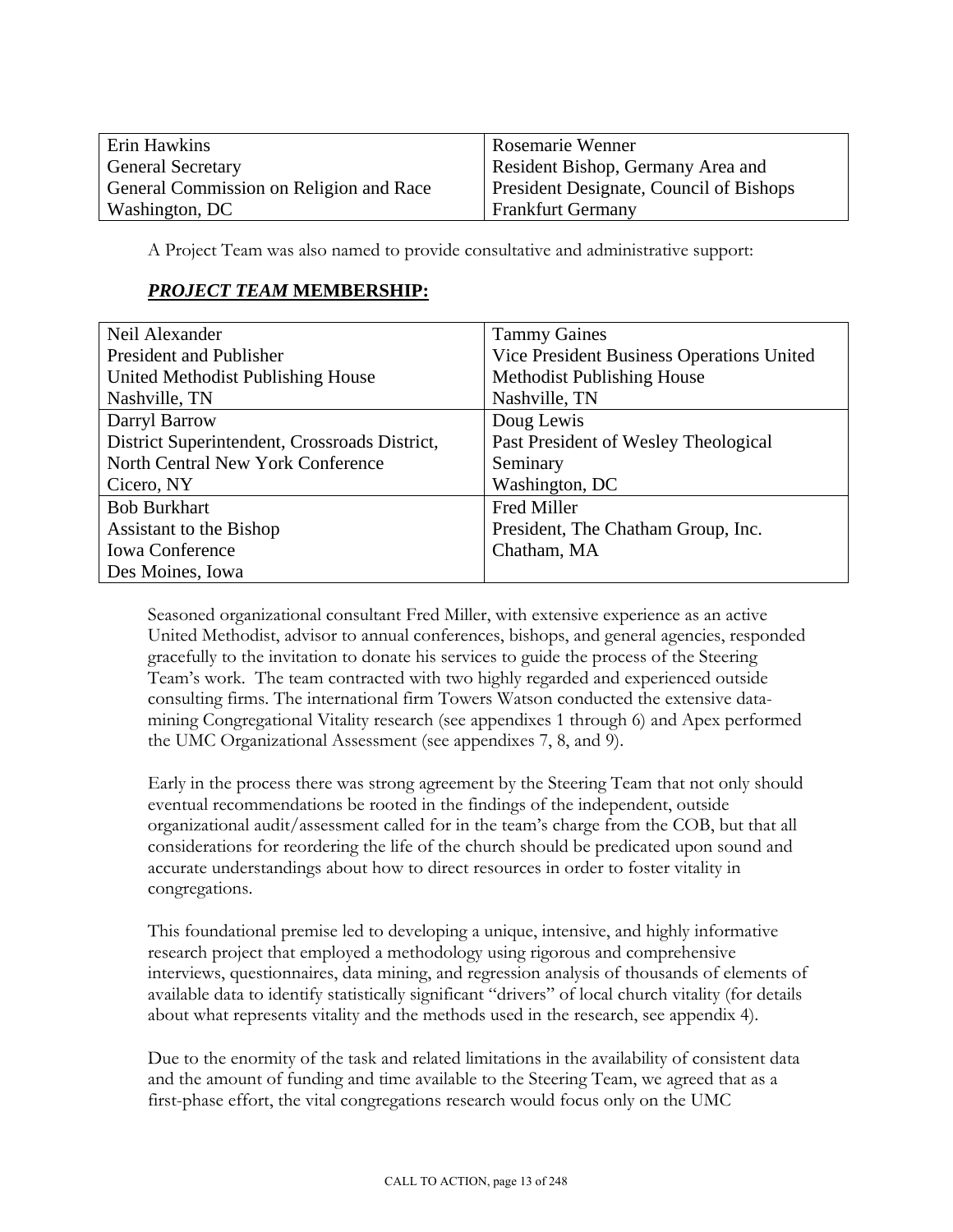congregations in the United States. Practical constraints were the only basis for limiting the scope of the effort at this time, and we hope and encourage that there will be continuing study of congregational effectiveness in the years to come that includes all regions of The United Methodist Church.

The second research project used proven methods for analyzing financial and other trends along with in-depth interviews and questionnaires to describe the current state of the mission, culture, values, structure, and processes of the Church.

The findings from both research efforts can be found in the appendixes (for full reports, see appendixes 1 and 8).

The Steering Team was unflinching in acknowledging decades of decline in membership, attendance and influence; lack of mission clarity and low confidence among many UMC leaders about aspects of Church life; an increasing tendency to turn inward and emphasize institutional survival, increasing financial pressures; and a widespread failure to engage and involve significant numbers of younger and more diverse people.

*These facts along with the findings from the research projects led the Steering Team to the firm conclusion that the critical adaptive challenge for The United Methodist Church is:* 

*To redirect the flow of attention, energy, and resources to an intense concentration on fostering and sustaining an increase in the number of* **vital congregations** *effective in making disciples of Jesus Christ for the transformation of the world.*

#### **Observations**

*Grounded in the Christian faith and our Wesleyan tradition, and drawing from relevant research, recommendations and reflections, we take note and conclude that:* 

- In living out our mission as The United Methodist Church to make disciples of Jesus Christ for the transformation of the world, we must invest more in initiatives that foster congregational vitality and spend less time bemoaning organizational dysfunction or stressing "renewal" as if to restore past achievements.
- Though there are conflicting opinions about what matters most in defining vitality and how to cultivate it, this must not be allowed to prevent us from engaging in church-wide, sustained work that draws upon both a sense of urgency and high expectations for specific results.
- The character of our UMC culture, even more than the details of our organizational structures, has the greatest impact on our effectiveness. We regret that there is currently a pervasive sense of "distance" between key points of the UMC Connection. We are confident that through renewed and regular practice of the disciplines of confession, prayer, and holy conversation, we can rebuild high levels of trust, leading to a strong sense of being connected by the love of Christ in common mission.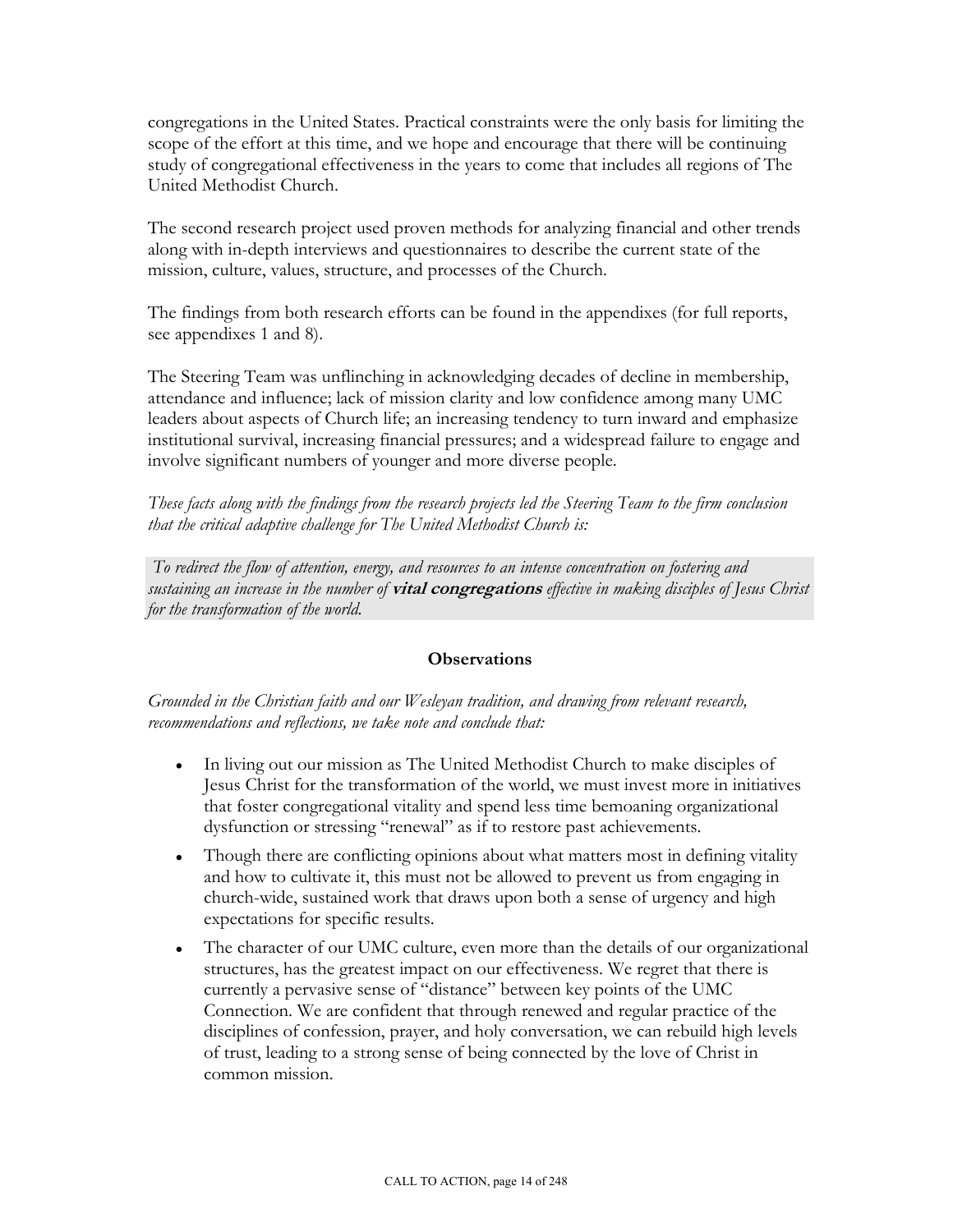- There are many serious issues that must not be ignored that present extraordinary challenges, and there are also opportunities for reform and thus for renewing and enriching connectional structures and processes.
- The connectional system requires clarity about our mission, but despite widespread repetition of the theme "making disciples of Jesus Christ for the transformation of the world," we are of many minds about its meaning, significance, and adequacy.
- A number of practices that foster congregational vitality are known to the church and we can and must choose to dedicate attention, leadership, and resources to cultivating them in every congregation.
- Deciding what to measure as indicators of effectiveness is often debated, but the research is conclusive that we can stimulate vitality if at a minimum we join together to:
	- o increase the numbers of people participating in worship and small groups for prayer and study—starting and maintaining more programs for children and youth
	- o encourage spiritually devoted lay persons to share leadership roles in every facet of Church life
	- o offer multiple worship experiences and cultivate dynamic topical preaching
	- o improve pastoral effectiveness, including aspects of management and leadership
	- o provide longer clergy appointments where it is apparent that the gifts of the pastor fit the needs of the church and its community
	- o consistently cultivate incremental increases in financial giving and engagement in outreach, witness, and mission in local communities and the world.
- The quality of clergy and lay leadership is essential for effectiveness, and we must retool our culture and systems of clergy recruitment, training, credentialing, and support with renewed emphasis on greater accountability for outcomes, giving appropriate, but much less, focus to intentions.
- We must streamline the connectional structures to achieve effective governance, lower costs, and attain higher levels of performance.
- We should passionately care about *results* and therefore standardize and centralize the collection and regular publication of progress updates for churches, pastors, district superintendents, annual conferences, bishops, and general agencies.
- Continuing periodic congregational research and the reporting of findings will help leaders understand and respond to trends, learn about and adopt best practices, and set an expectation for continuous learning and adaptation essential for our effectiveness.

The Call to Action Steering Team shared in worship and daily reading of Scripture, and prayerfully sought the leading of the Holy Spirit. We solicited, received, and studied the findings of researchers and invited guidance from spiritual leaders, pastors, and others to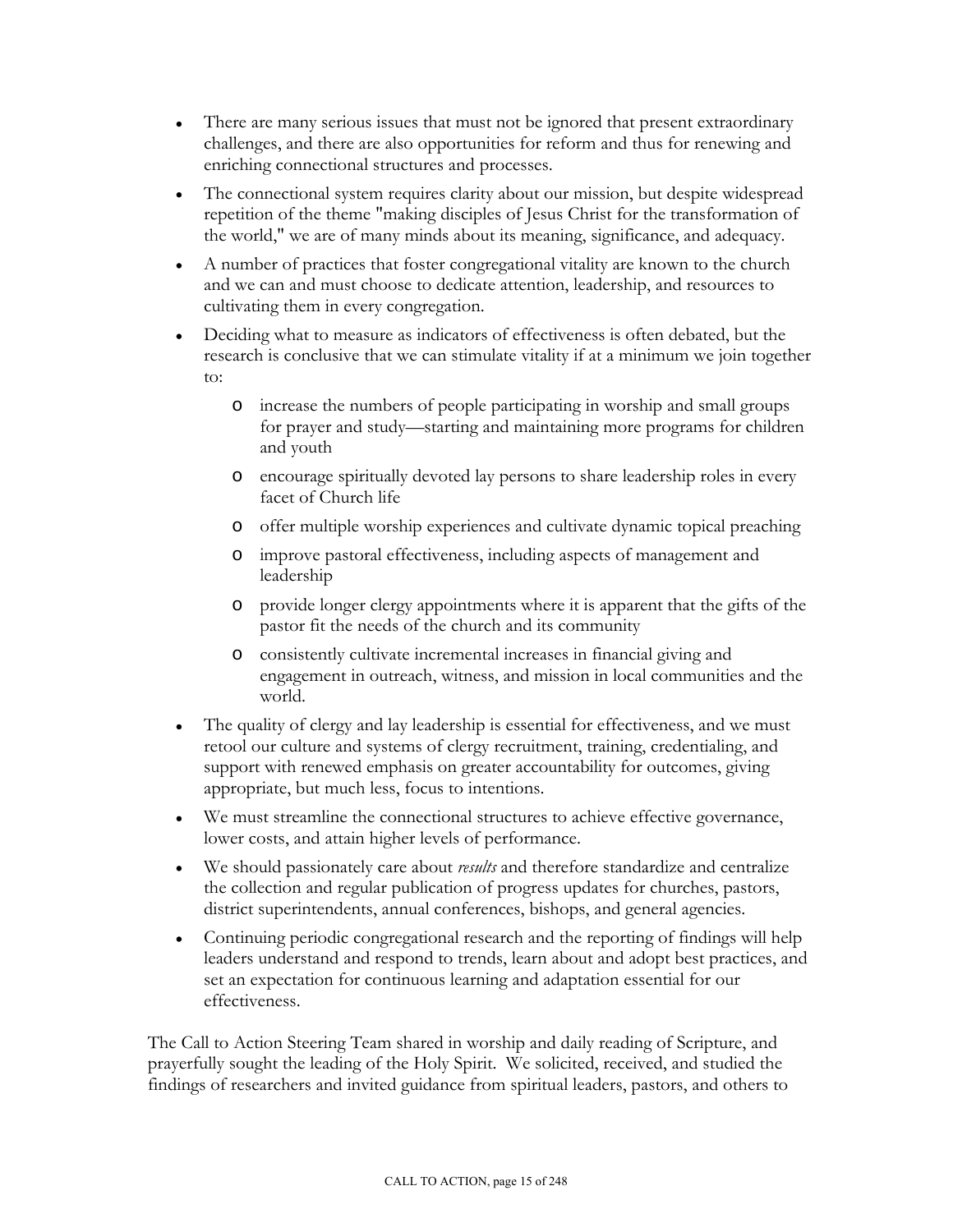gain insight about the experience, perspectives, and aspirations of the people called Methodists.

The information, conclusions, and recommendations that follow are rooted in the treasures of our Scriptural heritage and Wesleyan theological foundations. In our work together we began our deliberations with worship and prayer. Along the way we sought insights and guidance from gifted church leaders.

But we know that we have only begun to mine and attend to important matters of ecclesiology and missiology that must be pondered and incorporated in the Church's thinking and planning going forward. We are mindful of the work of the Committee on Faith and Order that is focusing on ecclesiology, and we welcome their report, along with the insights of scholars and other faithful leaders that will enhance our shared appreciation of God's call to the Church.

We are aware that several groups are engaged in important studies that will result in recommendations and that these will be evaluated in light of overlapping and interacting aspects of our life together. Examples include the Ministry Study Committee, the Commission on the Worldwide Nature of the Church, the Connectional Funding Task Force, and others. We welcome and look forward to robust, holy conversation about how these several strands of assessment and planning can best blend together or how they may represent contrasting views as we all move forward.

One of the lessons we affirmed is that in organizational life attention to a few leverage points rather than a laundry list of issues and initiatives can be instrumental in setting in motion changes that lead to long-term, *continuous* improvement. Therefore, we offer in the following pages a limited number of critical action initiatives that, when pursued, will be catalysts for substantial, sustained, and systemic change.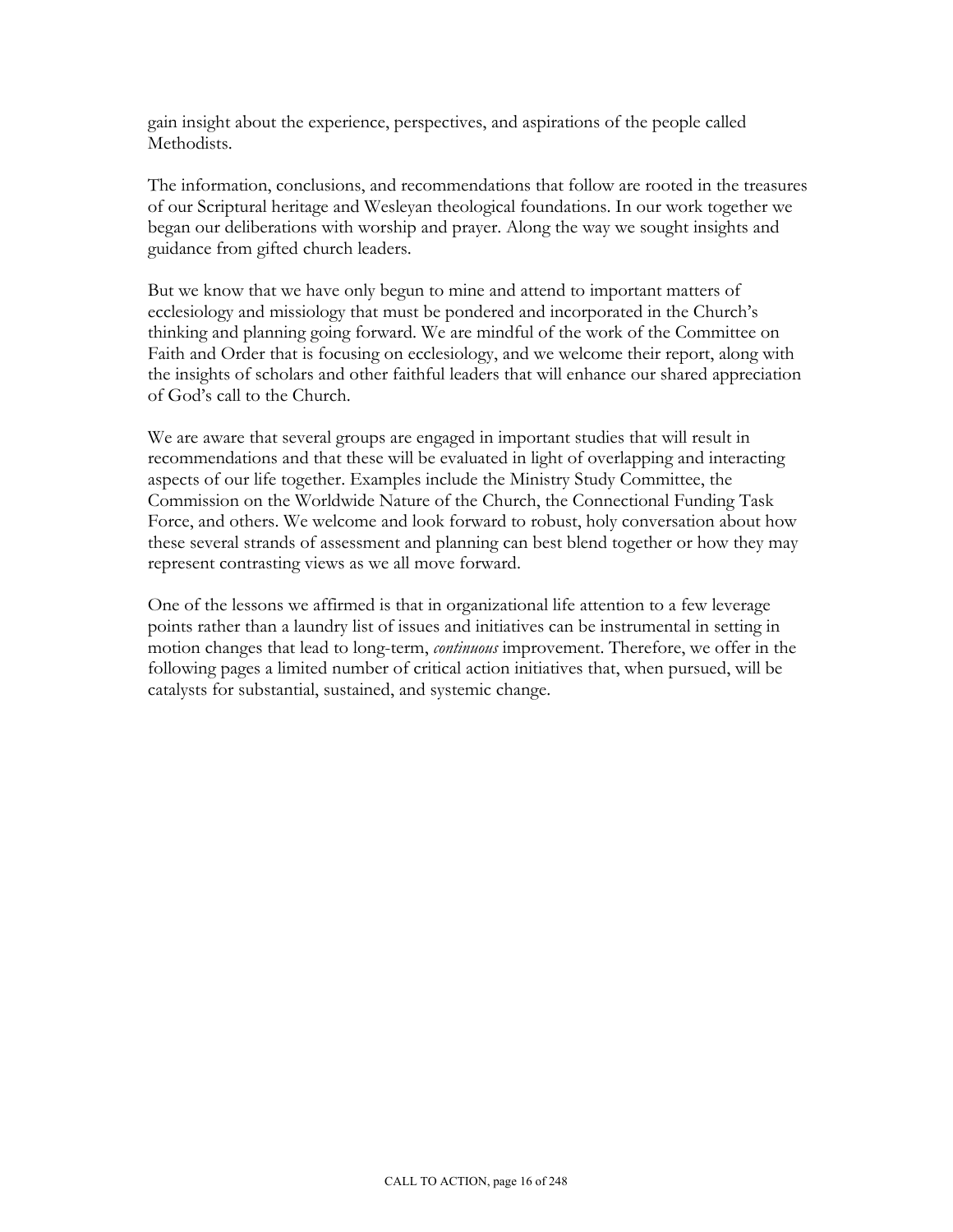**4** 

# **Confession and Call for Leadership**

#### **Confession**

"You are saved by God's grace because of your faith. This salvation is God's gift. It's not something you possessed. It's not something you did that you can be proud of. Instead, we are God's accomplishment, created in Christ Jesus to do good things. God planned for these good things to be the way that we live our lives" (Ephesians 2:8-10 CEB).

By God's grace we live, move, and have our being. By God's grace we have been saved. By God's grace we are created in Christ Jesus for good works. By God's grace we have been shaped to live as a Wesleyan movement serving in God's mission of "making disciples for Jesus Christ" (see Matthew 28:19) for the transformation of the world.

In thankfulness for God's preparing, accepting, and sustaining grace we are called to examine ourselves individually and collectively for how we live out our calling in faithfulness and trust in the triune God "to serve the present age" (Charles Wesley).

Having been called, justified, and sanctified by grace, we—the people called United Methodists—repent and renew our covenant with God and one another.

#### **We Confess:**

O holy and merciful God, we confess that we have not always taken upon ourselves the yoke of obedience, nor been willing to seek and do your perfect will.

We have pursued self-interests and allowed institutional inertia to bind us in ways that constrain our witness and dilute our mission. We have been preoccupied more with defending treasured assumptions and theories, protecting our turf and prerogatives, and maintaining the status quo for beloved institutions than with loving you with all our heart and mind and soul and strength. And we have not loved our neighbors as ourselves.

You have called to us in the need of our sisters and brothers, and we have passed unheeding on our way.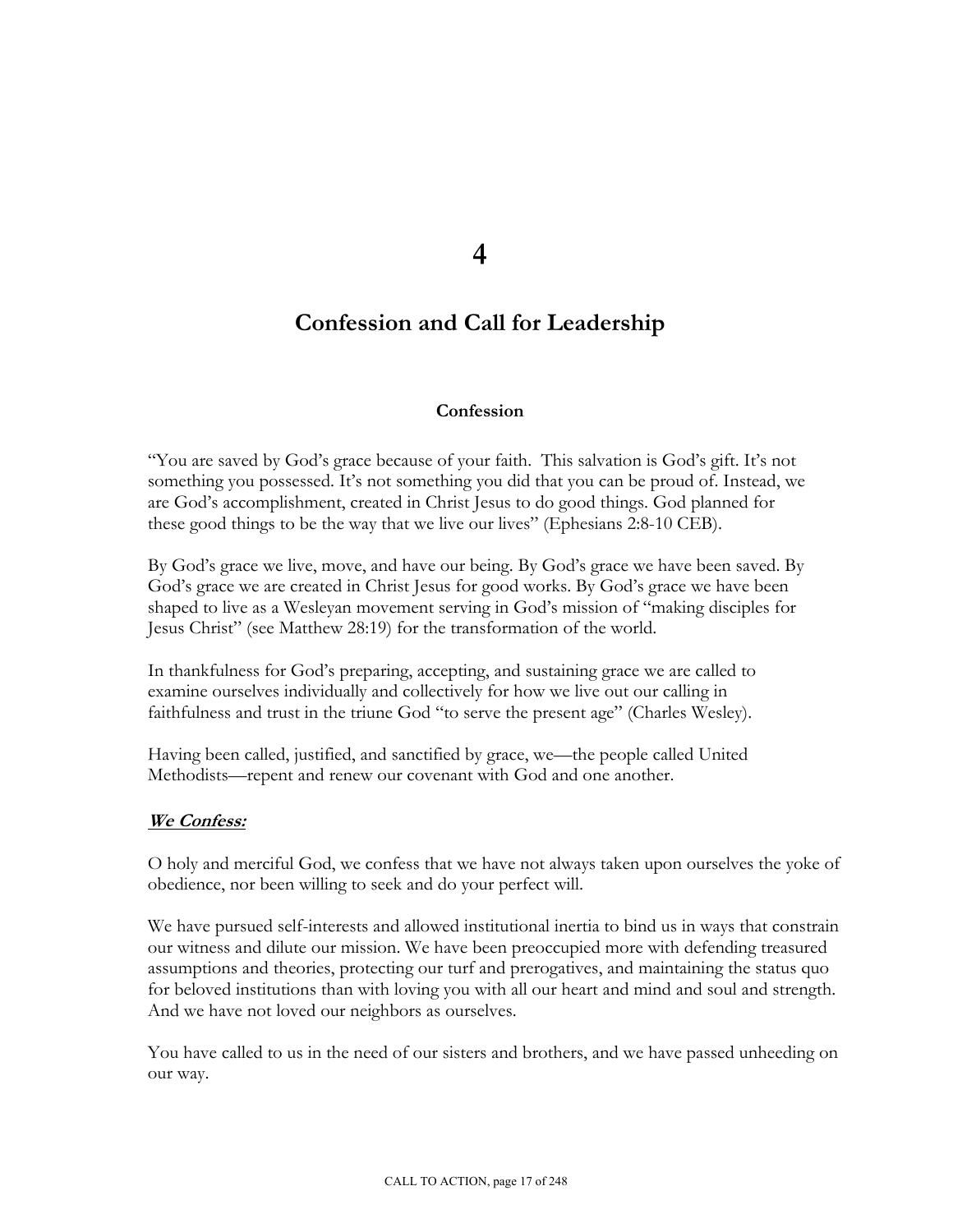May almighty God, who caused light to shine out of darkness, shine in our hearts, cleansing us from all our sins, and restoring us to the light of the knowledge of God's glory, in the face of Jesus Christ our Savior. Amen.

#### **Call for Leadership**

"We assert that God's grace is manifest in all creation even though suffering, violence, and evil are everywhere present. The goodness of creation is fulfilled in human beings, who are called to covenant partnership with God. God has endowed us with dignity and freedom and has summoned us to responsibility for our lives and the life of the world" (Par. 101, *The Book of Discipline 2008*).

The current trajectories of trends have unmistakable consequences. While there are many examples of effective disciple-making, prophetic witness, and ministries of justice and mercy across the Connection, these efforts do not obviate the effects in the United States and Europe of our increasingly older membership and aging leaders; declines in the numbers of professions of faith, worship attendance, and baptisms; and growing financial burdens accompanied by decreasing revenues. Amid the numerous critically important theological and spiritual considerations there are unassailable organizational and operational realities that both illustrate and affect them.

We need passionate and focused leaders who will name the truth of the current situation and lead us toward bold and achievable goals consistent with our calling. We yearn for leaders who take responsibility and deliver observable, bountiful, and sustainable ministry outcomes. Courageous, collaborative leaders are much more important than layers of intricate legislation or revamped organizational structures.

John Wesley was not afraid to identify the loss of spiritual vitality and true effectiveness in the Church. He knew that only plain speaking about and commitment to address the hard problems of his day would change the situation: "Where is [Christian fellowship] to be found? Look east or west, north or south; name what parish you please. . . . What Christian connexion is there between them? . . . What watching over each others' souls? What bearing of one another's burdens?" (*Plain Account of the People Called Methodists* in *The Works of John Wesley,* Bicentennial Edition, 9:259).

**Leaders, beginning with the bishops and including lay and clergy across the Connection, must lead and immediately, repeatedly, and energetically make it plain that our current culture and practices are resulting in overall decline that is toxic and constricts our missional effectiveness**.

Continued pursuit of the most prevalent of current approaches, structures, policies, and practices is likely to produce the same results with continued decline and decreasing mission impact.

Business as usual is unsustainable. Instead, dramatically different new behaviors, not incremental changes, are required.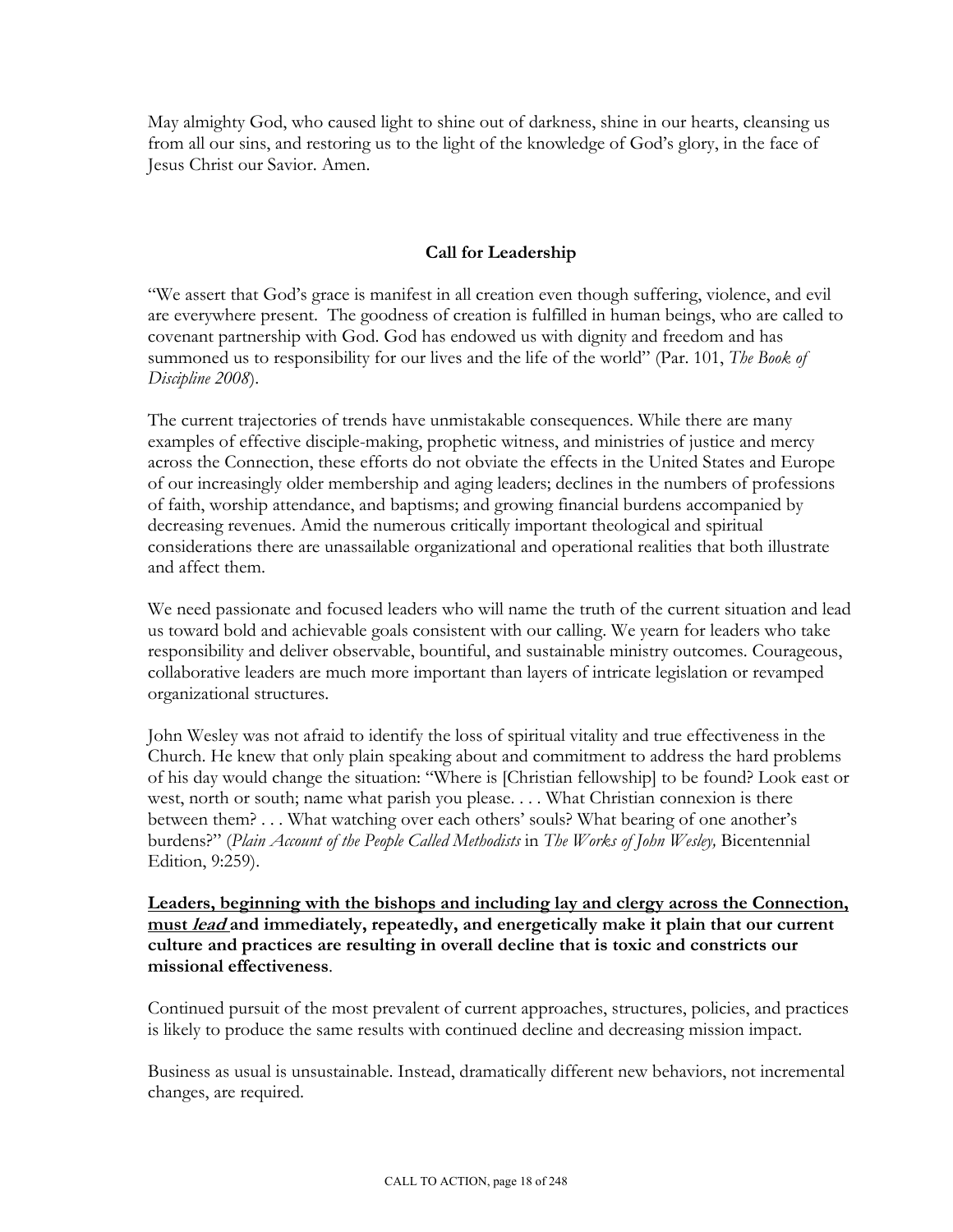The absence of strong, adaptive, decisive leadership will hasten the rate and magnitude of the well documented indicators of decline (baptisms, professions of faith, membership, attendance, funding for connectional ministries).

**We need a cadre of mutually committed, collaborative, turnaround leaders that (1) make a compelling case for daring, disciplined, and sustained actions and (2) demonstrate strong leadership to vividly change what we emphasize, and de-emphasize many current treasured approaches and programs and forego familiar rhetoric that, though valued, does not lead to effectiveness in achieving different and desired outcomes.** 

Making this change requires leaders to forge strong coalitions, joining with willing partners who agree to disagree about lesser matters and setting aside many passionate causes in order to focus instead on overarching goals for the greater good. Choosing to continue behaviors that arise from narrow interests and subordinate objectives will lead to increased divisiveness and accelerate the current disintegration.

This calls for nothing less on the part of all who will lead than the kind of denial of self that Wesley placed at the heart of the sanctified life. "The '*denying'* ourselves and the '*taking up our cross'* . . . is absolutely, indispensably necessary, either to our becoming or continuing his disciples." (Sermon 48, "Self-Denial," emphasis added). But even more so, it requires us to follow Paul's advice that by "having the same love, being united, and agreeing with each other," we might "adopt the attitude that was in Christ Jesus" (Philippians 2:2, 5 CEB).

**This is not a time for leaders who are ambivalent, reluctant, or unwilling to walk forward with humility and courage.**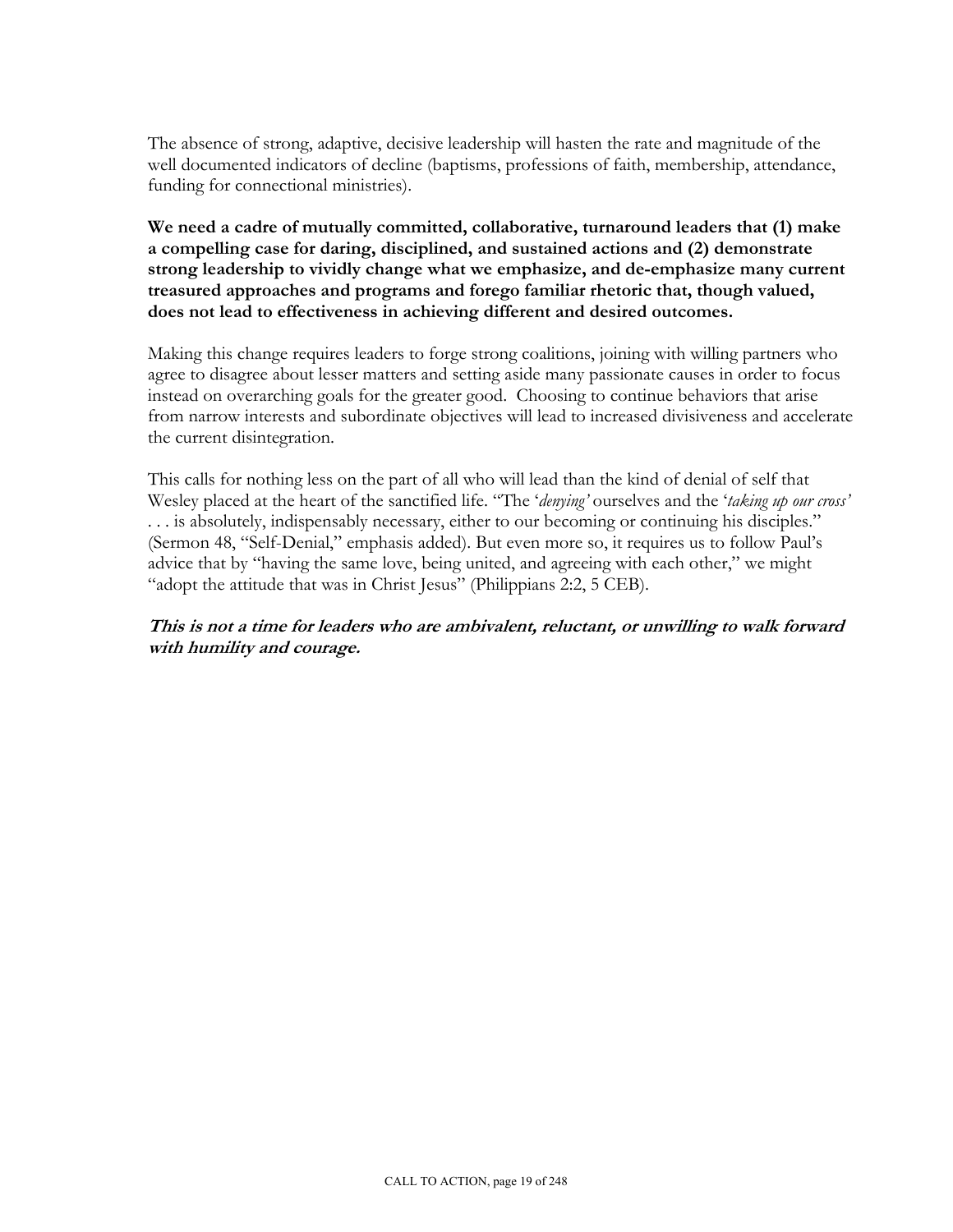## **5**

# **Key Recommendations**

We believe that (1) stronger, courageous, collaborative leaders and (2) emphatically **directing the flow of attention and resources to assure congregational vitality are essential, adaptive challenges for The United Methodist Church to be effective in its mission and to change the path of decline. Therefore, we propose a set of mutually interdependent initiatives:** 

**1. For a minimum of 10 years**, **starting January 2011, use the drivers of Vital Congregations (see appendix 5, Potential Drivers of Congregational Vitality) as initial areas of attention for sustained and intense concentration on building effective practices in local churches.** 

**In every way possible (the subjects of our prayers, the use of time, money, what we watch/report/talk about, etc.), we shall assure that our attention and the flow of resources are directed toward enriching and extending high-quality ministries in and through congregations as the primary arenas for making disciples.\***

We must make congregational vitality our true first priority (including how funds collected by the annual conferences and general church are invested and how results are assessed) and choose now to stop or curtail many important and worthy efforts that are depleting resources and are not closely aligned with this objective.

#### **Key Drivers of Vitality\*\***

- Effective pastoral leadership including aspects of management, visioning and inspiration
- Multiple small groups and programs for children and youth
- Mix of traditional and contemporary worship services
- High percentage of spiritually engaged laity who assume leadership roles

\*\*See appendix 1.

John Wesley was no stranger to hard choices, and he knew well the temptation to settle for that which is merely good, and hence lose the opportunity to pursue that which is best. In Sermon 89, "The More Excellent Way," he spoke of the need always to take the more rewarding (albeit often more difficult) path: "Who then is a wise man, and endued with knowledge among you? Let him resolve this day, this hour, this moment, the Lord assisting him, to choose ... the 'more excellent way.' "

\* See *Paragraphs 201 and 202 in* The Book of Discipline 2008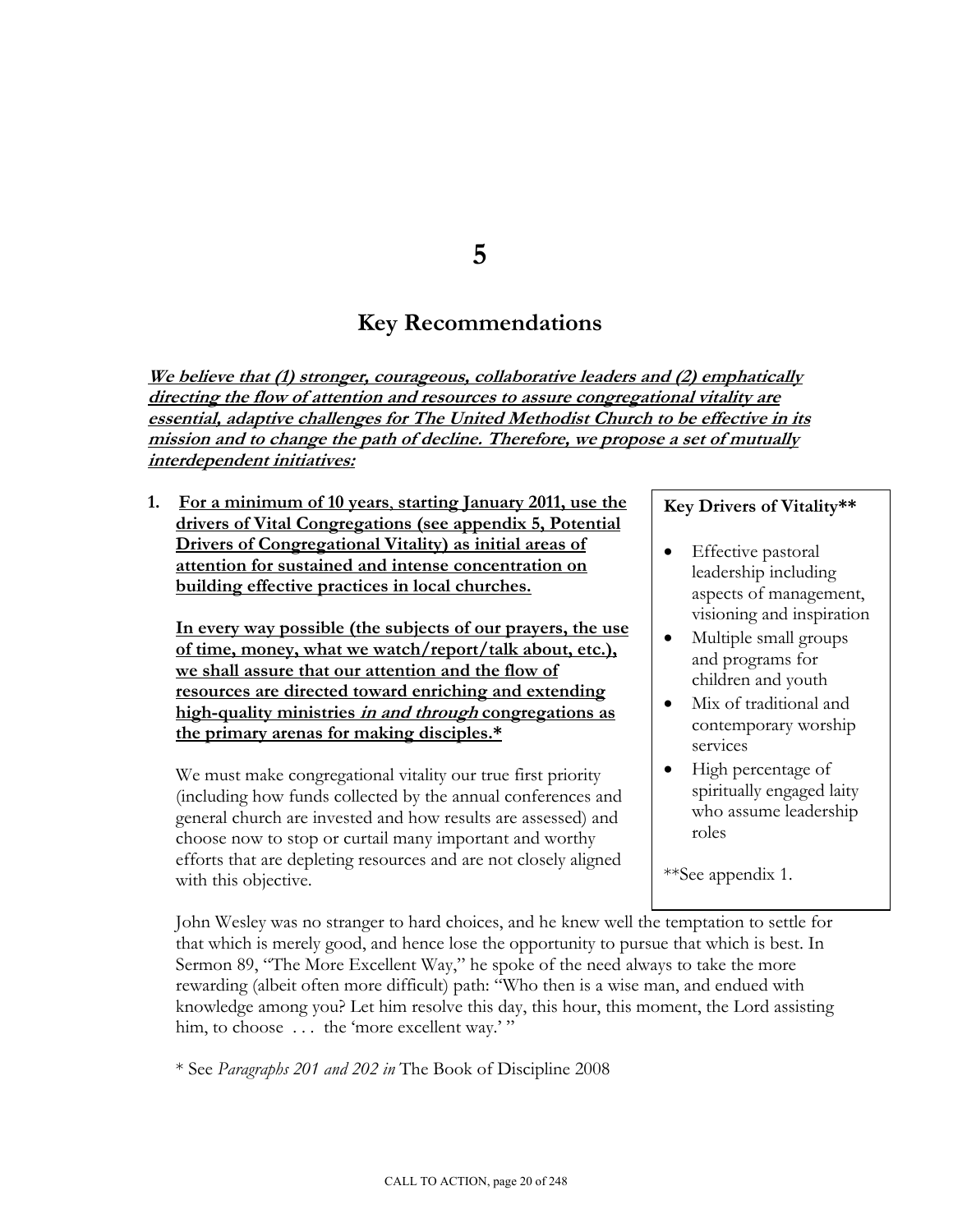**We shall demonstrate profound respect for and then encourage and celebrate diversity in the ways churches apply the drivers of vitality that fit their local contexts.** Vitality will take multiple forms in light of varying circumstances. Since rulebound structures inhibit innovation, continuous renewal, and viability, a key responsibility of leaders is to suspend rules in order to test and assess the efficacy of new, worthy ideas.

#### 2. **Dramatically reform the clergy leadership development, deployment, evaluation, and accountability systems.**

Ephesians 4 teaches us that apostles, prophets, evangelists, pastors, and teachers are gifts given by Christ "to equip the saints for the work of ministry." Vital congregations require leaders—lay and clergy—who have a passion for making disciples of Jesus Christ for the transformation of the world. Effective pastoral leaders must be selected and trained who in turn encourage the laity to dedicate their gifts in fruitful ways.

Therefore bishops and superintendents must

- Work collaboratively with boards of ordained ministry, seminaries and others to reform the processes for clergy recruitment, training, credentialing and support placing emphasis on greater accountability for ministry outcomes.
- Exercise their responsibilities in ways that reemphasize and assure that the UMC's paid leadership is competent and accountable.
- Accept no compromise on standards for excellence by discovering, publicizing, and celebrating every illustration of effective congregational leaders.
- Provide ongoing opportunities for mentoring, learning, and receiving support and constructive help to enhance skills and performance.
- Create and implement prompt and humane ways to decline entry to or to arrange exit for persons who lack requisite skills, attitudes, and a proven desire and capacity to improve and meet established standards.
- Teach and show by their own example that good intentions must be coupled with profound dedication to achieving measurable outcomes and the practice of frequent public accountability for measurable results.
- **3. Collect, report and review, and act on statistical information that measures progress in key performance areas in uniform and consistent ways across all churches and annual conferences, to learn and adjust our approaches to leadership, policies, and the use of human and financial resources** (this will include indicators such as how congregations and annual conferences are increasing their effectiveness in implementing the three factors of vitality: attendance, growth, and engagement).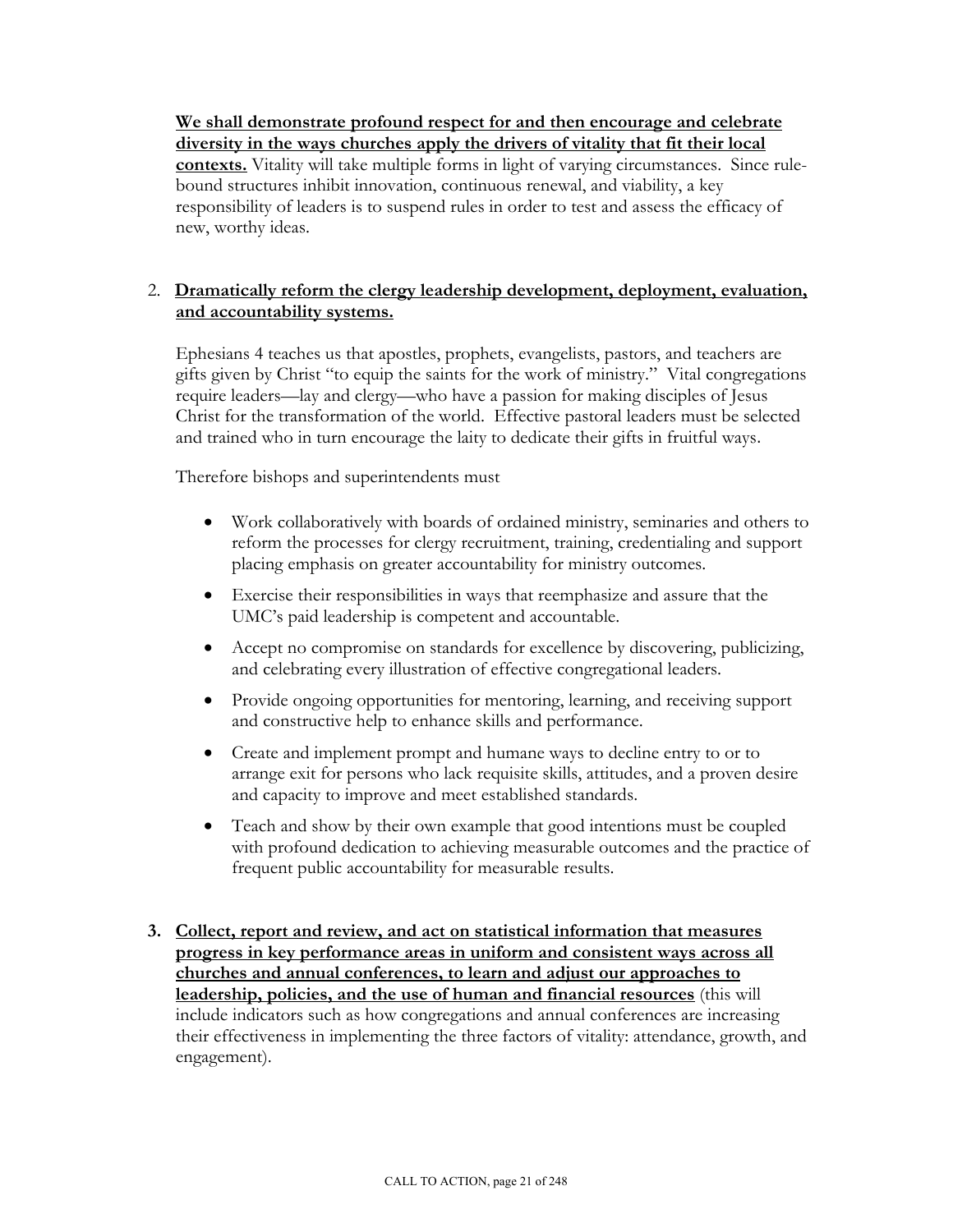**Responsibility and accountability to God and to one another require that we gather and share information about outcomes, and the factors leading to desired results as well as to articulating the aspirations and intentions that emerge from our common life and faith.** 

**4. Reform the Council of Bishops, with the active bishops assuming (1) responsibility and public accountability for improving results in attendance, professions of faith, baptisms, participation in servant/mission ministries, benevolent giving, and in lowering the average age of participants in local church life; and (2) responsibility for establishing a new culture of accountability throughout the church.** 

*Adaptive change and leadership are not possible without an authentic purpose and vision; powerful, cohesive, guiding coalition; strong standards, and accountability.*

A unified Council of Bishops will:

- Annually name current realities and call the Church to specific goals for Ministry
- Institute and maintain an effective executive management operating function that strategically and practically aligns the resources of the general church in order to focus on increased local church vitality
- Set performance objectives for each other and regularly measure progress and hold one other accountable, employing sanctions when needed to address under-performance
- Develop a much stronger sense of connection by aligning the work of the COB with general agencies and denominational initiatives/programs.

#### **5. Consolidate program and administrative agencies, align their work and resources with the priorities of the Church and the decade-long commitment to build vital congregations, and reconstitute them with much smaller competencybased boards of directors in order to overcome current lack of alignment, diffused and redundant activity, and high expense due to independent structures.**

Part of Wesley's genius in founding and leading the Methodist movement was his ability to focus on what worked. In his Explanatory Notes on the New Testament for 1 Corinthians 14:5, he made *usefulness* a primary virtue: "By this alone are we to estimate all our gifts and talents."

Agencies must be aligned with the priorities of the Church rather than the worthy but different agendas of their separate boards and innovative leaders.

With the exception of base funding essential to assure core capacities, funding should be awarded based on agency proposals to implement Church priorities, with reporting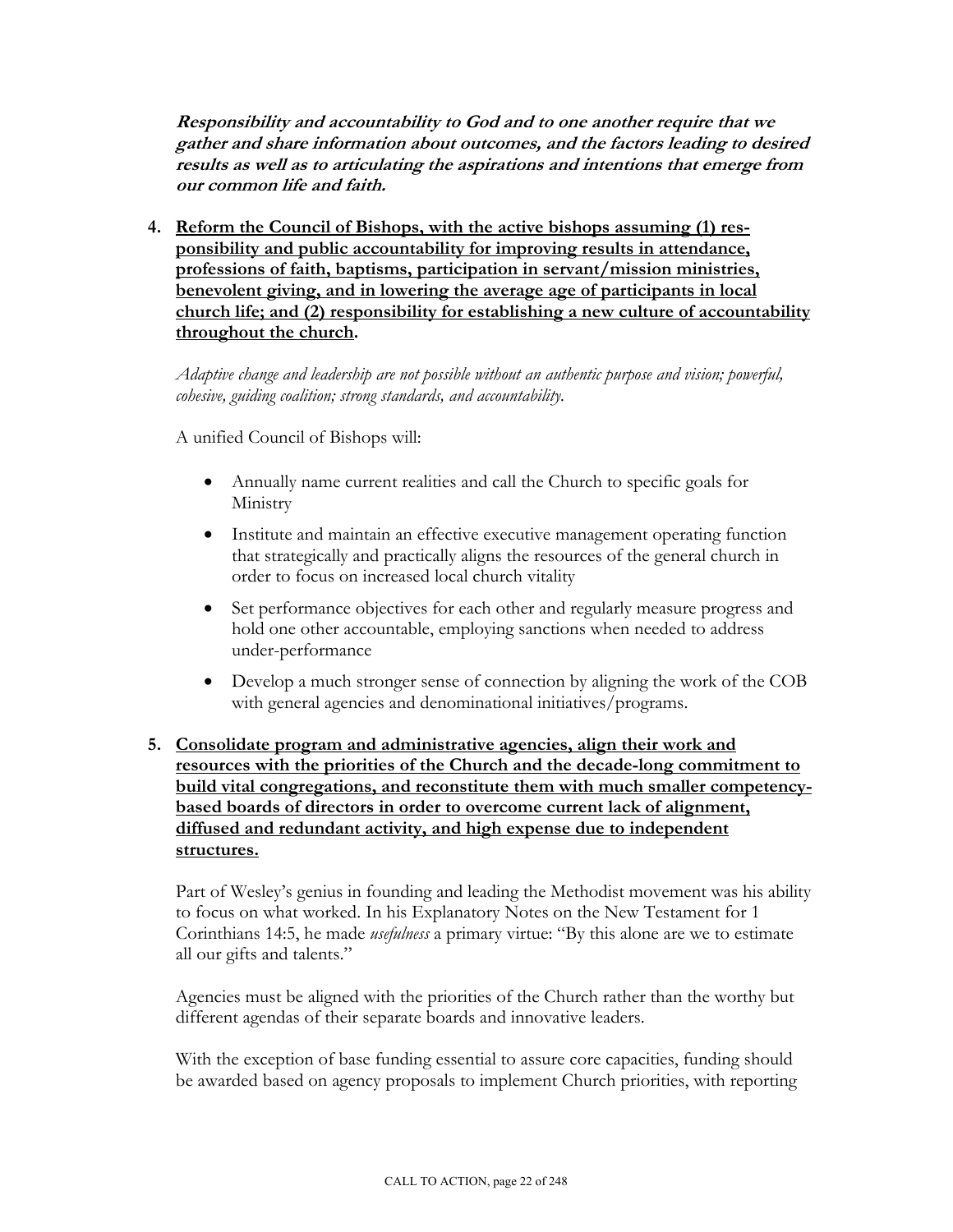and auditing to validate results and demonstrate accountability, thus encouraging agencies to collaborate for joint work, funding, and impact.

Anticipated resources and the urgency to increase the number of vital congregations require a near-term reduction in scope and scale of general Church work to regain momentum.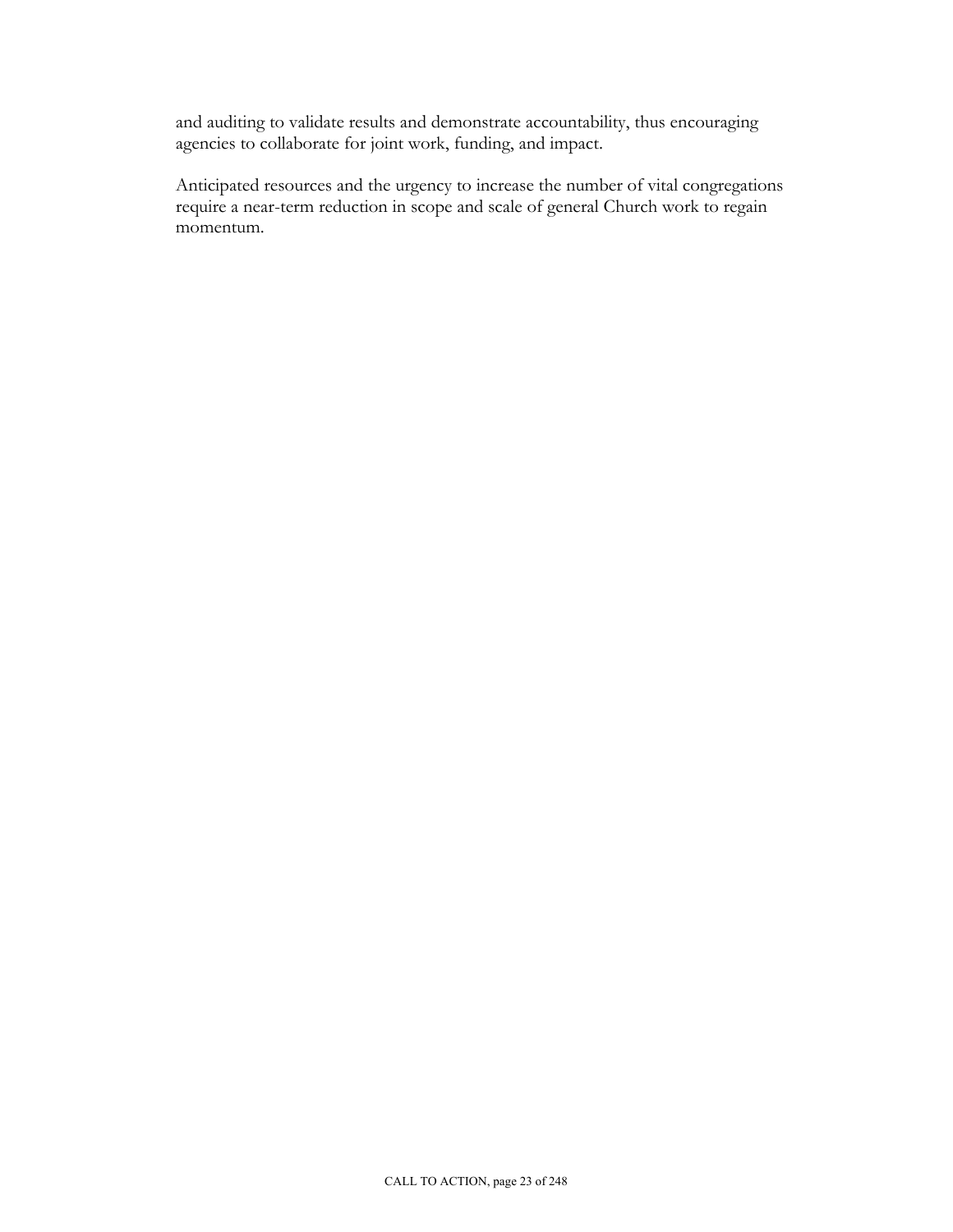## **6**

# **Background**

#### **The Research**

#### **Congregational Vitality**

Comprehensive, independent research was conducted using data from multiple sources to gain information about the factors that lead to congregations being more vital as evidenced by attendance, growth, and engagement. The process included rigorous analysis of data on attendance, growth, and engagement from over 32,000 churches in North America, interviews with constituencies across The United Methodist Church, group meetings, and fact-finding and opinion questionnaires administered with diverse stakeholders.

The reliable statistical findings indicate that high-vitality churches come in all sizes, ethnic representations, church settings, and geographies, but they consistently share common factors *that work together* to influence congregational vitality.

The data show that dynamic churches tend to have:

- Effective pastoral leadership including inspirational preaching, mentoring laity, and effective management
- Many small groups and programs, including programs for children and youth
- A mix of both traditional and contemporary worship services, including contemporary music and multimedia in contemporary services
- Effective and spiritually engaged lay leaders, rotating lay leadership, and pastors who work at developing and mentoring lay leaders.

A key finding of the research is that the *combination* of these factors contributes to vitality, rather than any one or two undertaken alone. Other factors include more topical preaching and longer pastoral appointments.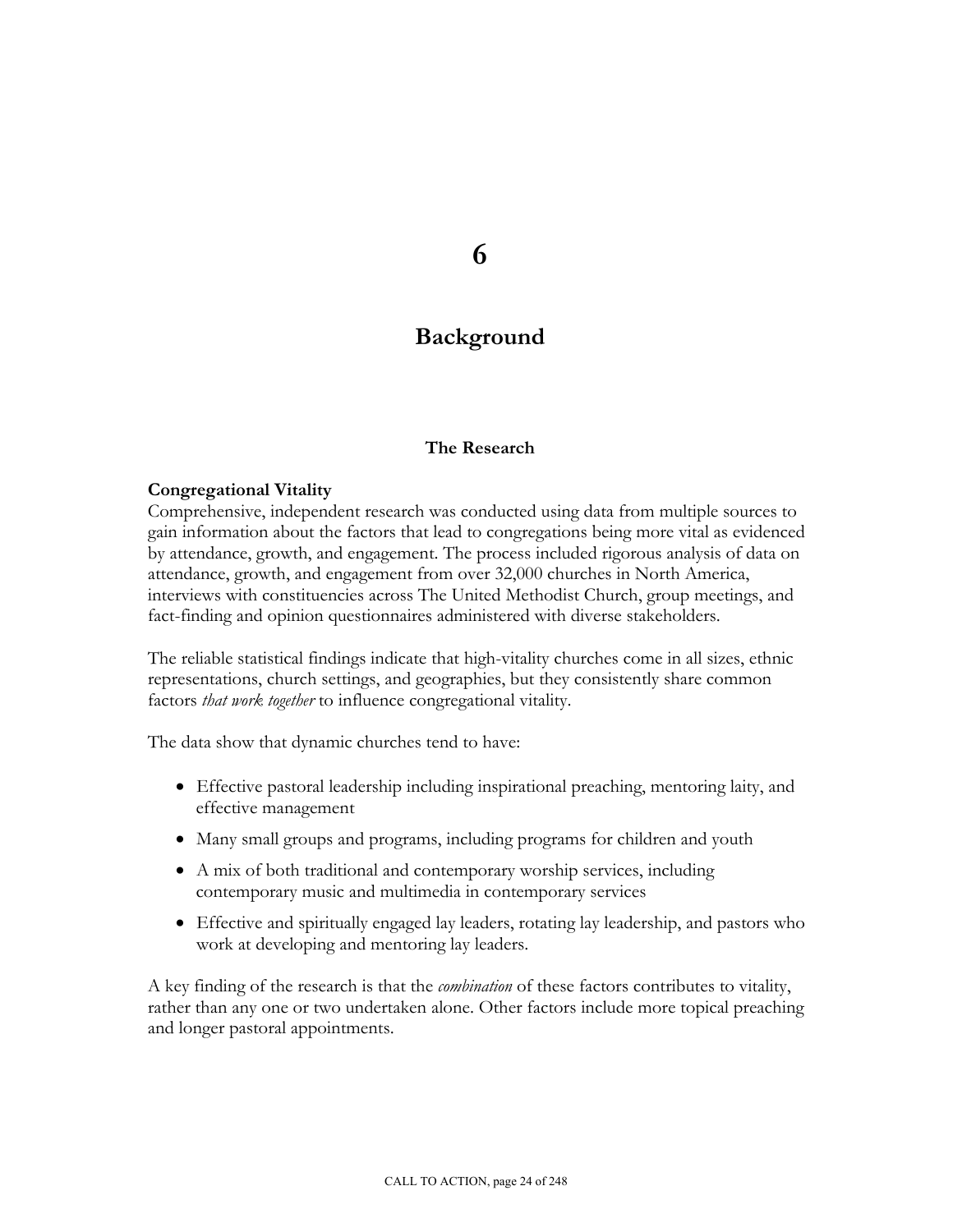#### **Operational Assessment**

A system-wide operational assessment of the connectional church looked at how the denomination is currently using people, money, and processes at the district, annual conference, and general church levels.

The independent assessment was mandated by the Council of Bishops in its charge to the CTA. Findings included the overarching conclusion that the denomination is experiencing a "creeping crisis" of relevance, and although that crisis is influenced by the duress associated with the current economic situation, it is not foremost a financial crisis.

Primary causes are a general lack of trust and confidence among the various parts of the denomination and a perception of distance between local churches, annual conferences, and the general church agencies.

The study indicated areas where improvement is needed:

- Recognition of the value and need for the Council of Bishops to exercise strong and courageous leadership, working in concert and fostering alignment throughout the Connection
- More clarity and understanding about the denomination's mission, culture, and values (starting with more robust consensus about and passion for the central mission)
- Less perceived organizational "distance" between and among the foundational units of the Church (greater sense of connection, two-way communication, and mutual trust across all levels of the denomination)
- Better-defined leadership roles, responsibilities, and accountability; and improvements in trust (greater clarity about job outcomes and clear accountability for achieving and reporting results)
- More standardized management processes and reporting systems (agreement about which organizational indicator of health we should monitor, tally, and publicly report)
- Streamlining connectional structures, assuring effective governance, lowering costs, and requiring higher levels of quality performance.

According to the report, as a decentralized system the UMC is heavily dependent on agreement about beliefs, shared motives, and compatible ways of working together in order to function in the most productive ways. But frailties in the UMC's culture, including lack of trust, low levels of mutual respect and the absence of civil dialogue, insufficient clarity about the precise roles and responsibilities of leaders, and lack of agreed ways to measure success or assure collaboration are corroding our connections.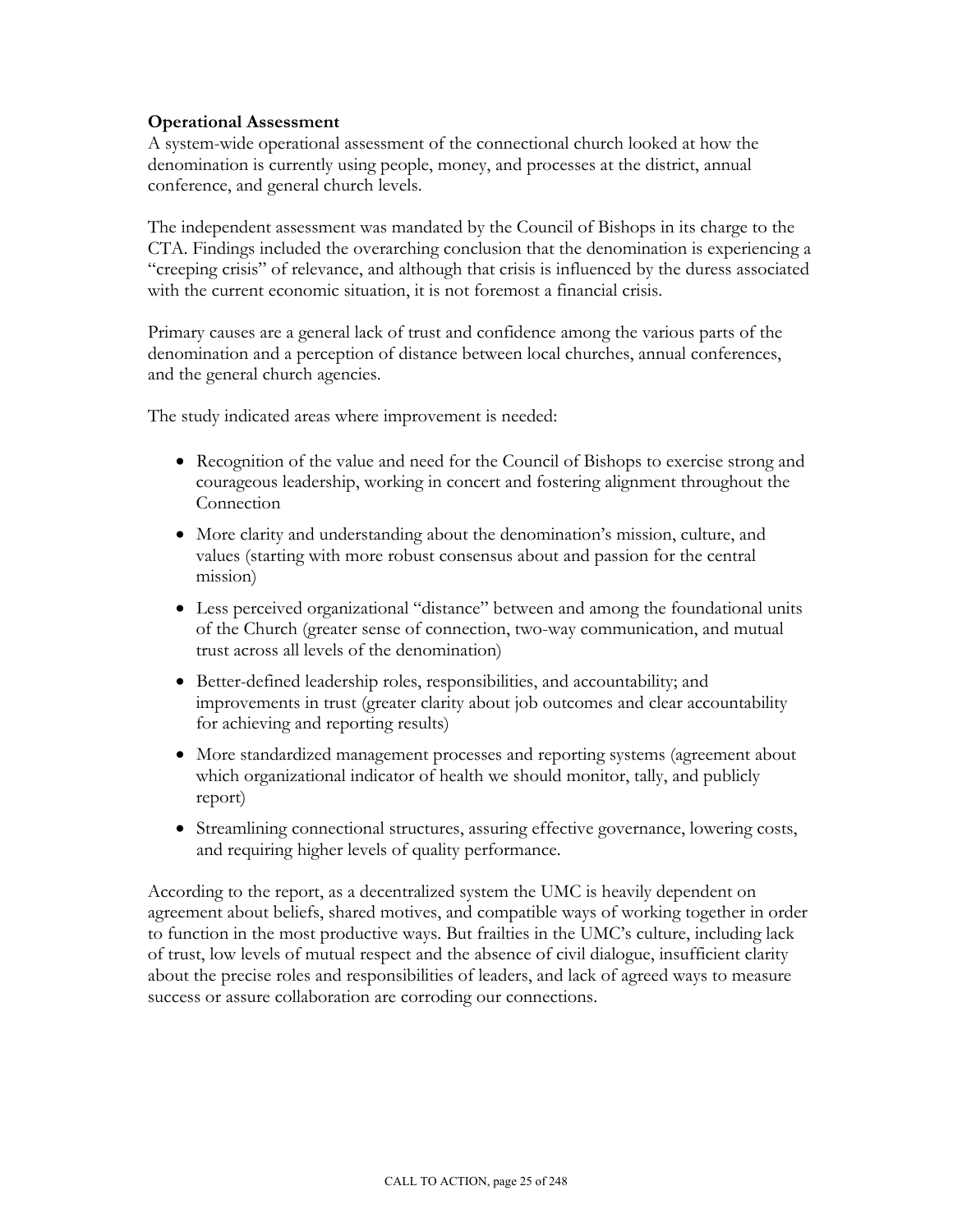#### **Adaptive Challenge**

*Our analysis leads us to conclude that the essential adaptive challenge confronting The United Methodist Church is:* 

*To redirect the flow of attention, energy, and resources to an intense concentration on fostering and sustaining an increase in the number of* **vital congregations** *effective in making disciples of Jesus Christ for the transformation of the world.*

To do so requires that we:

- Identify and enhance the factors essential to change our mindset so that our primary focus and commitment is on fostering and sustaining *congregational vitality* (vitality is a dynamic forward-leaning state of engagement that connects people to God, each other, and the world in profound ways), celebrating and using success to guide us
- Articulate and commit to newly clarified and dramatically higher performance expectations for all levels of the church
- Expect and provide courageous, accountable leadership that assumes responsibility for upsetting current paradigms and shaping and adopting new understandings that result in more effective practices—and that this begin with the bishops (both as individuals and collectively as the Council of Bishops)
- Institute and report measurable performance results in all sectors of the connection on an ongoing and regular basis, enabling us to learn and adjust the ways we invest and use our talent, time, and money.

#### **Actions That Will Lead to Reordering the Life of the Church**

- **1. Refocus a higher share of resources and attention on congregations to promote and cultivate the drivers of vitality.** 
	- Direct leadership and funding to a **decade-long investment with the goal to dramatically increase the number of vital congregations**.
	- Implement demonstration projects in annual conferences where interest and commitment are high, providing as needed matching funds to support learning, experimentation and regular and widespread reporting of results.
	- Build from pockets of achievement and learning by giving them high visibility and establishing teaching centers that will emphasize peer-to-peer support for new ventures in other locales.
	- Develop and implement comprehensive strategic initiatives that identify and then redeploy underperforming, assets (real estate, invested reserves) and combine with allocations of annual revenue in order to invest in the places demonstrating and fostering vitality.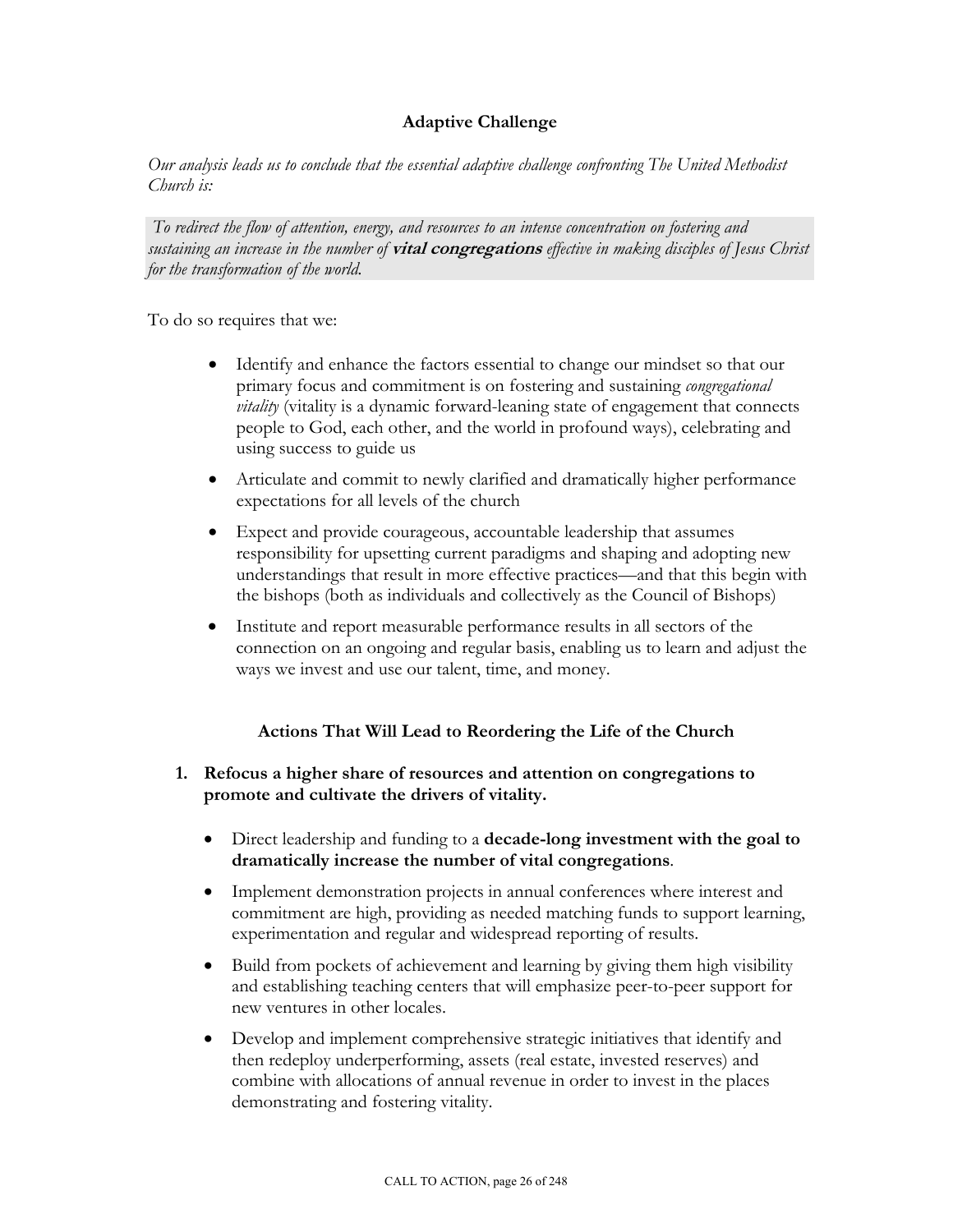- Offer persuasive and attractive encouragement and action-options for action to congregations and annual conferences by publishing information about what works and how, creating networks of resources for change management, dedicating necessary leadership, and investing money.
- Use rigorous evaluation procedures, apply lessons learned, report frequently, learn from mistakes, and celebrate success.

#### **2. Become as passionately driven by accountability and results as we are by intentionality.**

- Establish, create training and support for, and hold fast to church-wide, uniform standards for all clergy (deacons, elders, and bishops). Set and use high expectations as guiding criteria in recruitment, selection/elections, managing transitions into new roles, development/supervision, and regular results-based performance evaluations with mechanisms for remediation when needed.
- Set *specific outcome results* (including means of measuring and reporting) for **all** congregations, annual conferences, agencies and their governing boards, the Council of Bishops, and other professional leadership. Standardize collection of data and regular public reporting of results.
- Discontinue "guaranteed appointment" and consider ways to ease the deployment of talented personnel (clergy) across annual conference boundaries to assure access to the greatest talent for places where there is readiness and need.
- Work to institute an integrated, well-managed, and accountable system of clergy care with standard practices and strong oversight for how clergy are recruited, prepared, deployed, developed, and supervised.
- Establish preferential relationships with seminaries preparing clergy who are equipped and aligned for higher levels of achievement in leadership related to the key drivers of congregational vitality.

#### **3. Streamline, reduce "distance," and achieve higher levels of alignment throughout the Church.**

- The Council of Bishops must reform its structure and processes so that active bishops have effective mechanisms for denomination-wide strategic planning, are able to give concerted attention to fostering congregational vitality, and assume appropriate and principal responsibility for rebuilding and sustaining strong bonds of trust across all levels of the Connection.
- Reconceive the general church and annual conference funding schemes so that revenue and expense align with the emphatic concentration on supporting congregational vitality.
- Establish a general church executive function that carries responsibility, authority, and accountability; employs and deploys general church executives; allocates resources in keeping with needs and desired outcomes; and resolves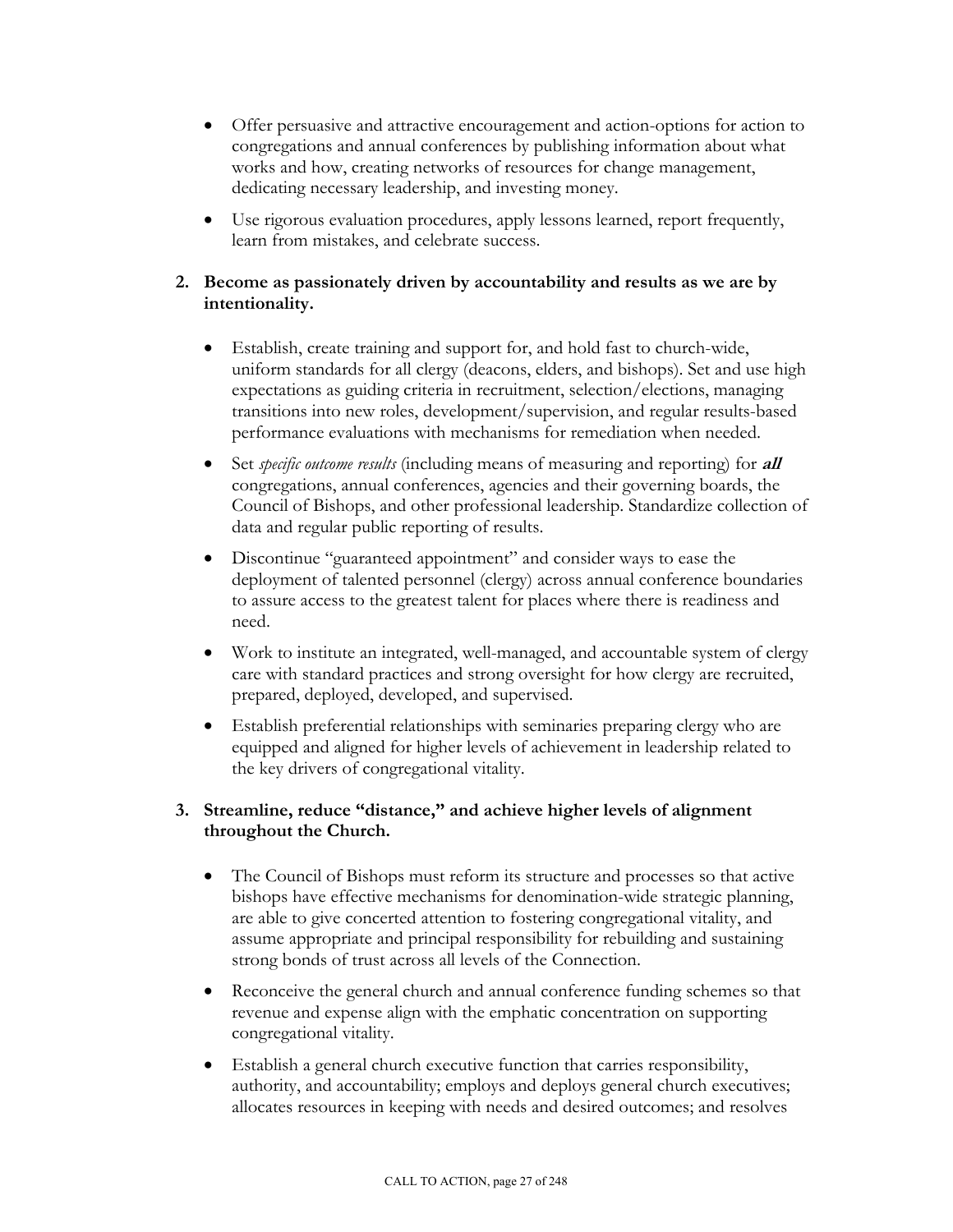disputes. This is a way to provide for more agile, responsive, integrated, timely, results-based, ongoing operations and management, and allowing the General Conference to concentrate on its uniquely *legislative* purpose/role.

- Focus a reduced number of general agencies on resourcing the full set of indicators of congregational vitality to make disciples of Jesus Christ and transform the world, to provide ongoing church-wide leadership recruitment and development, and to fulfill in behalf of the Church those few key functions that are best managed corporately in behalf of the whole.
- Simplify governance structures of general agencies with smaller, competencybased board memberships and clearer differentiation between the policy/fiduciary/generative board functions and ongoing management functions.
- Provide base funding to the reduced number and size of agencies, with competitive access to substantial performance-based financial grants, and specifically using criteria that is tightly aligned with increasing congregational vitality.
- Reduce the "distance" between entities in the Connection in order to increase the quality of relationships and deliver substantial gains in efficiencies and effectiveness.
	- o Redeploy resources gained from a reduction of the number and size of general agencies to increase resources available to provide immediate and relevant personnel and other assistance to districts and other groupings of congregations.
	- o Reconceive general church-funding schemes, instituting more choice for annual conferences and congregations and attracting the needed funds for local, regional, national, and global efforts through quality performance and effective marketing.
	- o Experiment with the ways we structure and set boundaries for conferences and districts in order to better connect churches in collaborative ministry or shared characteristics rather than only on the basis of geographic location.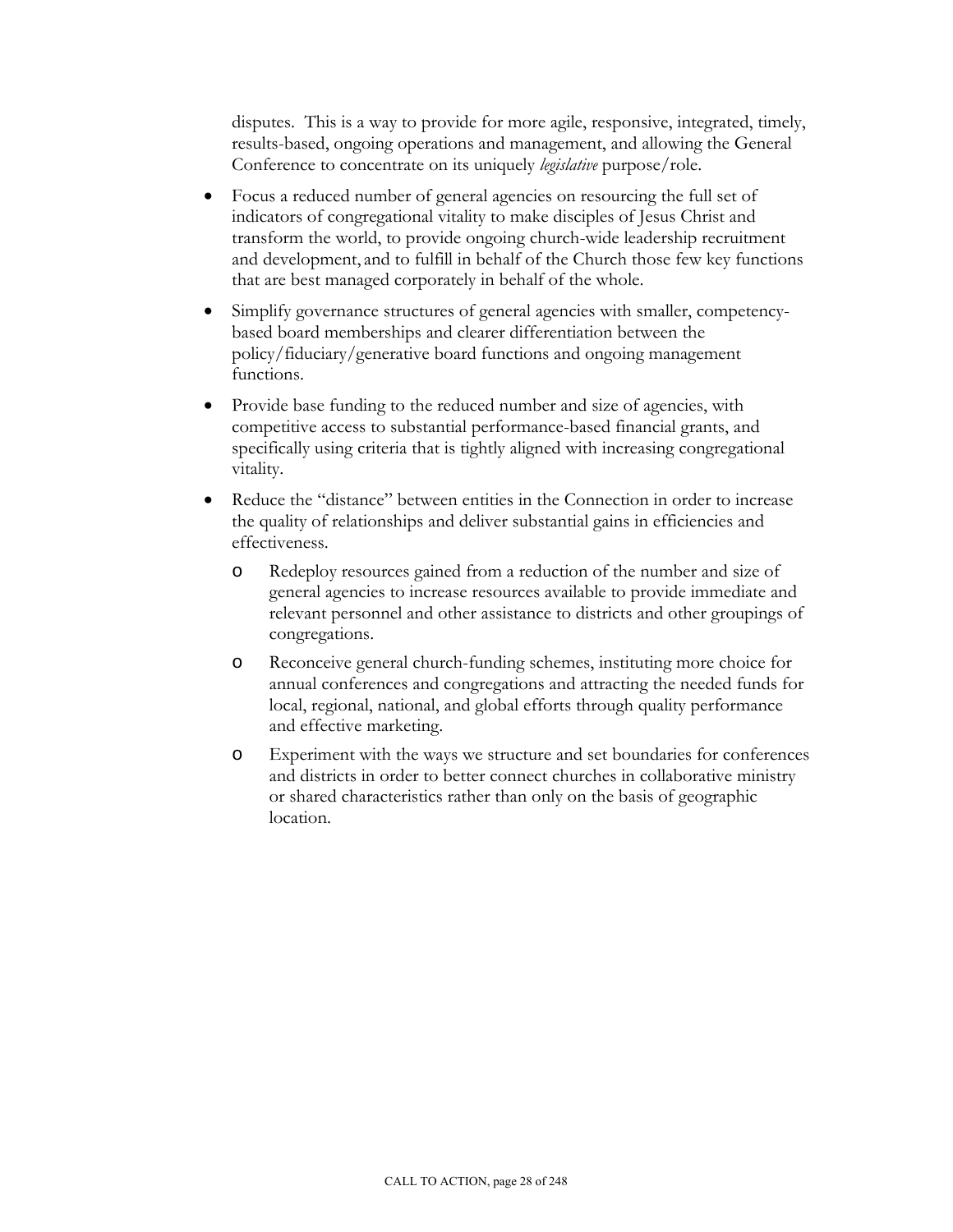**7** 

# **Road Map for Adaptive Change**

The mission of the Church is to make disciples of Jesus Christ for the transformation of the world. Our key strategy is to increase the number of vital congregations.

#### **What is needed?**

#### **To carry out its mission, The United Methodist Church must:**

- Tell the story of the UMC's adaptive challenges, outlining proposed changes from relevant work groups (CTA, Worldwide Mission, Ministry Study, Connectional Funding, Church Systems, etc.).
- Clarify the **who, what,** and **when** for leadership activities and responsibilities that do NOT require legislative action and call for that work to begin in earnest now.
- Determine what legislation is required and who will prepare and sponsor it for General Conference 2012.
- Fashion a plan to lead/manage Church-wide adaptive change starting in 2010 and continuing through 2020.
- Assure fast-track consultation with the COB, CT, GCFA, and all other general agencies to fashion a 2013–2016 general Church funding and budget plan to be submitted in time for consideration by 2012 General Conference. (This would be a second option, submitted alongside the plan now being prepared by these groups that is predicated on greater continuity with current structures and practices).

#### **Steps Forward**

#### **Establish an Interim Operations Team to guide change management in order to:**

- *Integrate* strategic planning and utilization of resources for effectiveness and efficiency
- Focus on a few strategic initiatives for greatest impact
- Bring Council of Bishops (annual conferences) and agency resources (general Church) into shared planning cycle
- Increase peer accountability for outcomes without centralizing power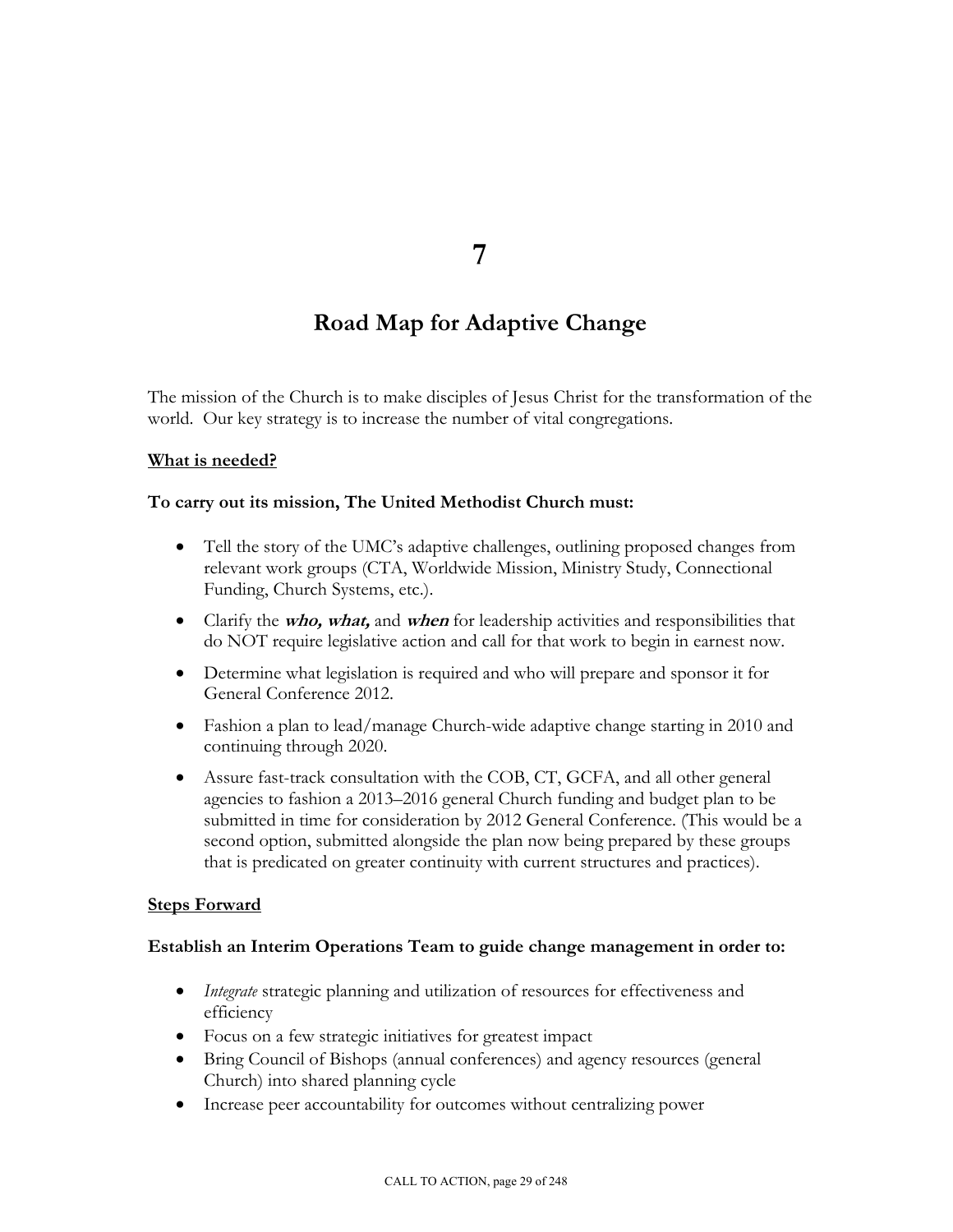A small, diverse team accountable to COB/CT should be competency based for policy oversight plus employment of an Executive Coordinator with the authority and staff necessary to identify issues, and to develop and implement work plans in stages leading up to and beyond the 2012 General Conference. This team of five persons will be named by a selection committee made up of two bishops, two CT members, the President of the COB, and the Chair of the CT and affirmed by vote of the COB and CT.

#### **With the guidance of the Operations Team:**

The Council of Bishops will:

- Initiate reform with the active bishops assuming (1) responsibility and public accountability for improving results in attendance, professions of faith, baptisms, participation in servant/mission ministries, benevolent giving, and lowering the average age of participants in local church life; and (2) establishing a new culture of accountability throughout the Church.
- Develop Church-wide strategic plan of action and mutual accountability to assure that attention and the flow of resources are directed toward:
	- o Increasing the numbers of people participating in worship and small groups for prayer and study—starting and maintaining more programs for children and youth
	- o Encouraging spiritually devoted lay persons to share leadership roles in every facet of Church life
	- o Offering multiple worship experiences and cultivating dynamic topical preaching
	- o Identifying and cultivating attributes of effective pastoral leadership
	- o Providing longer clergy appointments where it is apparent that the gifts of the pastor fit the needs of the church and its community
	- o Cultivating incremental increases in financial giving and engagement in outreach, witness, and mission in local communities and the world.
- In consultation with annual conferences, seminaries, and agencies, set in motion reforms and legislative proposals to retool the culture and systems of clergy recruitment, training, credentialing, and that place emphasis on greater accountability for outcomes.
- In consultation with annual conferences, agencies, and others, advance work to standardize and centralize the collection and regular publication of progress updates for churches, pastors, district superintendents, annual conferences, bishops, and general agencies, as well as to provide for regular public reporting and discussion of implications.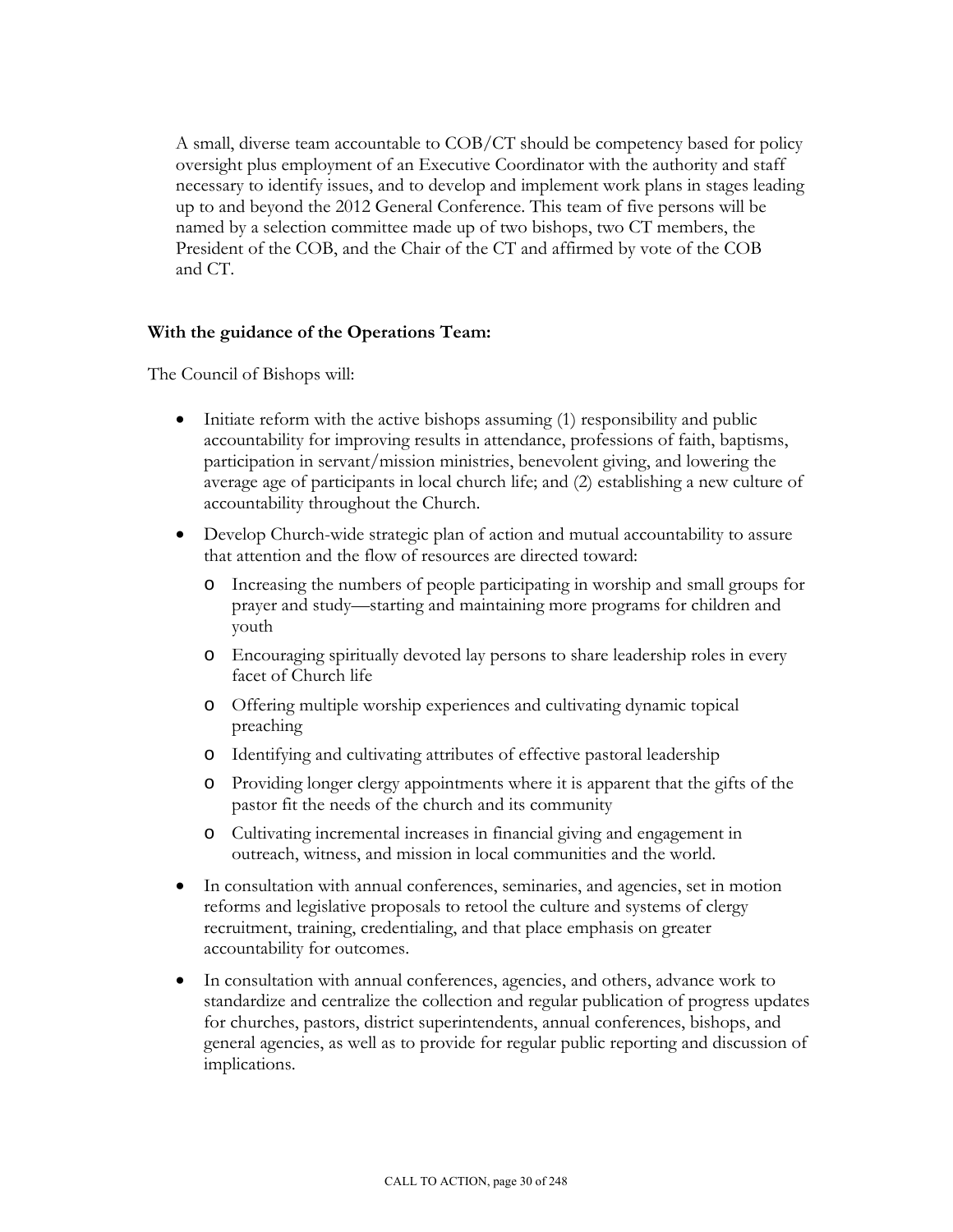• In consultation with annual conferences, agencies, and others, plan for continuing periodic congregational research and the reporting of findings to aid leaders in understanding and responding to trends, to learn about and adopt best practices and to foster high expectations for continuous learning and adaptation.

The General Agencies will:

- Collaborate with all parties to initiate actions and, where needed, legislation to consolidate program and administrative agencies, align their work and resources with the priorities of the Church and the decade-long commitment to build vital congregations, and reconstitute them with much smaller competency-based boards of directors in order to overcome current lack of alignment, diffused and redundant activity, and high expense due to independent structures.
- Begin in earnest to frame our view of agencies *as portals* and *networks* that link local experts in order to
	- o Use technology and social media to expand agency work with lower overhead
	- o Generate less *proprietary* work by agency staff, and provide opportunities for more *open source* resourcing
	- o Encourage the creation and implementation of more program initiatives and policies by practitioners and experts *in the field* rather than by agency staff and directors
	- o Increase the mission by *multiplication* not *expansion*; *viral* not *linear*
- Move to a financial/budget plan that funds *functions* not *structures* in order to
	- o Respond more nimbly to emerging needs and opportunities
	- o Tie up fewer resources in capital, and utilize more resources for mission
	- o Build trust in stakeholders by demonstrating and emphasizing results
	- o Move from funding agency (portfolio) plans to funding integrated Church-wide plan
- Begin the process of changing expectations and practices, and as possible, disciplinary requirements, so that we shift our understanding and expectations for the governance of agencies from a *constituent/representative* focus to an *operations/outcomes* focus in order to
	- o Have fewer people preoccupied with matters of *operations*; but many more engaged in the work of *ministry*
	- o Utilize constituents as *stakeholders & partners* rather than as *representative directors*
	- o Focus more on *outcomes* than on inputs and activities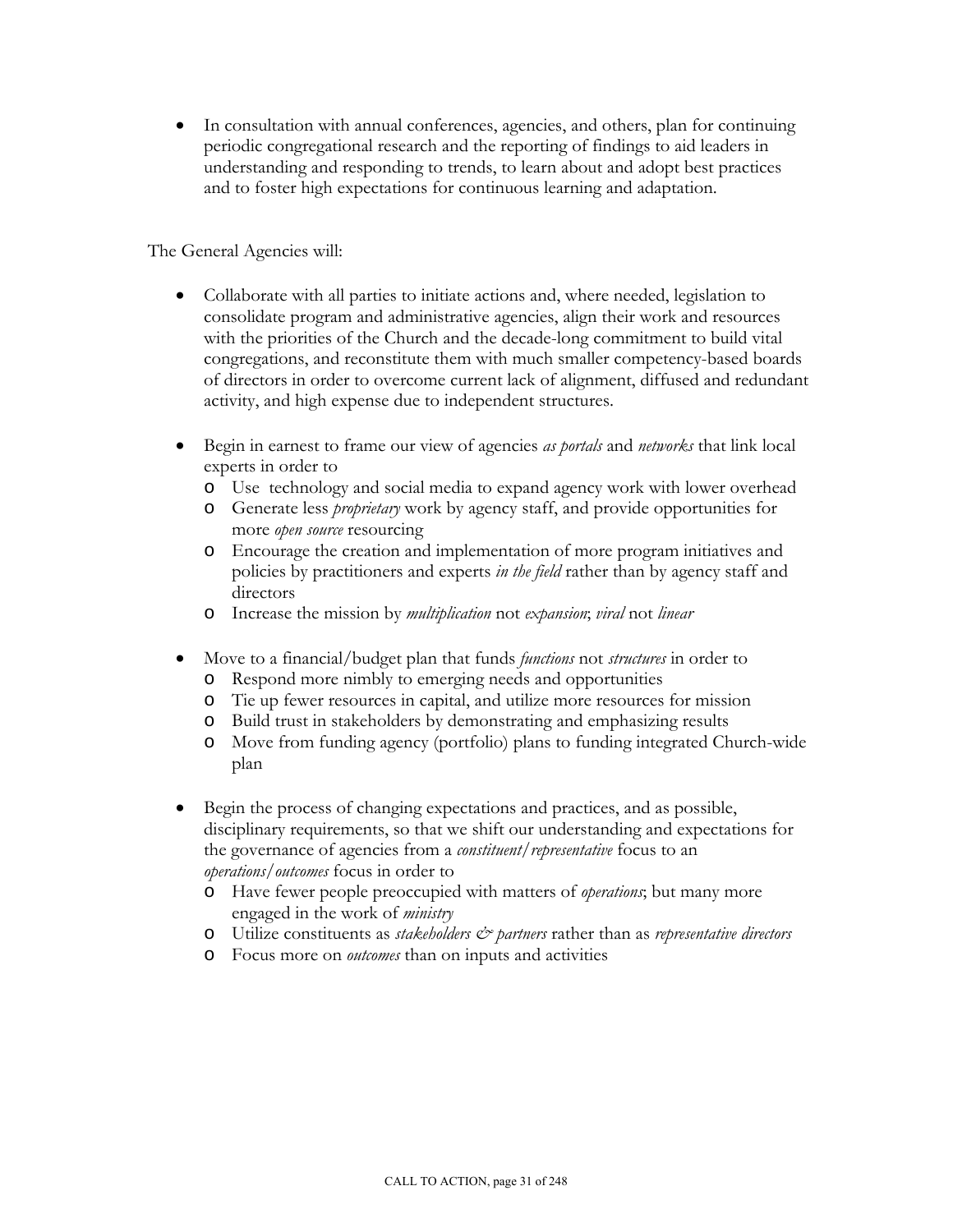**8** 

# **Frequently Asked Questions**

#### **CTA Project**

#### **What is the purpose of the Call to Action Project?**

The council of Bishops and the Connectional Table authorized and funded a team to lead the next phase of the Call to Action journey that began in May 2009. The new Call to Action Steering Team was charged with receiving and reviewing the data previously gathered by the first CTA Committee and generating a response based on the results of its research and assessments.

The Steering Team was charged with bringing forward a plan that will lead to reordering the life of the church for greater effectiveness and vitality in:

- The mission of making disciples of Jesus Christ for the transformation of the world
- Addressing the Four Areas of Focus endorsed by the 2008 General Conference as distinctive ways we live into the mission together.

#### **When will the final recommendations from the Call to Action Project be available and where can we find them?**

The Call to Action recommendations will be presented to the Council of Bishops in early November and to the Connectional Table in mid-November. The final report of recommendations will be posted at [www.umc.org/calltoaction](http://www.umc.org/calltoaction).

#### **Who or what group will be responding to the final recommendations and determining what actions need to be taken?**

The Call to Action recommendations will be presented to the Council of Bishops and the Connectional Table. They will respond to the report and determine the next steps.

#### **What was the cost of this project?**

The cost of the Call to Action Project was funded through a grant of \$500,000 from the Connectional Table.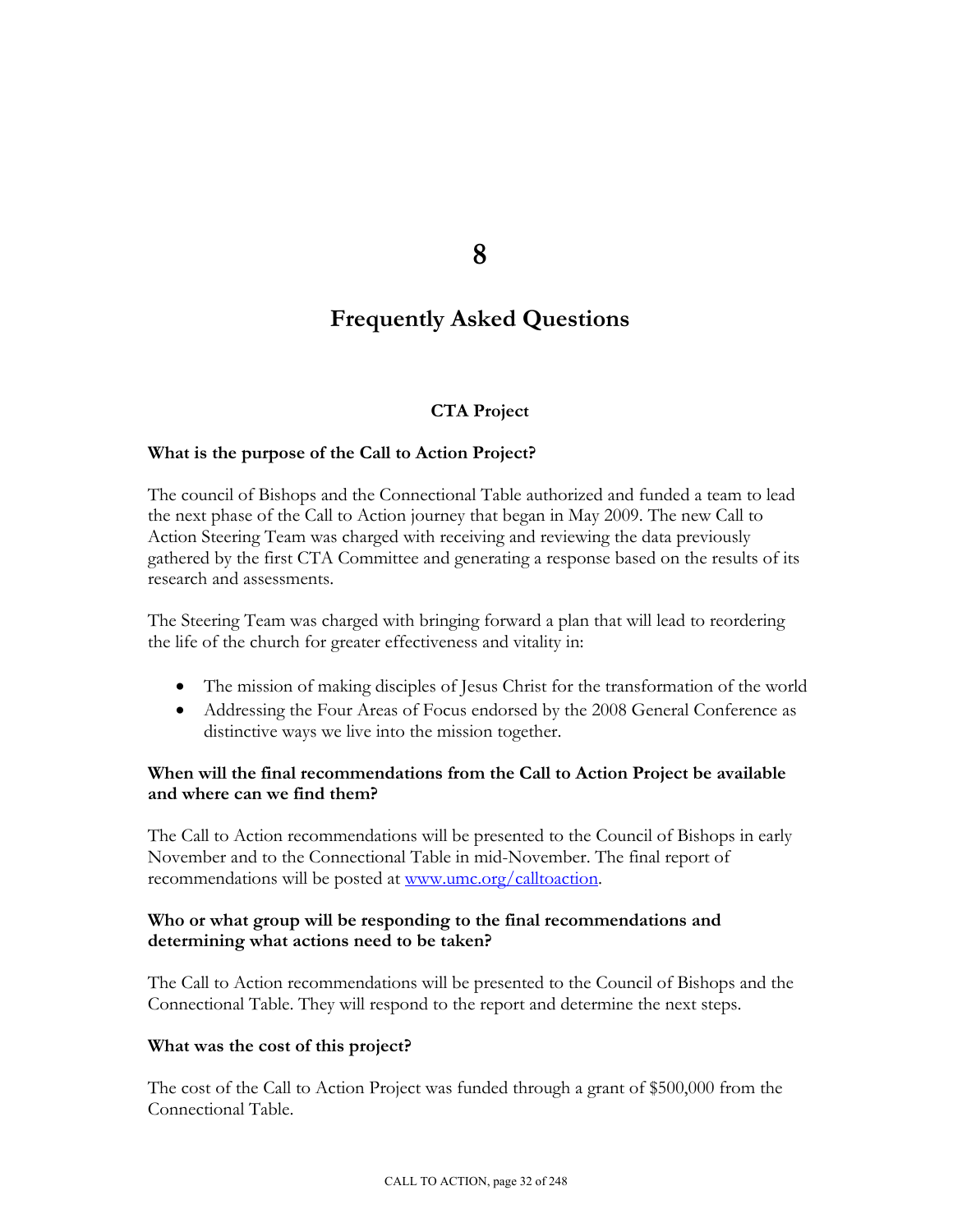#### **How was the Call to Action Project funded?**

Funding for the Call to Action Project came from the Connectional Table.

**Does the CTA's emphasis on congregations and congregational vitality represent a retreat from seeing the world as our parish and from the need to sustain robust connectional structures? Is the congregational focus too parochial and might it dilute our expansive reach, through which we engage the world and its principalities and powers?** 

Vital congregations provide "the most significant arena through which disciple-making occurs . . . Under the discipline of the Holy Spirit, the church exists for maintenance of worship, the edification of believers, and the redemption of the world" (Par. 201, *The Book of Discipline 2008*).

"The church of Jesus Christ exists in and for the world. It is primarily at the level of the charge consisting of one or more local churches that the church encounters the world. The local church is a strategic base from which Christians move out to the structures of society" (Par 202 *2008 Book of Discipline*). Other components of the Connection support and extend from congregations as the base (for example, "The purpose of the annual conference is to make disciples of Jesus Christ for the transformation of the world by equipping its local churches for ministry and by providing for ministry beyond the local church; all to the glory of God": Par. 601, *The Book of Discipline 2008*).

Rather than viewing the different points in the Connection as building blocks in the shape of a pyramid (where we could easily place congregations at either the top or the bottom), we envision the Connection as a web of interconnections. In that view congregations are rightly seen as *essential* points for ministries of "gathering, transforming, and launching" as part of a dynamic, strong, and effective connectional system. They are not the only settings or structures that matter, but they are crucial. They are the principal places where people experience, proclaim, and bear witness to the good news and learn to care deeply about and respond to the hunger and hurts of the world.

The concept of "thinking globally, acting locally," which is widely used in cultivating values and practices in environmental concerns, fits well with John Wesley's vision of embracing the world as our parish while staying rooted in an intimate relationship with God enriched by the disciplines of accountability groups and the worship and serving ministries of congregations.

The Call to Action effort sees the need and benefit of robust, effective, and well-managed connectional structures and processes that are strongly aligned with the mission of the church and extend the reach and impact of vibrant congregations.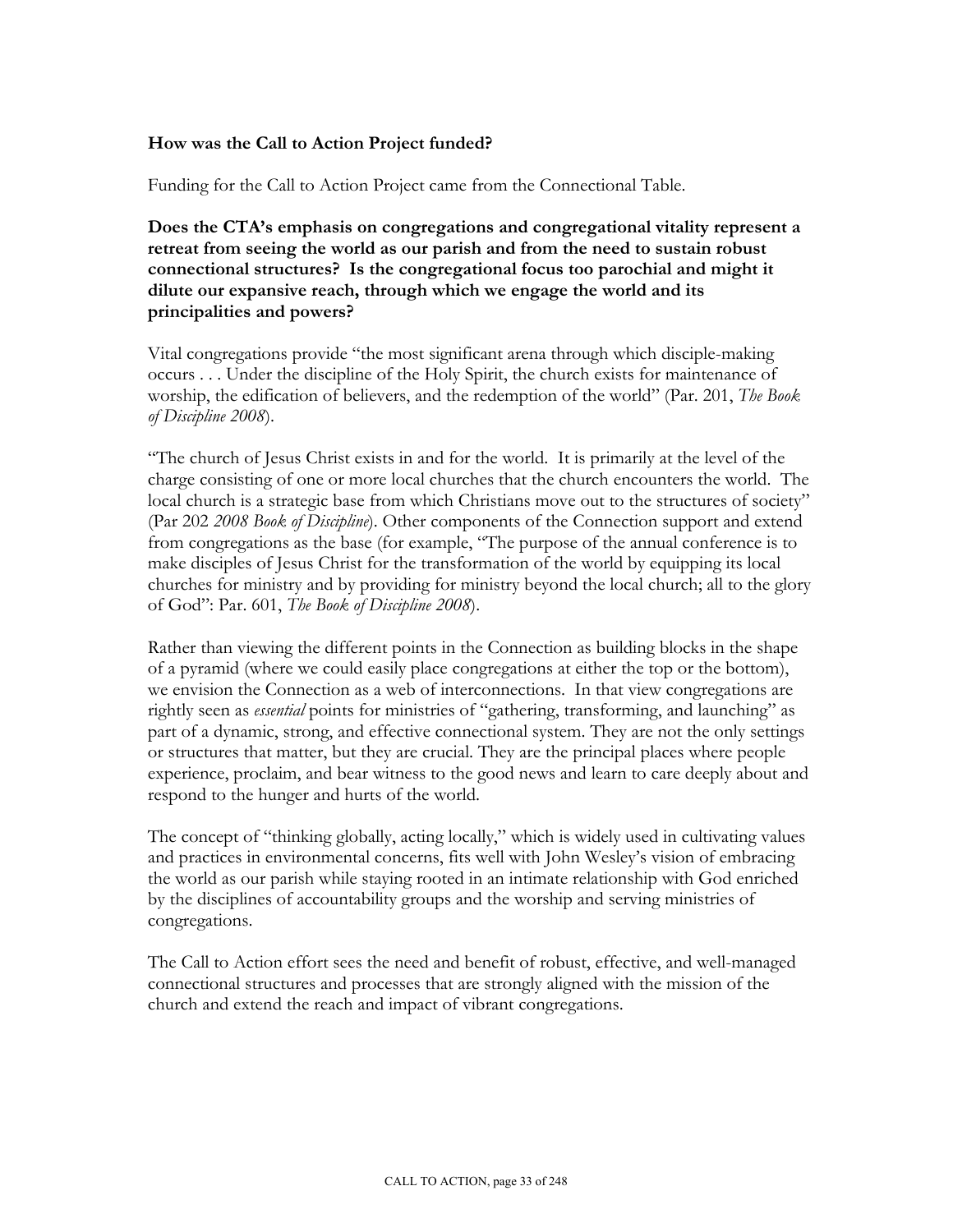#### **Congregational Vitality**

#### **Where can I find the final report from Towers Watson on Congregational Vitality?**

The final report on Congregational Vitality can be found in appendix 1 or at [www.umc.org/calltoaction](http://www.umc.org/calltoaction).

#### **Where can I learn about the methodology used to perform the research and data analysis for the Congregational Vitality Project?**

The research methodology can be found in appendix 4 or at [www.umc.org/calltoaction.](http://www.umc.org/calltoaction)

#### **Why was it necessary to conduct our own research project on vital congregations rather than using research that already existed?**

Although a number of studies existed, the Call to Action Steering Team felt strongly that we needed an independent, objective, and comprehensive study performed exclusively on the UMC, using the same data collection and analysis techniques for all parts of the research. The research study needed to be representative (findings apply across all of the population) and reliable (findings that would be replicated if we did the study again). This might not be true if pieces of the study were taken from already existing research.

#### **How were the drivers of congregational vitality determined?**

Working with the Call to Action Steering Team, Towers Watson used a combination of surveys, interviews, church visits, and analysis of available data to identify potential drivers and indicators of vitality. As expected in a system as large and complex as the UMC, there were a range of working definitions for what should and does constitute the evidence of congregational vitality, many of which cannot be measured directly using objective, observable metrics. In order to be used as an indicator of church vitality, a measure had to meet these criteria:

- **Descriptive**—the measures had to provide graphic illustrations of an aspect of church life, leadership, or processes that people recognize as important and understand.
- **Differentiating**—the measures used had to be more common in churches with high vitality than in churches with low vitality.
- **Quantifiable**—the measures used had to be something that can be objectively measured, rather than subjectively assessed. Objective, quantifiable measures avoid the risk of biases that are likely when using subjective measures.
- **Available**—the measures must have available data for at least three to five years across the UMC North American churches. There were many metrics that otherwise could have been useful indications of vitality, but they were either based on information that was not collected on a consistent basis across the five jurisdictions or had not been collected over a long enough period to allow sufficient time to establish trends.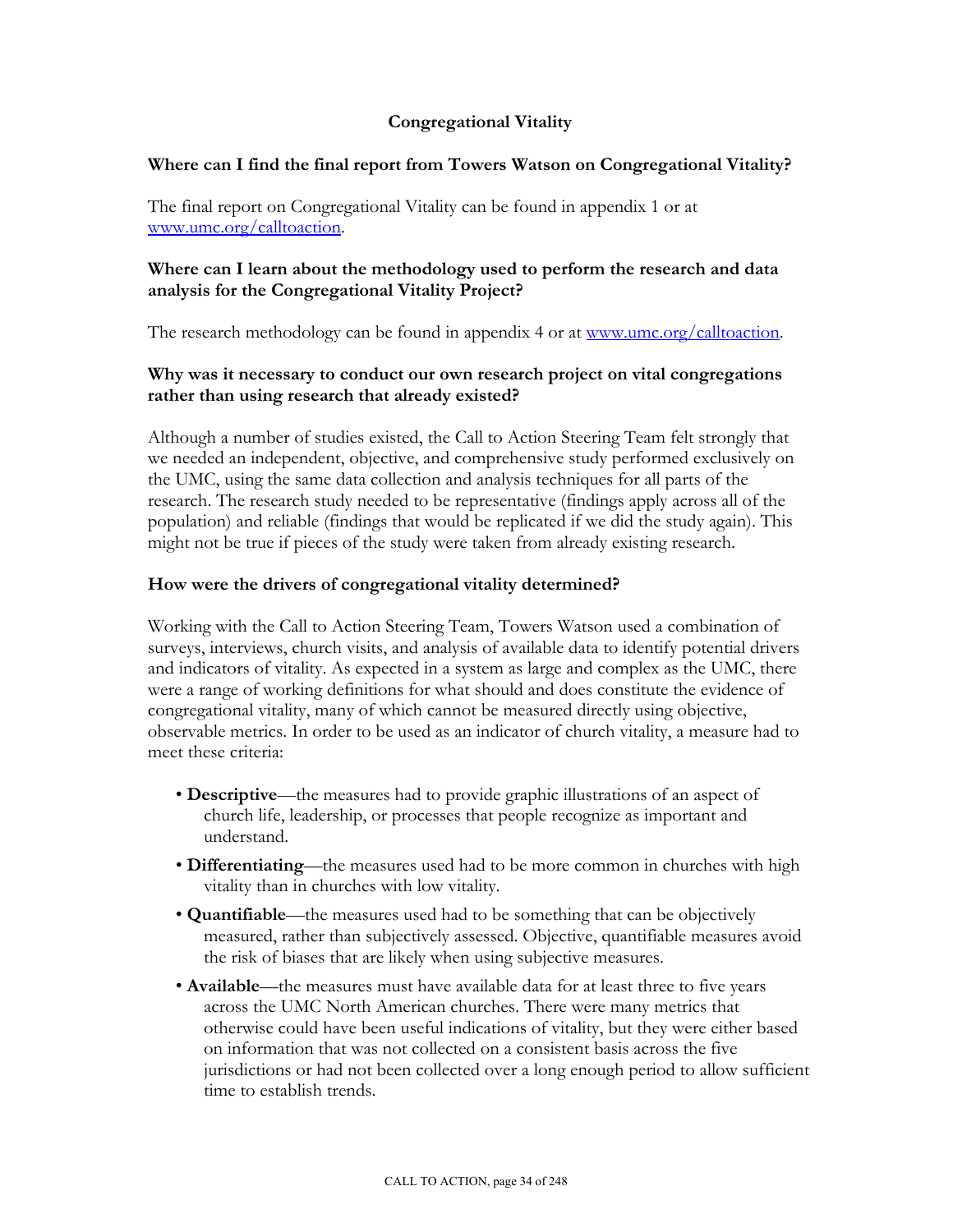Towers Watson calculated a vitality index for each church, based on indicators of vitality identified by the Steering Team. Based on this index, Towers Watson conducted regression analysis with the 127 potential drivers to identify drivers that positively impacted vitality.

#### **What were the key drivers of vitality?**

Four key drivers of vitality stood out, and they were consistent across different types of churches. They were:

- 1. Small Groups and Programs (Small groups include study, fellowship, and service; programs include classes and other activities.)
	- a. Number of Groups—High-vitality churches have more small groups
	- b. Children and Youth Programs—Regardless of church size, vital churches have more programs for children and youth.
- 2. Lay Leadership
	- a. Effectiveness—demonstrate vital personal faith, rotate in/out
	- b. Specific programs and involvement—more attendees serving as lay leaders
- 3. Worship Service
	- a. Provide a mix of traditional and contemporary
	- b. Specific aspects—More topical preaching in traditional services instead of lectionary-based. In contemporary services, highly vital churches are more likely to use contemporary music and multimedia.
- 4. Pastor
	- a. Excellence in key attributes
		- i. Focusing on developing, coaching, and mentoring lay leadership
		- ii. Influencing the actions and behaviors of others to accomplish change in the local church
		- iii. Propelling the church to set and achieve goals
		- iv. Inspiring the congregation through preaching
	- b. Appointment length

#### **How do you distinguish between drivers of vitality and the indicators or results of vitality?**

Drivers of vitality are the factors that directly impact or cause the desired state: vital churches.

Results of vitality, or indicators of church vitality, are what indicate that the desired state has been achieved. They are objective, observable, and measurable results. The seven results/indicators of vitality used to determine the drivers of vitality were:

- 1. Average worship attendance and a percentage of membership
- 2. Total membership
- 3. Number of children, youth, and young adults attending as a percentage of membership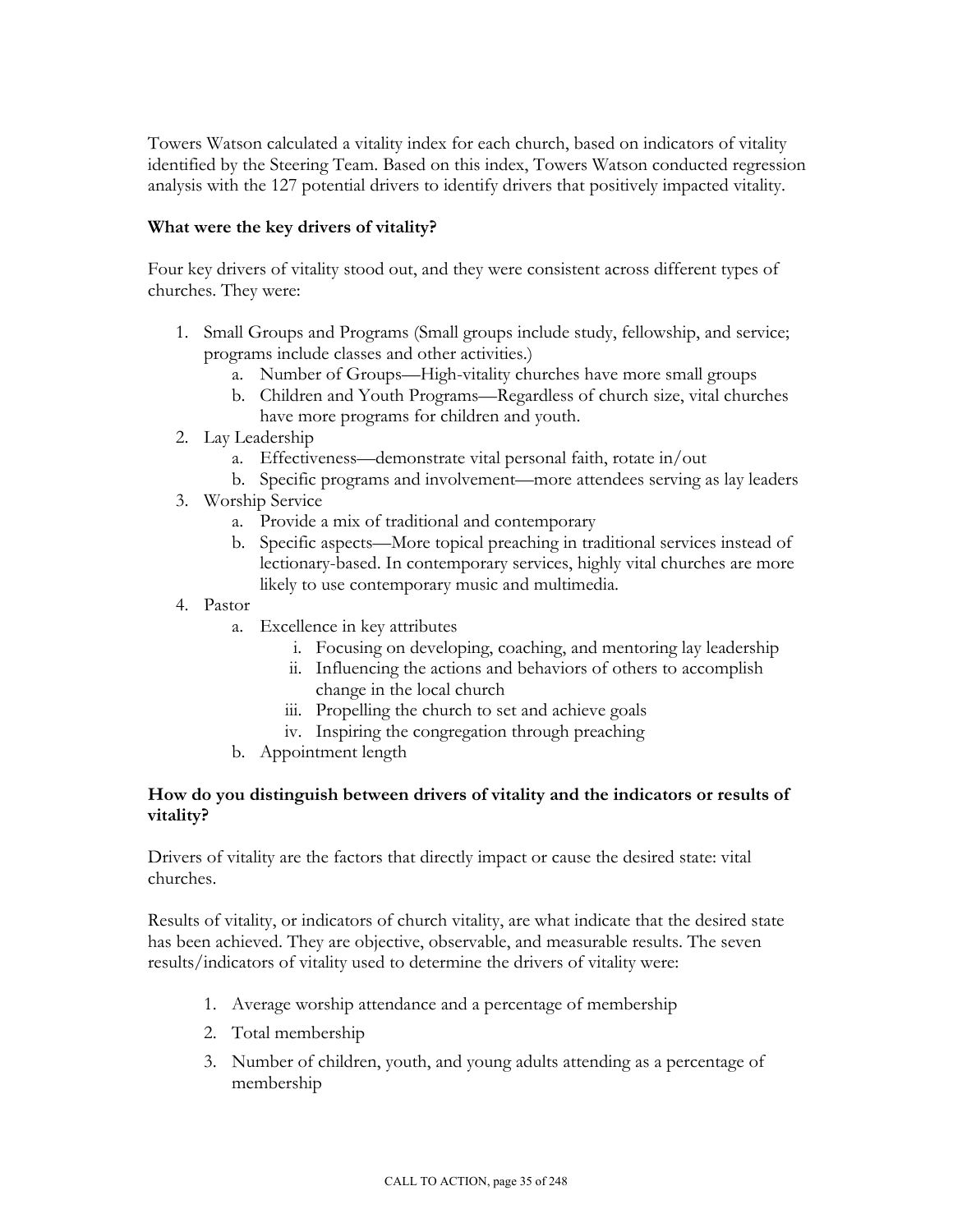- 4. Number of professions of faith as a percentage of attendance
- 5. Number of professions of faith as a percentage of membership
- 6. Annual giving per attendee
- 7. Financial benevolence beyond the local church and a percentage of the church's budget

Towers Watson used these measures both at a single point in time and to examine the trends in these measures over a multiple-year period.

#### **How were the potential drivers of congregational vitality determined and where can I see a list of the drivers tested?**

Towers Watson used a combination of surveys, interviews, church visits, and analysis of available data to identify 127 potential drivers of vitality. The potential drivers were then tested to identify relationships between factors and outcomes. The list of potential drivers can be found in the appendix to the final report (appendix 5) or at [www.umc.org/calltoaction](http://www.umc.org/calltoaction).

#### **How many churches were included in the congregational vitality research?**

Almost 18,000 churches (17,943) were invited to participate in the Congregational Vitality research. Twelve percent, or 2,208 churches, responded and completed surveys to identify potential indicators of vitality. In addition, with assistance of GCFA (General Council on Finance and Administration) Towers Watson was provided with a five-year history for over 32,000 churches so they could apply each of the indicators of vitality.

#### **How were churches selected to be a part of the congregational vitality research?**

A random sample of 17,943 churches in North America was invited to participate and complete the survey. Data analysis was performed on all of the 32,228 United Methodist Churches in North America who had submitted data to GCFA.

#### **Who was surveyed for the congregational vitality research and how were they selected?**

All Bishops and District Superintendents in North America were invited to complete the surveys. In addition, a random sample of pastors, churches, and Staff-Parish Relations Committee members were invited to complete the surveys.

#### **Did the congregational vitality research include all UM Churches?**

The congregational vitality research included UM Churches in North America.

#### **How many vital congregations were identified?**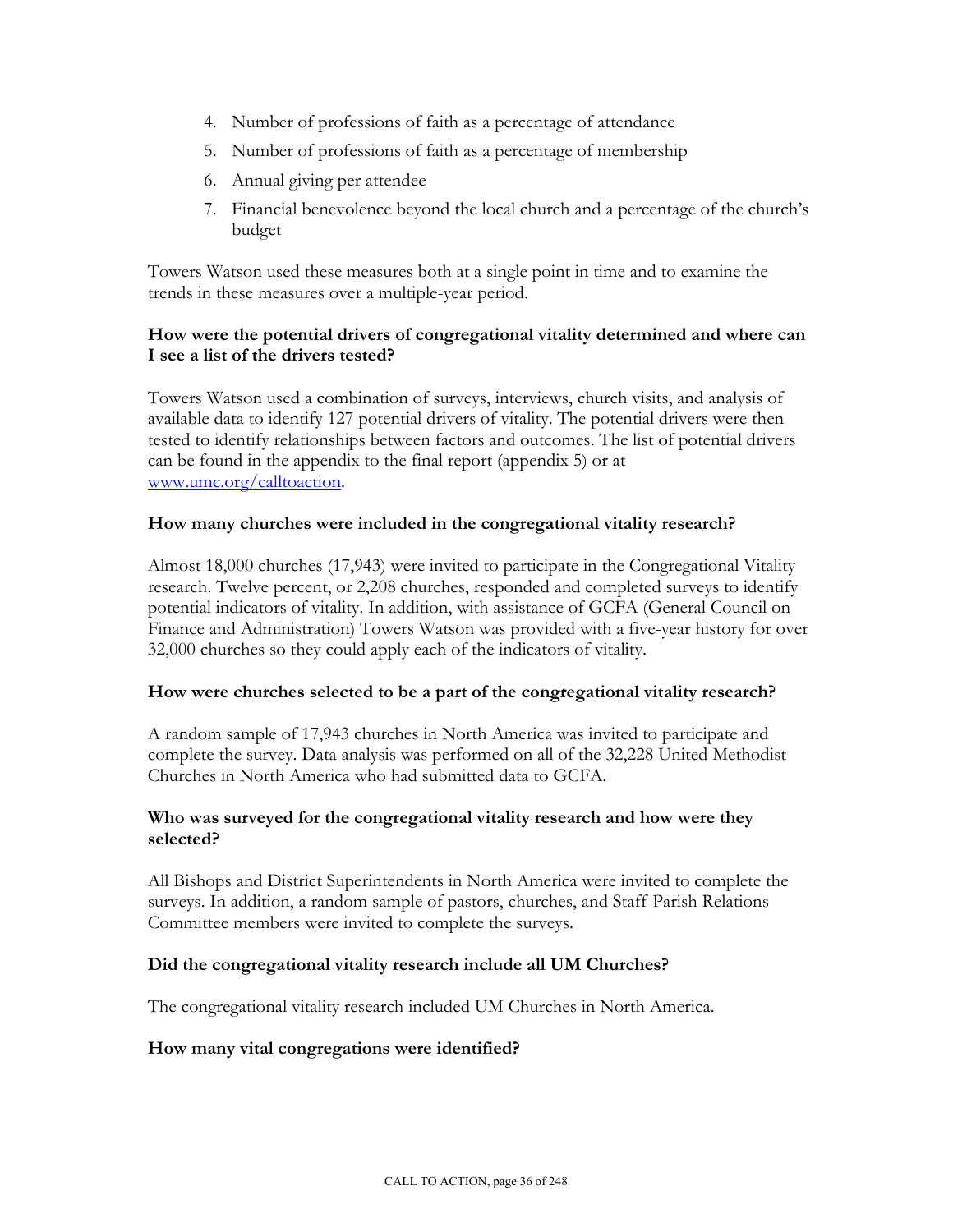Approximately 15% of the 32,228 churches (4,961 churches) scored high in vitality based on the vitality index.

#### **Can we find out how specific churches were rated on the congregational vitality research?**

To assure confidentiality and avoid seeming to grade individual churches, Towers Watson has kept the vitality index of each church strictly private.

#### **Was there a consistent profile of the congregations that were identified as vital?**

No, all kinds of UMC churches are vital—small, large, across different geographies and church settings (e.g., urban, rural).

#### **What attributes were evaluated to identify the leadership effectiveness of the pastor?**

Fourteen attributes of pastor leadership effectiveness were evaluated:

- 1. Working in partnership with others (e.g., lay leaders, congregation) to accomplish goals
- 2. Recognizing, addressing and managing discord in a fair and positive manner
- 3. Encouraging and empowering others to take ownership
- 4. Focusing on developing, coaching, and mentoring to enable lay leadership to improve performance
- 5. Inspiring passion and enthusiasm in others for spiritual development, discipleship and outreach
- 6. Developing personal knowledge, skills, and abilities to continuously improve and grow oneself
- 7. Defining and articulating a future vision for the local church
- 8. Inspiring confidence and trust through words and deeds
- 9. Demonstrating effective management of the local church ( e.g., financial, operational, staff)
- 10. Influencing the actions and behaviors of others to accomplish changes in the local church
- 11. Recognizing, understanding, and empathizing with the feelings and needs of others and responding accordingly
- 12. Propelling the local church to set and achieve significant goals through effective leadership
- 13. Understanding and leading in the context in which they serve
- 14. Inspiring the congregation through preaching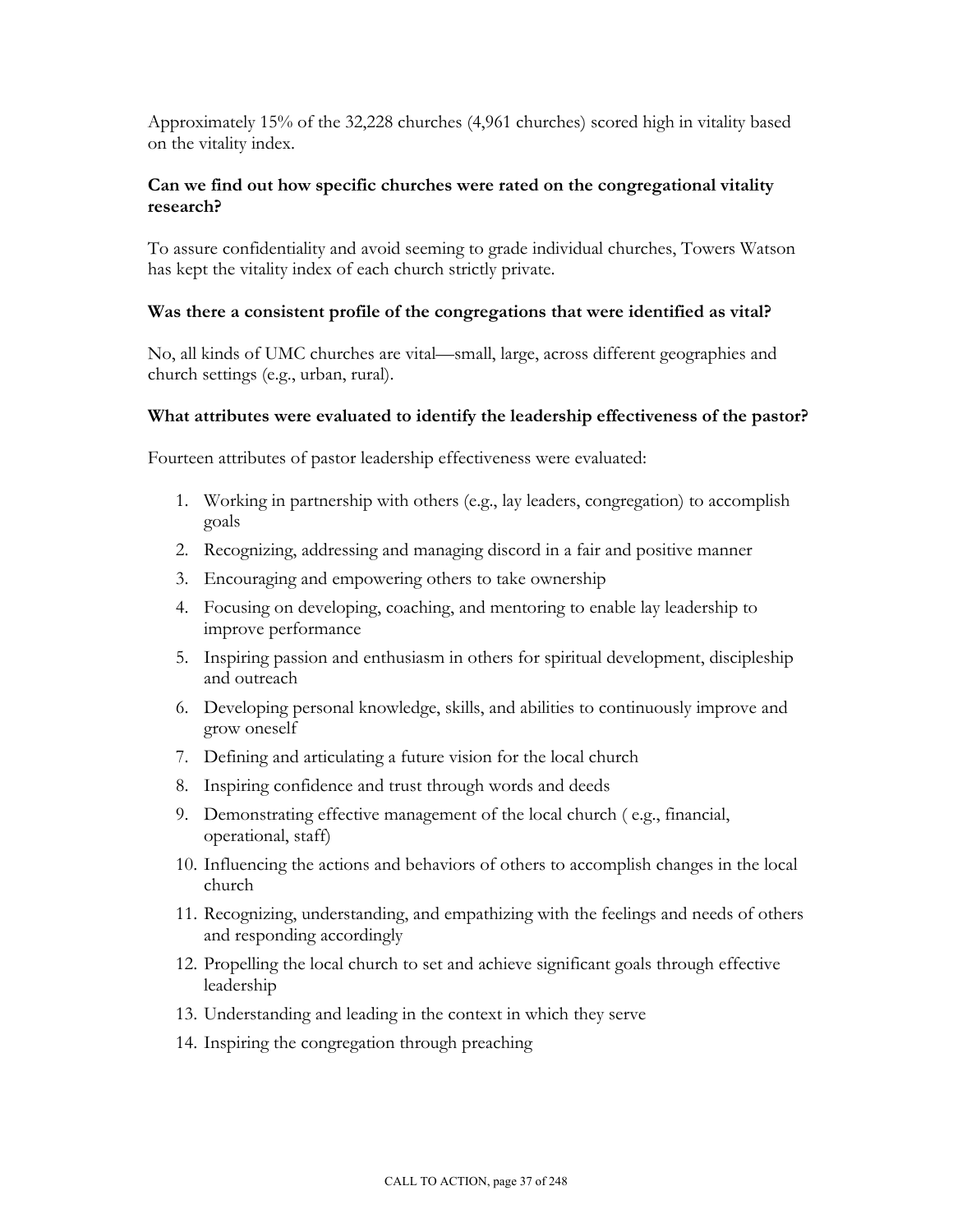#### **How do we know that the results of the congregational vitality research are statistically reliable?**

Representation included each conference in North America, churches of all sizes, churches of all levels of vitality, and churches from ethnic minorities. Based on the number of responses, there was a 95% confidence level in the results, with a margin of error of  $+/- 2$ percentage points. The findings apply across the whole North American UMC population and would be replicated if the study were done again.

#### **Who defined the characteristics of vital congregations?**

| <u>Key points:</u>                                                                                                                                                                                                                                                                                                                                                                                                                |  |  |  |
|-----------------------------------------------------------------------------------------------------------------------------------------------------------------------------------------------------------------------------------------------------------------------------------------------------------------------------------------------------------------------------------------------------------------------------------|--|--|--|
| We used the data mining method that sifts through thousands of facets of<br>information in order to learn and verify what contributes to congregational vitality.                                                                                                                                                                                                                                                                 |  |  |  |
| This required making distinctions between congregations in order to compare<br>activities/leadership factors that are significantly more prevalent in those churches<br>that score high on the vitality index.                                                                                                                                                                                                                    |  |  |  |
| The vitality index relies on objective and observable data rather than anecdote or<br>subjective assessment. This requires use of the best available statistical indicators to<br>represent (stand in for) vitality. We used available information (such as average<br>worship attendance over five years, professions of faith over time, financial<br>giving/investment in benevolent ministries beyond the local church, etc.) |  |  |  |
| Having identified $(2)$ 5,500 UM churches scoring high in vitality we tested hundreds<br>$\bullet$<br>of factors (activities/leadership/processes) to find which appeared in significantly<br>greater instances in the high vitality churches compared to 28,000 other churches.                                                                                                                                                  |  |  |  |
| This produced information about four key areas that are statistically significant<br>$\bullet$<br>drivers (contributors) of vitality along with details about each (Small Groups &<br>Programs, Lay Leadership, Worship, the Pastor)                                                                                                                                                                                              |  |  |  |

Church vitality is not a static state. No matter which attributes are considered most important, relevant, or instrumental, congregations are by nature organic and affected by spiritual, social, demographic, economic and other factors that are constantly in flux. Identifying drivers of vitality and pursuing them with excellence will result in welcome outcomes, but the process is never complete nor are the outcomes permanent.

Vitality is a dynamic and forward leaning state of engagement that connects people to God, each other, and the world in the most profound ways. It is achieved through energetic and thoughtful ongoing pursuit. Theologically, we understand congregational vitality as requiring the desire and discipline of moving on to perfection that John Wesley described. Organizationally, we understand that the drive to vitality is achieved through a process of continuous improvement like that outlined by W. Edwards Deming.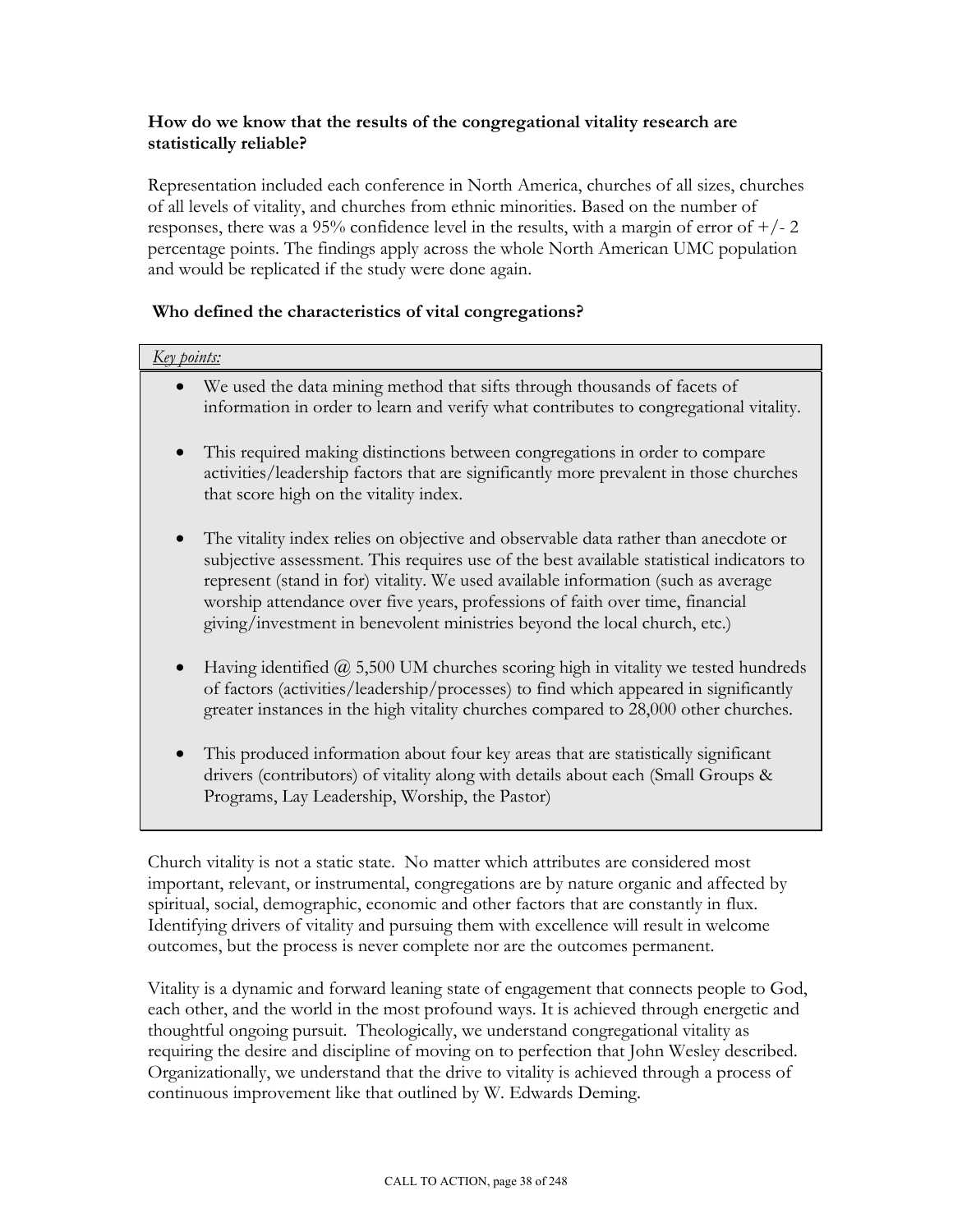Most faithful participants, leaders and observers have direct experience that informs their convictions and expectations about what contributes to and constitutes church vitality. Given the rich diversity of places and people, there are many (and sometimes competing) assertions about what vitality looks like and how to achieve it.

The Call to Action Steering Team worked with the international consulting firm, Towers Watson to draw on the insights of a wide cross-section of United Methodists representing all points in the Connection (local, district, conference, and general church) in North America to identify a cluster of indicators that would provide reasonably standard and reliable ways to measure vitality. The Steering Team did not look for any single and limiting fixed definition of vitality but instead sought to find measurable indicators that point toward (and like a thermometer give us a "reading" about) a reality that could otherwise remain hidden from view.

The Steering Team employed criteria for selecting indicators that would aid in providing an objective, quantifiable review to help differentiate those churches with good intentions and activities from those with measurable desired outcomes. This made it necessary to decline to make use of many indicators that are obviously important clues for identifying effective congregations, and choosing instead indicators that were **descriptive** of aspects of church life that are recognized as important; indicators that help **differentiate** high performing churches from their counterparts; indicators that are both **available** through regular reporting over time and that can be objectively measured (**quantifiable**).

This process led to selecting seven valid *indicators*:

**We acknowledge that these indicators of vitality are stand-ins. They are not viewed as an all inclusive list of factors to be observed and used when looking for proof of congregational vitality. But they are reliable, descriptive, available and quantifiable and help us differentiate higher and lower performing churches.** 

- Average worship attendance as a percentage of membership
- Total membership
- Number of children, youth, and young adults attending as a percentage of membership
- Number of professions of faith as a percentage of attendance
- Numbers of professions of faith as a percentage of membership
- Annual giving per attendee
- Financial benevolences beyond the local church as a percentage of the church's budget

Because vitality itself is a moving target, and given that the CTA Team sought to isolate those indicators that are **descriptive**, **differentiating, available** and **quantifiable**, *it is not our intent to say these are the only important indicators*.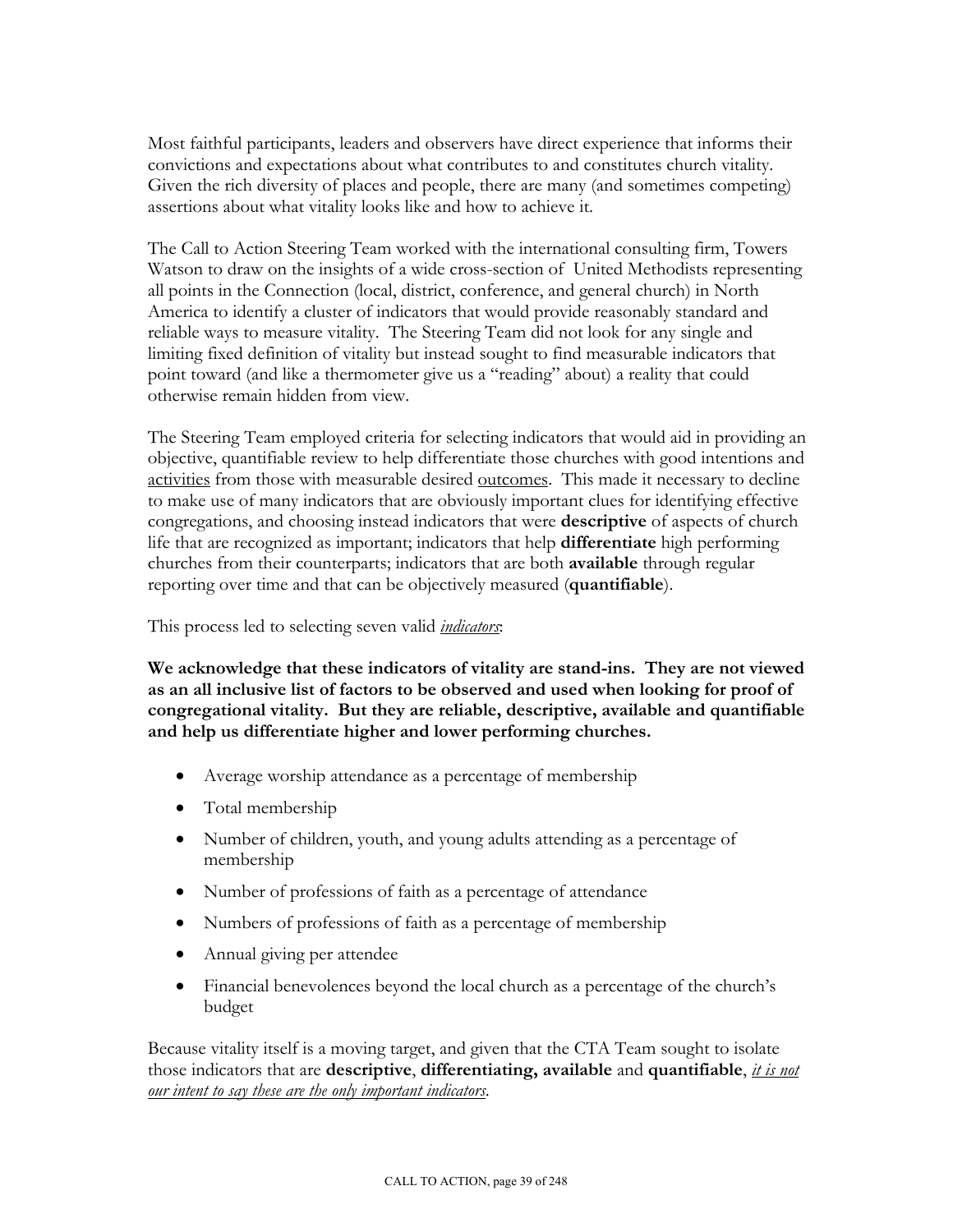Rather, we assert that these factors are consistent with widely shared views about what constitutes church vitality, they are found consistently in churches across geographic and demographic boundary lines, they are linked to critically important values embedded in our common mission and they are regularly monitored and reported over time. Thus these indicators are useful and reliable signs (stand-ins) for assessing the relative vitality of a given church.

We wanted to differentiate between more vital or less vital churches so that we could look more closely at the high performers and determine what **drivers** (programs, structures, leadership, etc.) are most readily and repeatedly found in the congregations that measure in the top third in terms of the vitality **indicators**.

To do so we sought and compared information on 130 factors about each church that were generated through widely circulated surveys, interviews and the work of the Steering Team and represent probable elements for fostering vitality. With a high degree of statistical reliability this resulted in mapping significant distinctive variations that are consistently prevalent in vital congregations.

This approach gave us a credible way to identify and learn from the most vital churches (about 5,500 of 33,000) looking at the data both at single points in time and over several years. But we do not desire or claim to have the definition of vitality stored neatly in a box. We affirm that vitality is a dynamic and forward leaning state of engagement that connects people to God, each other, and the world in the most profound ways. It is achieved through energetic and thoughtful ongoing pursuit.

We confidently assert that there are ways to helpfully differentiate high from lower performing churches and then to uncover in objective and reliable ways some of the key drivers (programs, structures, leadership) that are repeatedly and reliably found in the higher performing churches. This in turn provides evidence for those with eyes to see of what several critically important interventions/actions when taken fostering the desired vitality.

Our findings are not the silver bullet or single lever for effecting change that will fulfill our calling or address all current and emerging challenges. The Church Vitality research project provides one important angle of vision for gaining insight about what can be done to increase effectiveness. It stands along side of our rich and comprehensive understandings of the Church and God's calling, our identify as part of the body of Christ, our grounding in Scripture, tradition and experience and our reliance on the work of the Spirit to shape, guide and hold us.

This research is obviously not the last word, but we believe it is an incredibly valuable and informative tool that we can choose to use in advancing our mission, recognizing that congregations are the primary arenas for making disciples of Jesus Christ for the transformation of the world.

#### **Isn't the Towers Watson research similar to an opinion survey?**

A careful reading of the methodology employed in the Vital Congregations research by Towers Watson (see appendix 4 or <http://umc.org/calltoaction>) shows a deliberate step-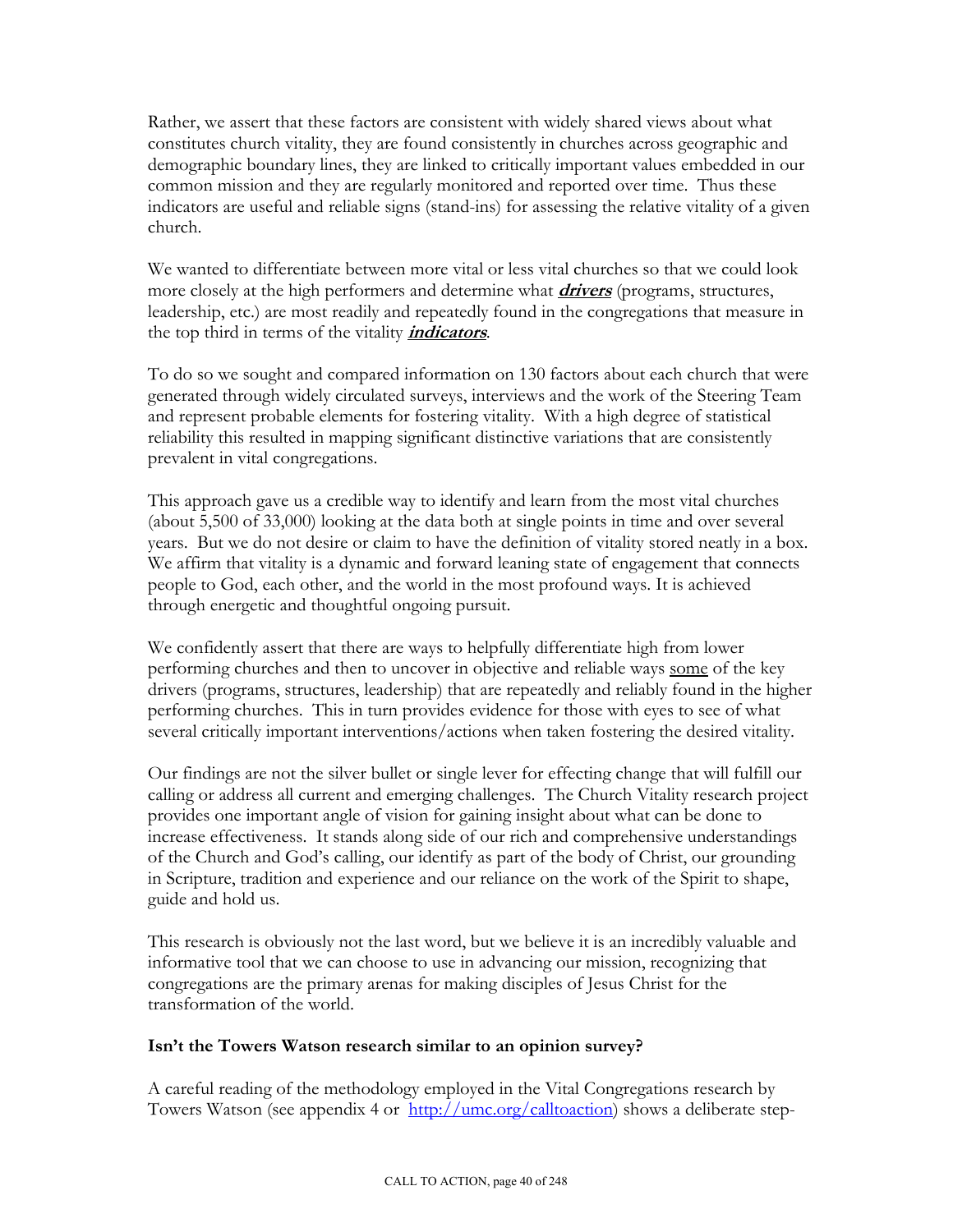by-step, building-block process that uses massive amounts of data about what churches are actually doing and achieving, not simply what observers "say" they are doing or have theories about. Opinions were sought in the early stage to gather wide-ranging views of leaders (lay and clergy, local and connectional) about what indicators might be used to demonstrate and measure local church ministry outcomes. These views helped to inform and expand the thinking of the Steering Team and Towers Watson as they considered available statistical data from long-standing reporting records for all churches that are maintained by the General Council on Finance and Administration. Questionnaires (sometimes confused with opinion surveys) were used to collect additional information that was then cross-checked and compared with independent sources of data. The results that generate the findings from the Towers Watson Congregational Vitality research are based on careful analysis of hundreds of thousands of data points using proven, objective research techniques to evaluate statistical information.

#### **Why was so much money spent to find out results that are so patently obvious?**

The CTA mandate called for the use of an independent, qualified, outside expert to conduct the operational assessment of UMC structures and processes (districts, annual conferences, and the general church). The Steering Team decided early on that, given the primary role of congregations in the work of making disciples of Jesus Christ for the transformation of the world, a no less rigorous, independent, and objective approach should be used in determining best practices for building and sustaining congregational vitality and effectiveness. The existence of many competing views on the subject that are expressed in books, theories taught by leaders, and in various programs reinforced the value of investing in unprecedented data-mining research—as contrasted with opinion gathering—that objectively and systematically uses massive amounts of data to determine cause and effect relationships. That the results are similar to some conventional wisdom and theories is the good news, as are the results that challenge some of our perceptions. This gives us opportunities to build on the practical learning of many across the Church. The added benefit is that we now have a presentation of complex data with informative findings that have been verified by a thoroughly independent and objective group of experts using state-of-the-art research tools.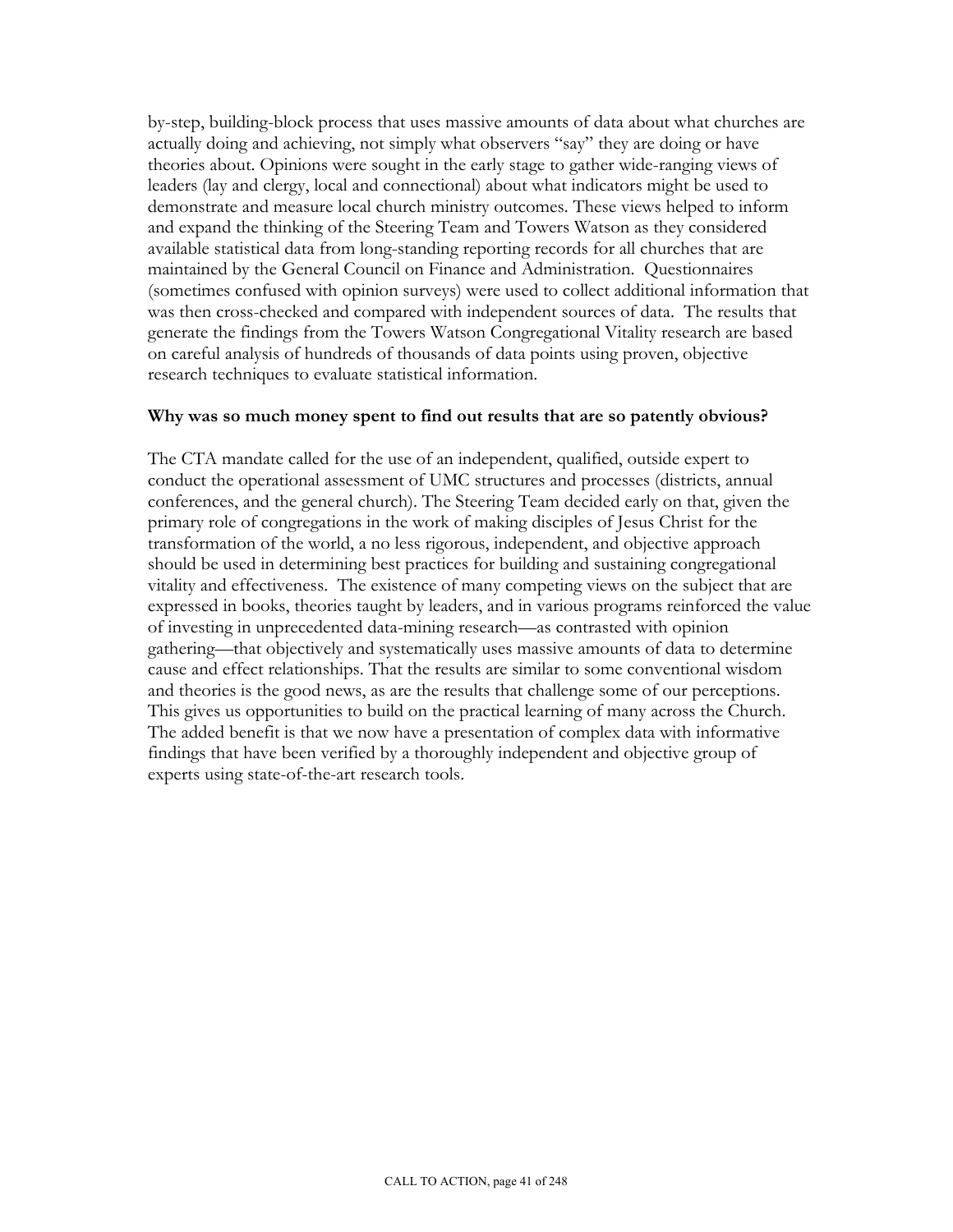#### **Operational Assessment**

#### **What was the purpose of the UMC Operational Assessment Project?**

The purpose of the CTA Operational Assessment Project was to evaluate the leadership and governance structures and processes of the UMC to identify primary opportunities or "levers" that will:

- Support the attributes of a vital connection for the twenty-first century
- Improve decision making, implementation effectiveness, and accountability
- Improve affordability and align resources with the determinates of church vitality and the Four Areas of Focus

The project was in support of the Call to Action Steering Team's charge of "bringing forward a plan that will lead to reordering the life of the church for greater effectiveness and vitality in (1) the mission of making disciples of Jesus Christ for the transformation of the world and (2) addressing the Four Areas of Focus as distinctive ways we live into that mission together."

#### **Why was Apex selected as the firm to perform the operational assessment?**

Apex was selected because of their experience in evaluating leadership and corporate governance in large nonprofit systems.

#### **Where can I find the Apex report on the UMC Operational Assessment?**

Apex's final report on the Operational Assessment can be found in appendix 8 or at [www.umc.org/calltoaction](http://www.umc.org/calltoaction).

#### **Where can I find the methodology for the Operational Assessment Project?**

The methodology for the Operational Assessment Project included:

- Independent analysis of the Church's leadership and governance structures and processes.
- An environmental assessment of the UMC (see appendix 9).
- Background financial and operational information interviews and information requests.
- Formal Project interviews (see appendix 9).
- A Project Survey (see appendix 9).

More detail on the methodology can be found in Apex's final report, with additional information in the Appendices at [www.umc.org/calltoaction](http://www.umc.org/calltoaction) (appendix 9).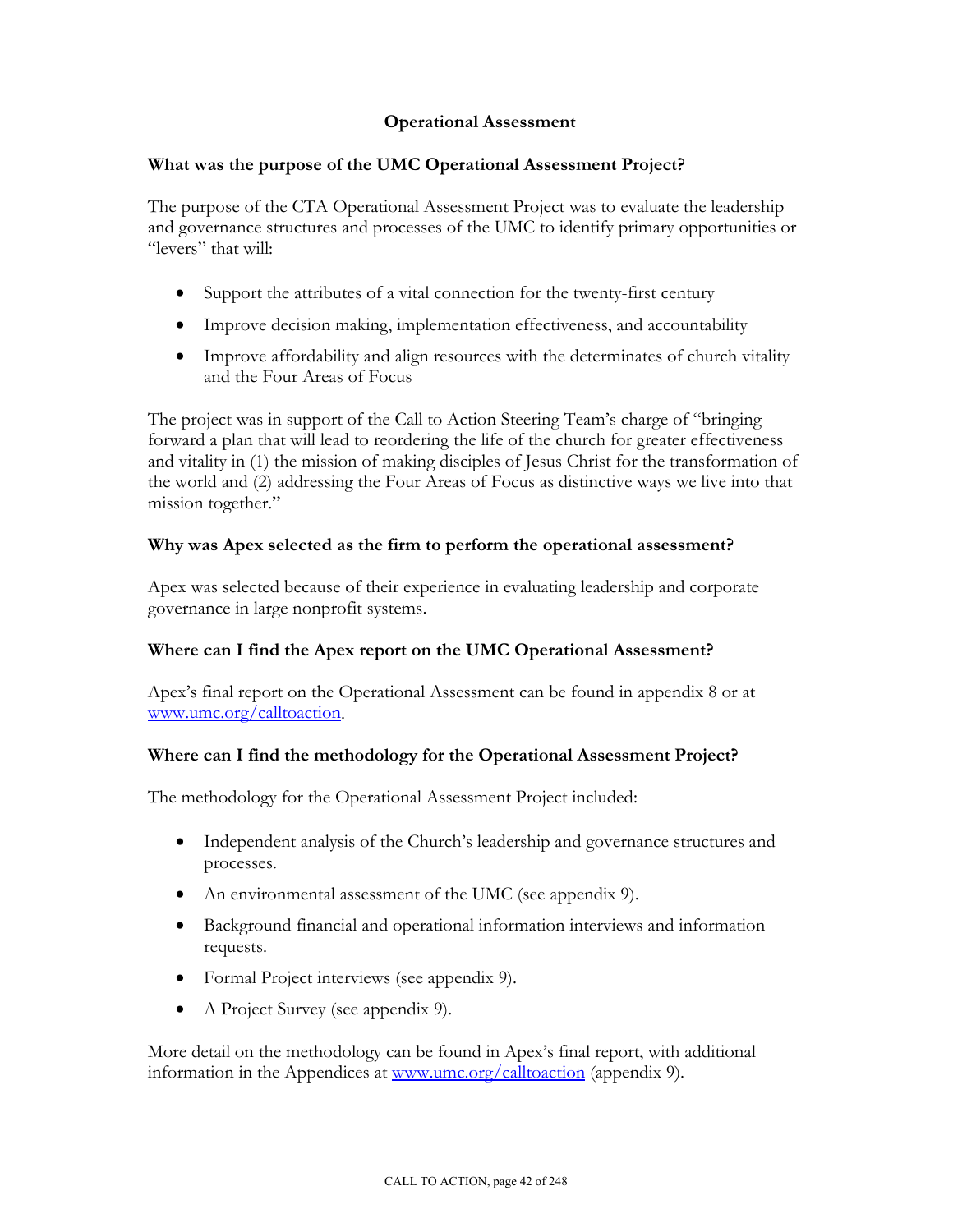#### **Who was interviewed for the Operational Assessment Project and what questions were asked?**

For a complete list of persons interviewed for the Operational Assessment Project and the interview protocol, see appendix 9 of Apex's final report, also found at [www.umc.org/calltoaction](http://www.umc.org/calltoaction).

#### **How were survey respondents selected for the Operational Assessment Research?**

The Operational Assessment Survey was designed to provide a source of general quantitative feedback from the Church's broad leadership regarding environment assessment (understanding of the church's environment and circumstances, need for change and change readiness) and an assessment of the effectiveness of the Church's structures. For a complete list of persons invited to participate in the survey, see appendix 9 of Apex's final report, also found at [www.umc.org/calltoaction](http://www.umc.org/calltoaction).

#### **Where can I find a copy of the Operational Assessment survey?**

For a copy of the Operational Assessment survey, see Appendix C of Apex's final report at [www.umc.org/calltoaction](http://www.umc.org/calltoaction%20(see) (see also appendix 9).

#### **What has happened with the Four Areas of Focus?**

The Four Areas of Focus that were keenly affirmed at the 2008 General Conference and across the connection since then, serve as important examples of our reality, potential, and dilemmas.

The themes resonate strongly with our hearts and minds as emphatic expressions of social holiness. There is no ambiguity across the Connection about how deeply these emphases are rooted in the gospel or how vividly they exemplify the shared aspirations and commitments of the people called Methodist.

And there are many examples of intentional, rich, and useful work at different points in the UMC Connection that evidence living into these commitments. Also, thankfully, there appears to be ample freedom for relevant initiatives to emerge without burdensome bureaucratic constraints.

But the emergence of the Four Areas of Focus as organizing themes for our ministries in making disciples of Jesus Christ for the transformation of the world also illustrates that despite the heartfelt consensus that surrounds these intentions, the work is often disconnected, of varying quality, and characterized by sometimes unspecified and uncertain outcomes.

Many United Methodists look puzzled when asked about the Four Areas of Focus; even some of the vocabulary used in naming the areas has "evolved" during the quadrennium. The primary locus for planning and coordinating is unclear (what is the role of the COB as contrasted with CT and various general agencies?), and while several groups have been rigorous and transparent in identifying outcomes and performance measures, it is not apparent nor is there consensus about who should make judgments about inevitable trade